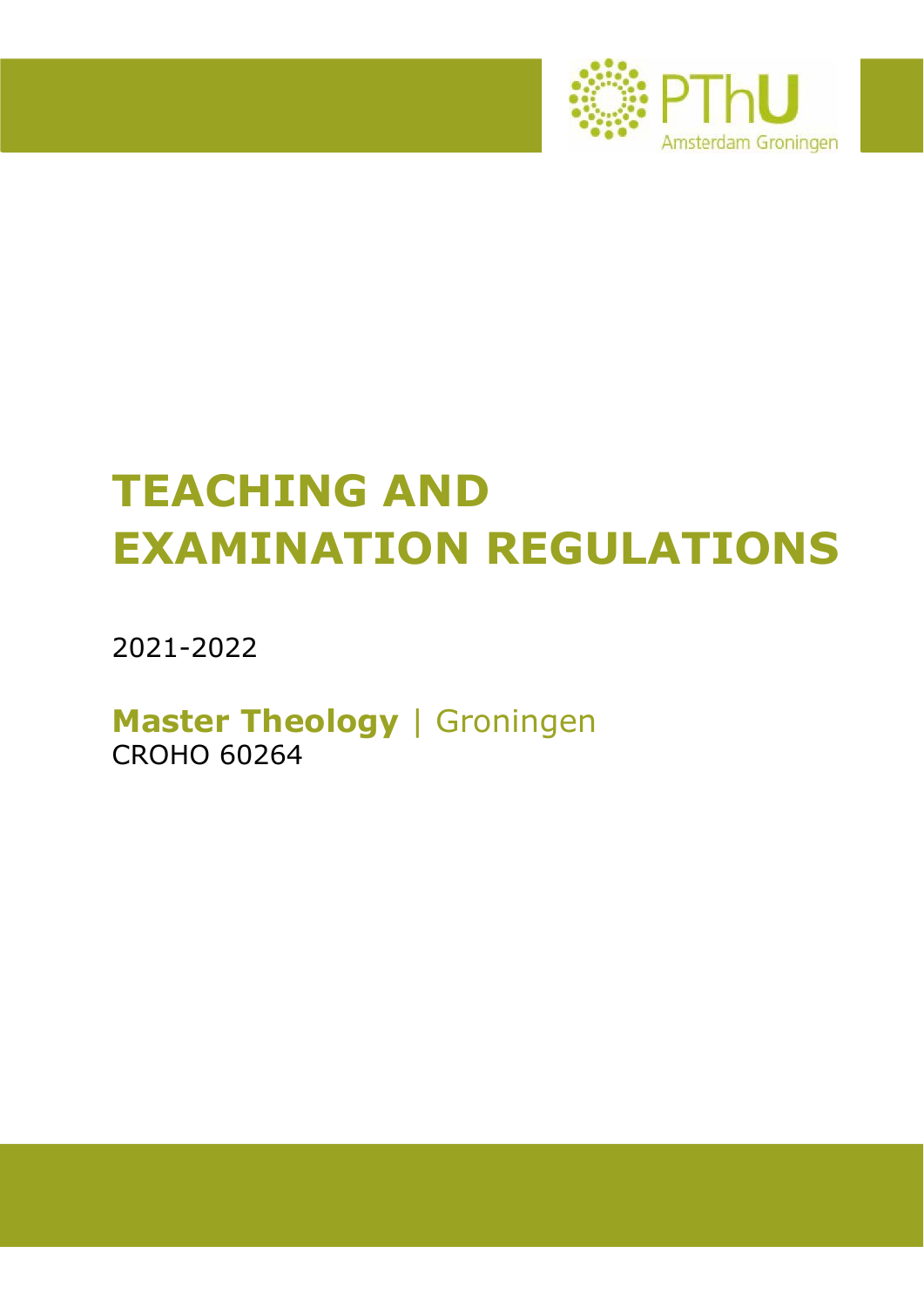

Version: G-MT-20210901ENG Enacted by the PThU Executive Board; Amsterdam, July 8, 2021. © 2021 Protestantse Theologische Universiteit

#### **Disclaimer:**

Although every care has been taken to translate the texts of the Dutch regulations accurately, the original text in Dutch is binding in any case of contradiction or difference in interpretation.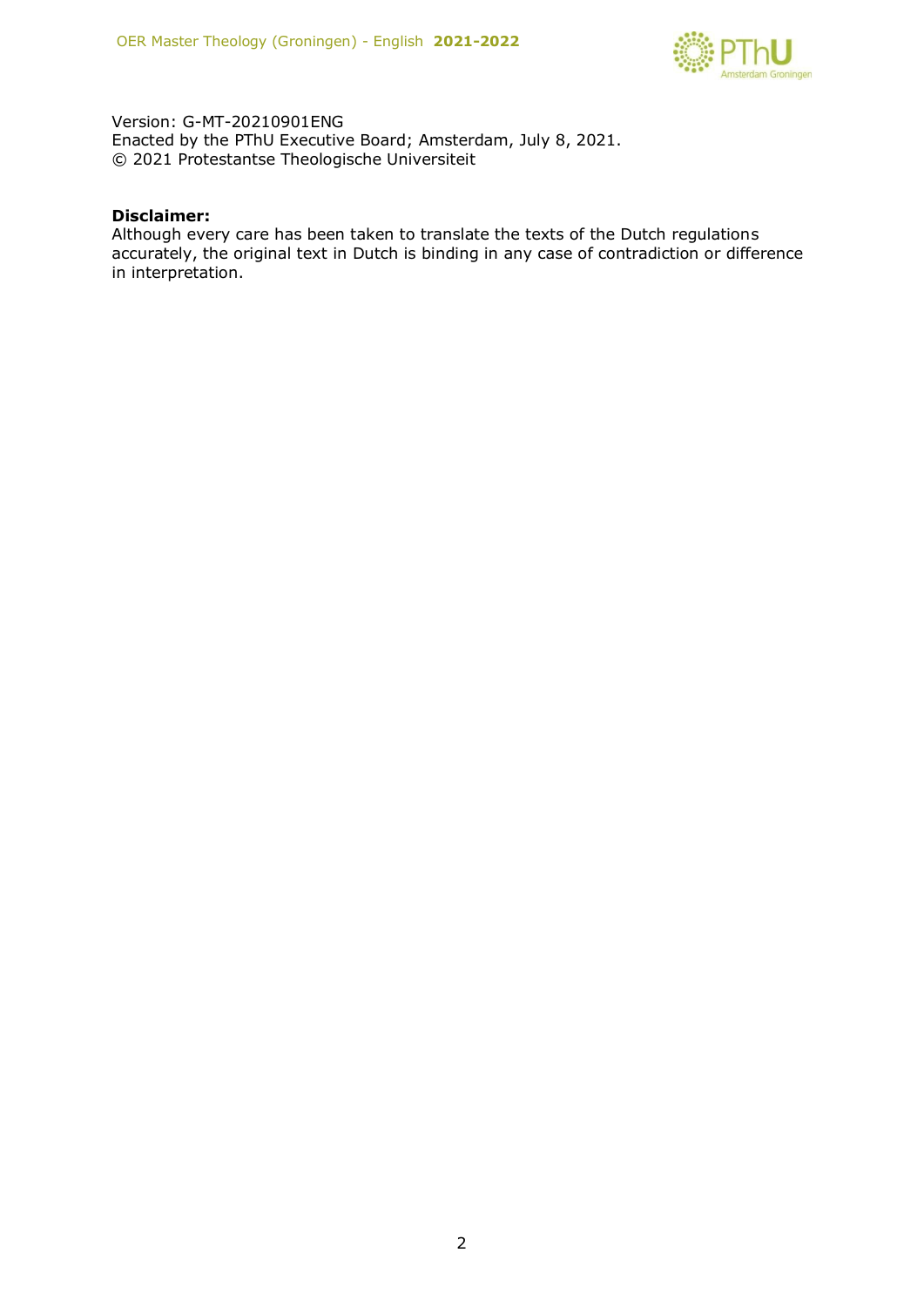

# **TABLE OF CONTENTS**

<span id="page-2-0"></span>

| Article 2.4                                                              |
|--------------------------------------------------------------------------|
| Article 2.5 - English, German and Dutch language requirements  8         |
|                                                                          |
|                                                                          |
|                                                                          |
|                                                                          |
|                                                                          |
|                                                                          |
|                                                                          |
|                                                                          |
|                                                                          |
| Article 4.5a - Registration for examinations and resits (Master's degree |
| Article 4.5b - Registration for examinations and resits (Pre-Master) 11  |
|                                                                          |
|                                                                          |
|                                                                          |
|                                                                          |
|                                                                          |
|                                                                          |
|                                                                          |
|                                                                          |
|                                                                          |
|                                                                          |
|                                                                          |
|                                                                          |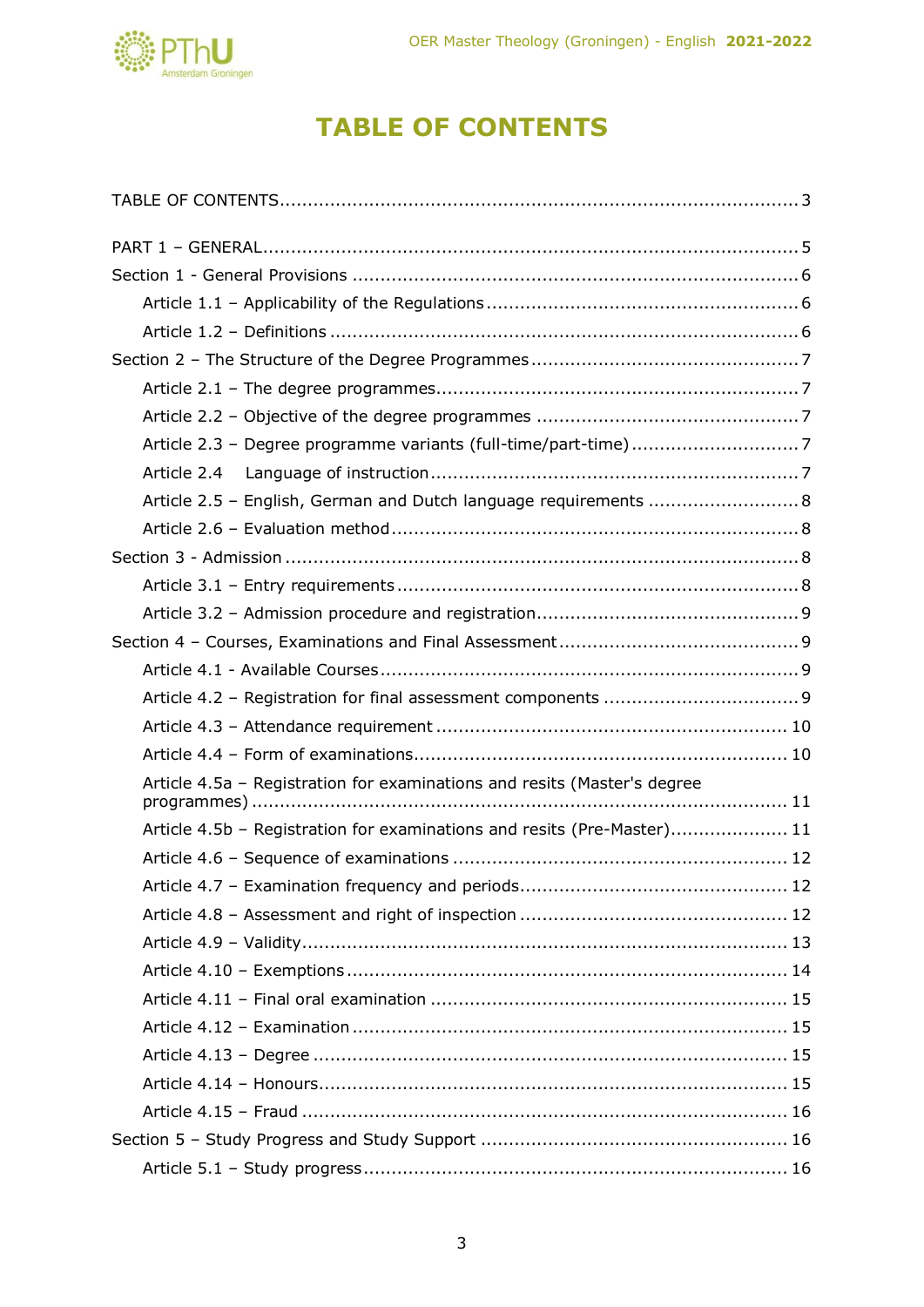

| Appendix 4: Admission requirements and bridging programme  43 |
|---------------------------------------------------------------|
|                                                               |
|                                                               |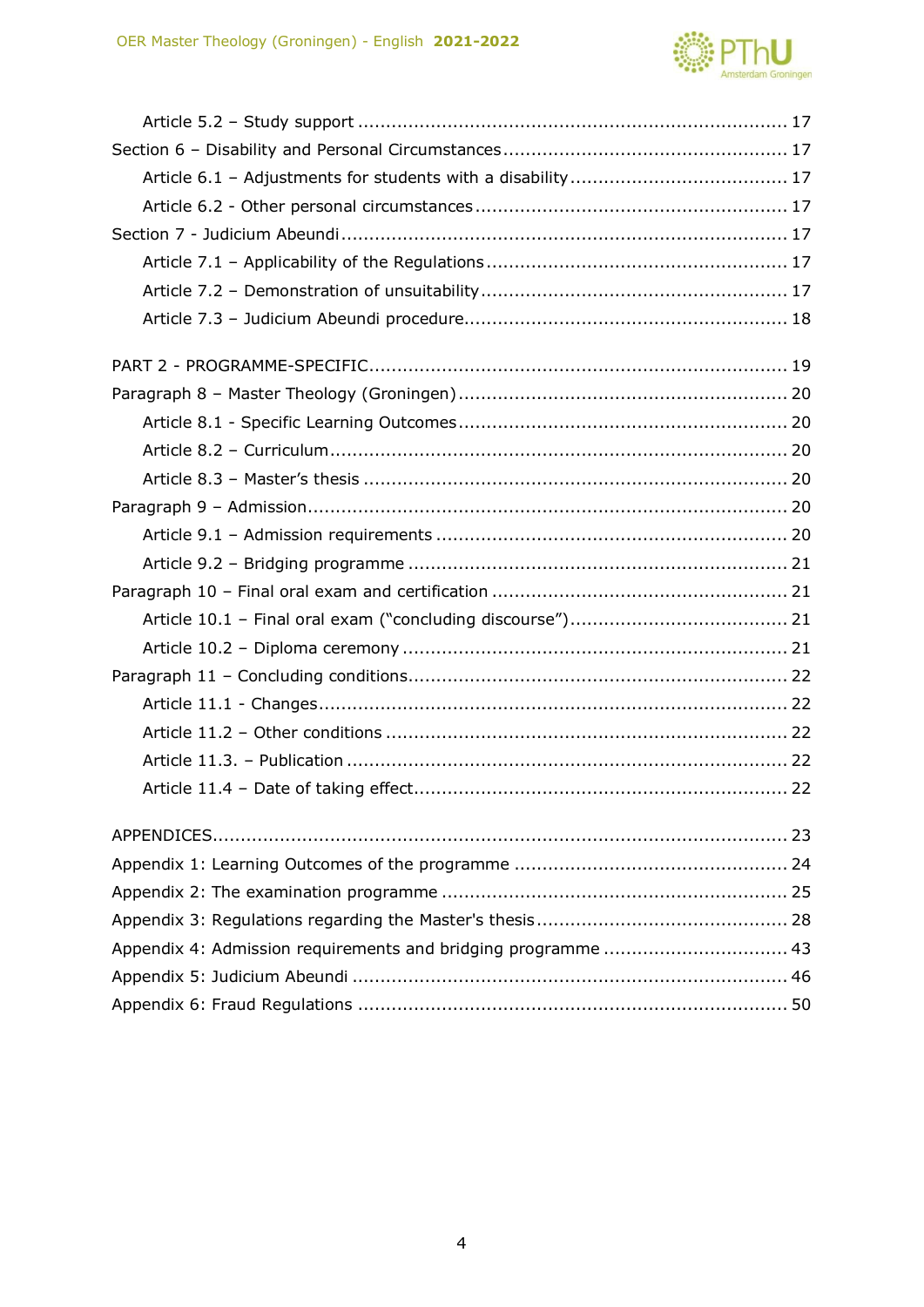

# <span id="page-4-0"></span>**PART 1 – GENERAL**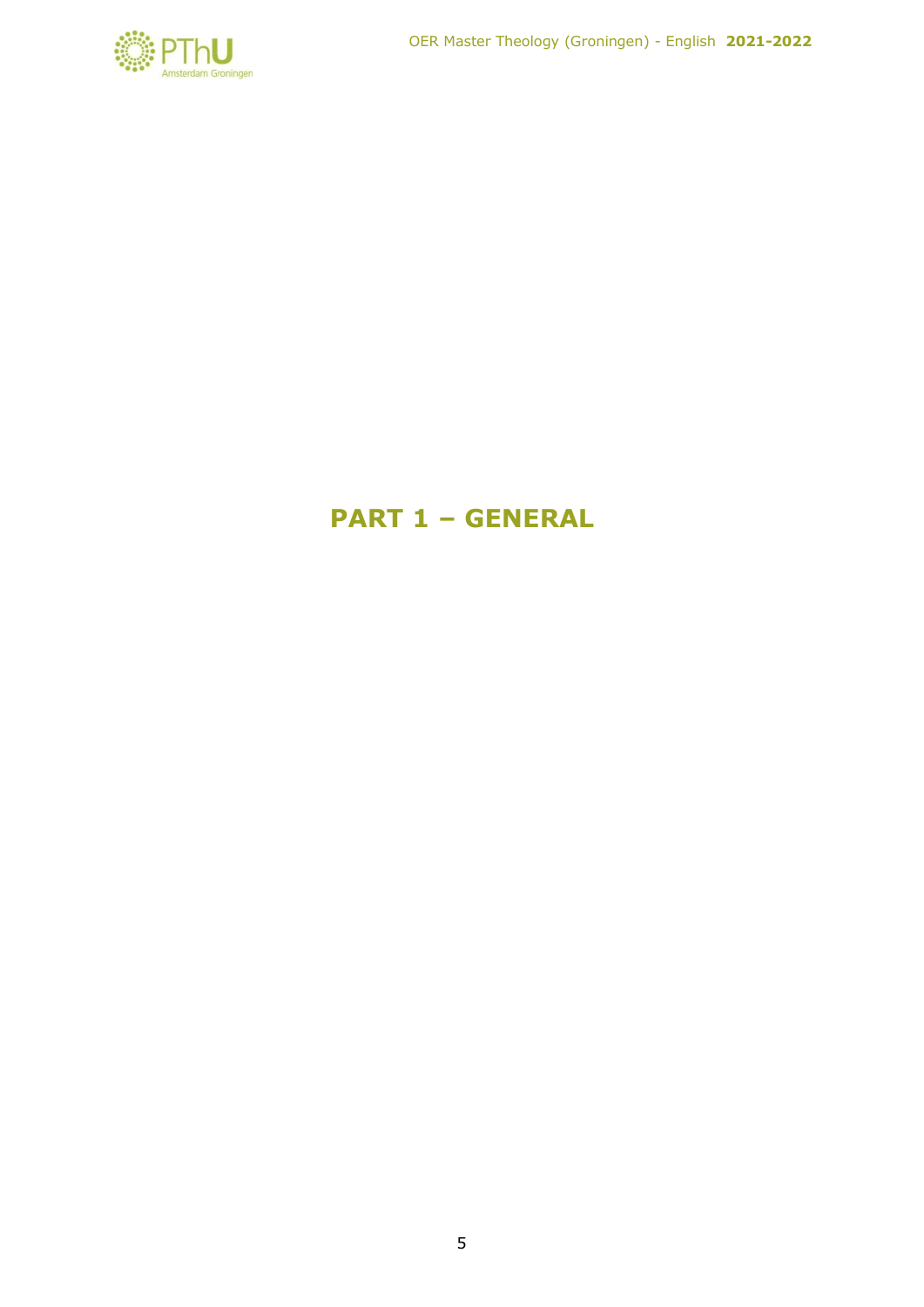

### <span id="page-5-0"></span>**Section 1 - General Provisions**

### <span id="page-5-1"></span>**Article 1.1 – Applicability of the Regulations**

1. These Regulations apply to the initial Master's degree programmes provided at the Protestant Theological University (PThU). The Regulations set out the applicable procedures, rights and obligations with regard to teaching, examinations and final assessments.

Part 1 (General) of these Regulations contains provisions that apply to all university degree programmes, insofar as the provisions of Part 2 do not explicitly deviate from this;

Part 2 (Programme-specific) contains specific provisions for each degree programme.

- 2. Furthermore, these Regulations apply to the course-based and self-study education that the University offers in the context of the bridging programme ('Pre-Master's programme; see also Article 9.2 of these Regulations), insofar as the nature of this education does not preclude this.
- 3. The Teaching and Examination Regulations are established or amended by the University's Executive Board after the Board of Examiners has issued its advice and the Programme Committee or the University Council respectively have approved or advised on them.

### <span id="page-5-2"></span>**Article 1.2 – Definitions**

- 1. In these Regulations, the following definitions apply:
	- a. Examination Appeals Board (CoBeX): the board as referred to in Article 5.9 of the University Board Regulations;
	- b. Course: a unit of study consisting of a coherent programme of lectures, research, practical exercises, preparation time, study time or a combination of these, concluded with an examination that counts as a final assessment component;
	- c. ECTS: European Credit Transfer System; unit in which the study load of a course unit is expressed; one credit is equivalent to an ECTS credit; an ECTS credit is equal to 28 hours of study;
	- d. EEA: European Economic Area. All countries of the European Union, Liechtenstein, Norway and Iceland belong to the EEA;
	- e. Final assessment: the final assessment for the Master's degree programme consisting of final assessment components; once all these components have been passed, the requirements of the entire Master's degree programme have been satisfied;
	- f. Board of Examiners: the body that determines objectively and expertly whether a student meets the conditions set by the Teaching and Examination Regulations with regard to the knowledge, understanding and skills necessary to obtain a degree. The Board of Examiners appoints the examiners and monitors the quality of the examinations and final assessments (in accordance with Article 5.8 of the University Board Regulations and Article 7.12 of the Higher Education and Research Act). In these Teaching and Examination Regulations, the Board of Examiners refers to the Board of Examiners of the PThU Master's degree programmes;
	- g. Final assessment component: the examinations for the units of study for the Master's degree programme, within the meaning of Article 7.10 of the Act;
	- h. Examiner: the person appointed by the Board of Examiners to conduct examinations and determine the result thereof. If several lecturers are involved in a final assessment component, the coordinating lecturer is the point of contact on behalf of the team;
	- i. Course catalogue: database with course descriptions, which is generally accessible via the website, setting out the details for each course such as study load in ECTS, content, form, learning objectives, any applicable entry requirements and the method of examination;
	- j. Programme Committee: consultative and advisory body for the Executive Board (pursuant to Article 5.6 of the university's administrative regulations). In these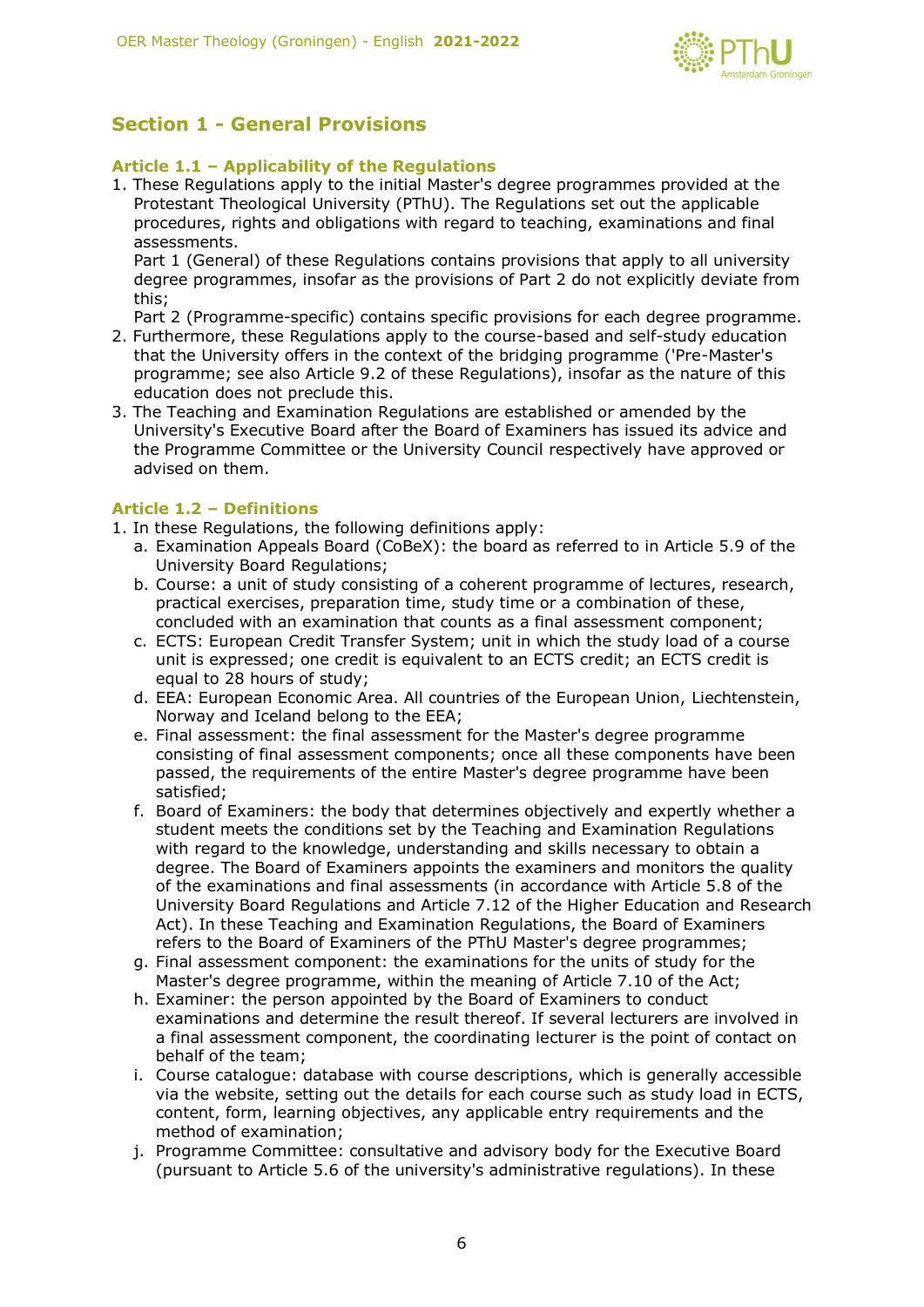

Teaching and Examination Regulations, Programme Committee refers to the PThU Master's Programme Committee;

- k. Osiris Student: the part of the Osiris student information system that students have access to with a view to registering for courses, viewing results, managing their address details, etc.
- l. Semester: part of the academic year, starting on 1 September 2021 and ending on 4 February 2022, or starting on 7 February 2022 and ending on 31 August 2022;
- m.Student: a person registered at the university for the purpose of taking a degree programme and/or examinations and a final assessment;
- n. Studentnet: the private part of the university's website where specific information about the degree programme and study-related matters is described;
- o. Examination: an examination into the knowledge, understanding, attitude and skills of the examinee in relation to a specific course or part thereof, as well as the assessment of the results of that examination. As well as written examinations, this also includes all other forms of testing (papers, essays, reflection reports, assignments, presentations, etc.). An examination can be made up of partial examinations (partial tests);
- p. Thesis or Master's thesis: Master's thesis;
- q. Admissions Board: the board charged with assessing a student's admissibility to one of the Master's programmes provided by the university;
- r. University: the Protestant Theological University;
- s. Language of instruction: the language in which the programme is taught and the language in which the examinations and tests are set;
- t. Pass/fail: these terms are equivalent to 'pass'/'fail' as used in the Act;
- u. The Act: the Higher Education and Scientific Research Act (WHW).
- 2. The other terms will have the meaning that the Act ascribes to them.
- 3. Where in these Teaching and Examination Regulations reference is made to he/him this shall also means she/her.

### <span id="page-6-0"></span>**Section 2 – The Structure of the Degree Programmes**

#### <span id="page-6-1"></span>**Article 2.1 – The degree programmes**

1. The following Master's degree programmes are provided at the university's Groningen site:

- a. Theology (Dutch: Master Verdieping) (60 ECTS);
- b. Ministry (Dutch: Master Predikantschap) (180 ECTS).

2. The following Master's degree programme is provided at the university's Amsterdam site:

a. Congregational Ministry (Dutch: Master Gemeentepredikant) (180 ECTS).

### <span id="page-6-2"></span>**Article 2.2 – Objective of the degree programmes**

The degree programmes aim to educate students scientifically by imparting knowledge, understanding, skills and attitude aspects in the field of the relevant programme and thereby prepare them for their further (study) career.

#### <span id="page-6-3"></span>**Article 2.3 – Degree programme variants (full-time/part-time)**

1. The degree programme referred to in Article 2.1 has both full-time and part-time variants.

### <span id="page-6-4"></span>**Article 2.4 Language of instruction**

- 1. The following programmes are, in principle, provided in Dutch:
	- a. Ministry;
	- b. Congregational Ministry
- 2. The following programme is, in principle, provided in English; a. Theology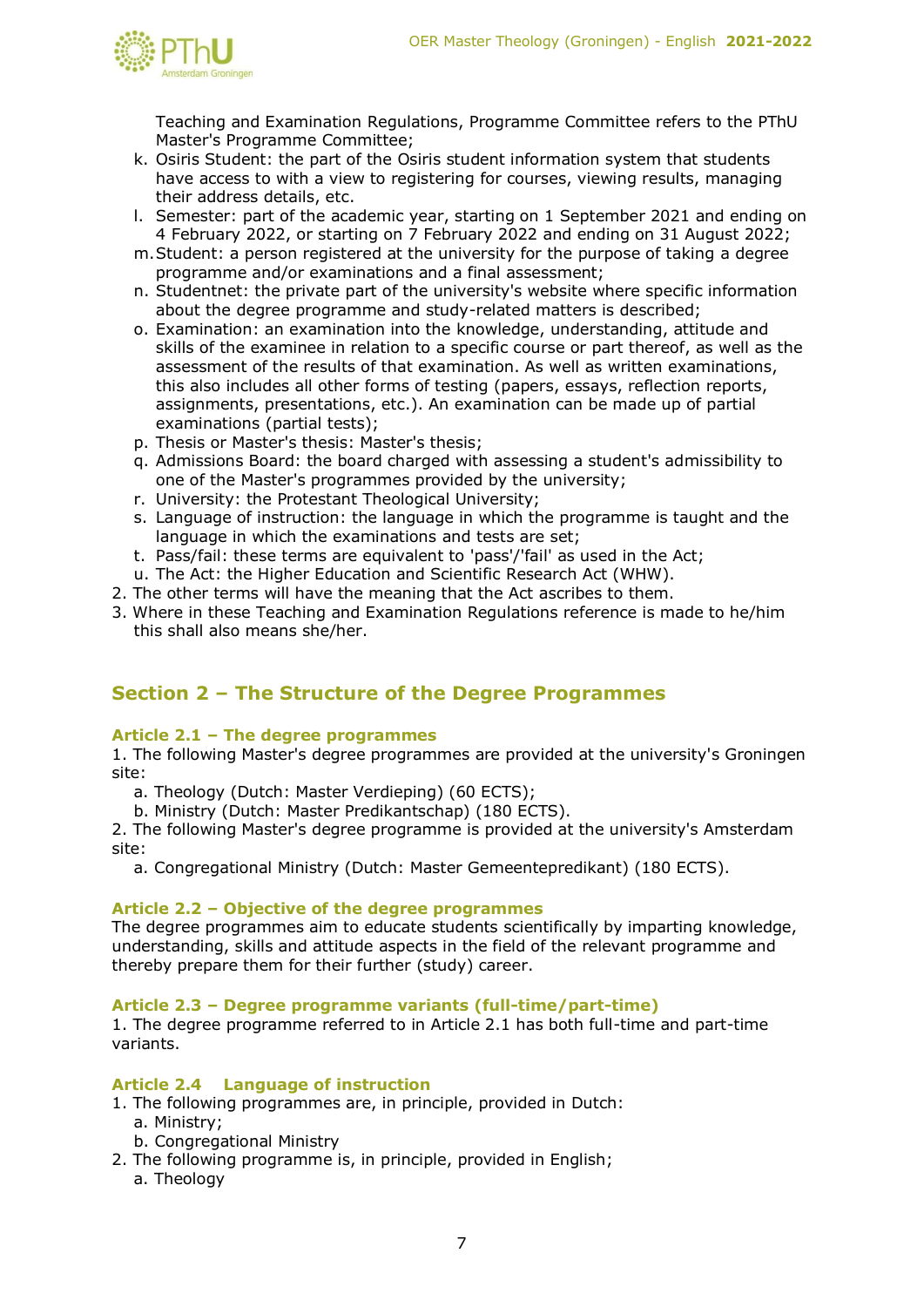

3. The English language may be used for certain course units if the nature of the teaching or the origins of the students or lecturers give a reason for doing so. This is especially the case in the Ministry programme (Groningen, Article 2.1(1b)) insofar as these students are taught together with the Master of Theology students (Article 2.1(1a)). When determining the language of instruction, the PThU Code of Conduct for Language of Instruction adopted by the Executive Board will apply.

### <span id="page-7-0"></span>**Article 2.5 – English, German and Dutch language requirements**

- 1. Sufficient proficiency in English is required for participation in the course and tests and/or examinations for the programme as referred to in Article 2.1(1a), as set out in the programme-specific part of the relevant degree programme.
- 2. For participation in courses and tests and/or examinations for the degree programmes referred to in Article 2.1(1b) and Article 2.1(2): a. student presumed to have sufficient proficiency in English;
	- b. sufficient proficiency in Dutch is required.
- 3. Students are presumed to have a passive command of German for participation in the

course and examinations for the degree programmes as referred to in Article 2.1(1b)

and Article 2.1(2).

4. If a student apparently has insufficient command of German, the lecturer may prescribe alternative study material in Dutch or English.

### <span id="page-7-1"></span>**Article 2.6 – Evaluation method**

The teaching is evaluated through internal and external quality cycles, in accordance with the "Kwaliteitsbeleid onderwijs Protestantse Theologische Universiteit (PThU)" (i.e. the PThU Education Quality Policy), as published on the university's website.

### <span id="page-7-2"></span>**Section 3 - Admission**

#### <span id="page-7-3"></span>**Article 3.1 – Entry requirements**

1. Persons who meet the entry requirements set by or pursuant to the Act and the quality entry requirements set by the Executive Board will be admitted to the appropriate degree programmes.

2. The entry requirements set by or pursuant to the Act as referred to in paragraph 1 are:

- a. possession of a university Bachelor's degree, or
- b. knowledge, understanding and skills at the level of a university Bachelor's degree.
- 3. The requirement referred to in paragraph 2b is met by a person:
	- a. who possesses a University of Applied Sciences Bachelor's degree in Theology and has successfully completed the determined bridging programme, or
	- b. who is in possession of a degree certificate from a study programme at a higher education institution abroad – with the exception of the EEA and Switzerland – which the Admissions Board has determined equivalent to a university Bachelor's degree as referred to in paragraph 2a and obtained a minimum score of 79/80 (TOEFL Internet Based Test) or 6.0 (IELTS) for the English language test or a similar result for a comparable test.
- 4. The quality entry requirements for the Master's programmes are listed in the appendix to the relevant programme-specific part of these Regulations.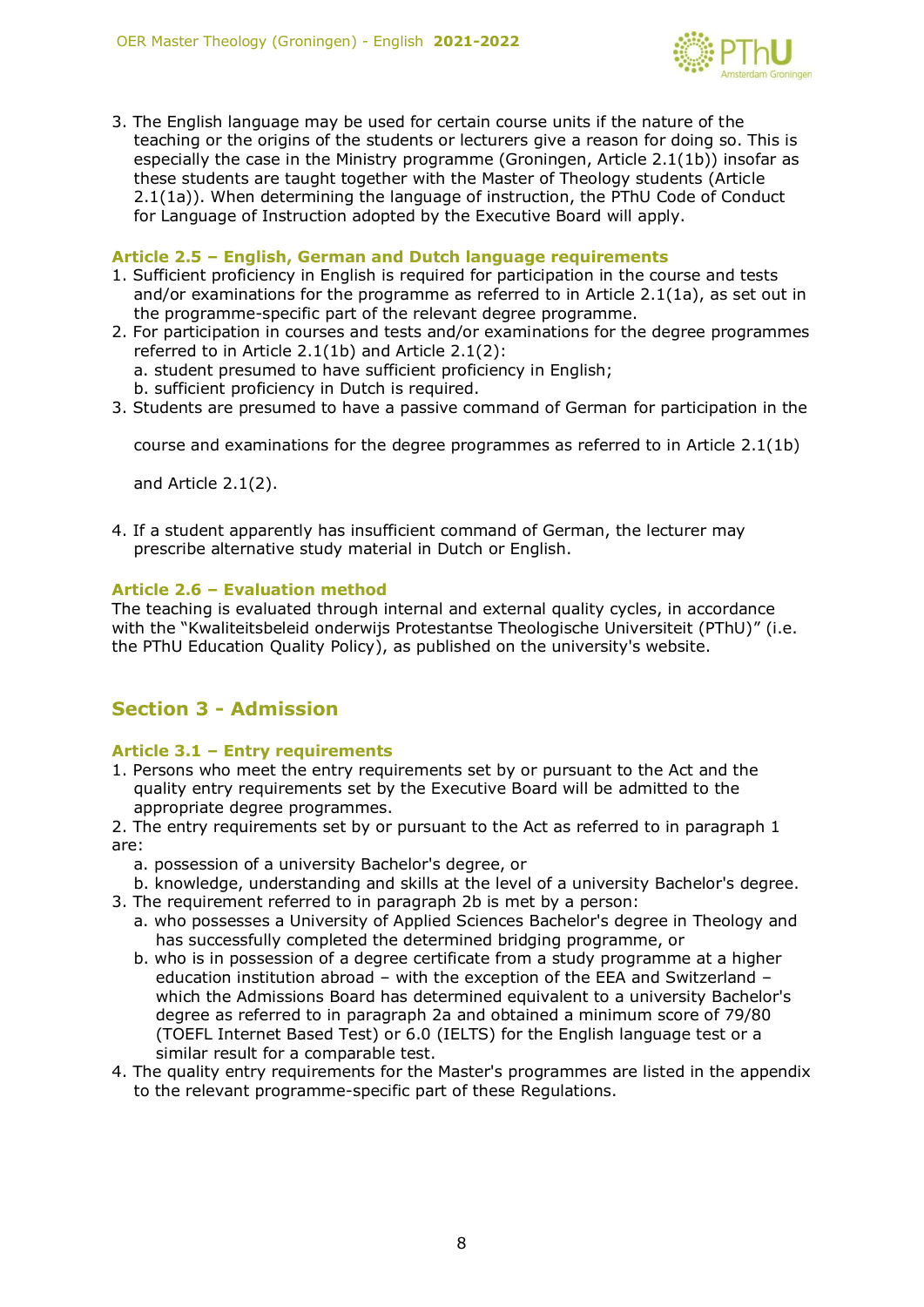

### <span id="page-8-0"></span>**Article 3.2 – Admission procedure and registration**

- 1. The degree programme Admissions Board is responsible for admissions to the degree programme. The procedure followed by the Admissions Board is laid down in the PThU Admissions Board Regulations.
- 2. With a view to admission to the degree programme, the Admissions Board determines whether the candidate meets the admission requirements as referred to in Article 3.1. In its consideration, the committee takes into account the candidate's knowledge of the teaching language.
- 3. Students who do not meet the entry requirements as referred to in Article 3.1 are not admitted until they demonstrably meet these requirements. To enable students to meet the entry requirement as referred to in Article 3.1(2b) and the quality entry requirements, the University offers a bridging programme, which is included in the programme-specific part of these Regulations.
- 4. Admission is granted subject to the candidate meeting the requirements referred to in Article 3.1, as evidenced by certificates of the courses he has completed by the start date of the relevant degree programme.
- 5. An application to be admitted to the degree programme must be submitted to the Admissions Board before 1 May (enrolment as from 1 September). In special cases, the Admissions Board may consider an application submitted after this closing date.
- 6. The candidate will receive an admission decision. It is possible to appeal against the decision to the Examination Appeals Board, insofar as it is not a decision of general application (as determined in Article 4(c) and (d) of the Examinations Appeals Board Rules of Procedure).
- 7. The admission decision includes any conditions attached to admission.
- 8. An admission decision only applies to the degree programme for which it was issued, under the conditions set out in the decision. The Admissions Board determines whether these conditions have been met, but may also delegate this.

9. Unless the Rector decides otherwise at the request of the Admissions Board, registration for the degree programmes can take place on 1 September only.

### <span id="page-8-1"></span>**Section 4 – Courses, Examinations and Final Assessment**

### <span id="page-8-2"></span>**Article 4.1 - Available Courses**

- 1. The available courses consists of the compulsory final assessment components as included in the appendices to the programme-specific parts of these Regulations and the elective components.
- 2. At the start of the academic year at the latest, a course description will be included in the Course Catalogue for each component of the degree programme stating, at least, the study load in ECTS, content, form, learning objectives, any applicable entry requirements, any applicable compulsory attendance, the weighting of any partial examinations and the method of examination (tests).
- 3. A course description also provides differentiated insight into how the study load of the course and its components is calculated.

### <span id="page-8-3"></span>**Article 4.2 – Registration for final assessment components**

- 1. Students must register for each course separately via Osiris Student.
- 2. Only students who are registered for a course are entitled to supervision by the lecturer(s) concerned and to admission to the lectures, the lecture-related activities, and the digital educational environment and the examinations and/or resits for the relevant course.
- 3. Registration is to take place in good time, during the designated registration periods prior to the relevant lecture period. The University will inform students of the registration deadlines in good time.
- 4. If special circumstances as referred to in Article 7.51(2) of the Act give reason to do so, the Student Affairs Office may, in consultation with the Study Advisor, if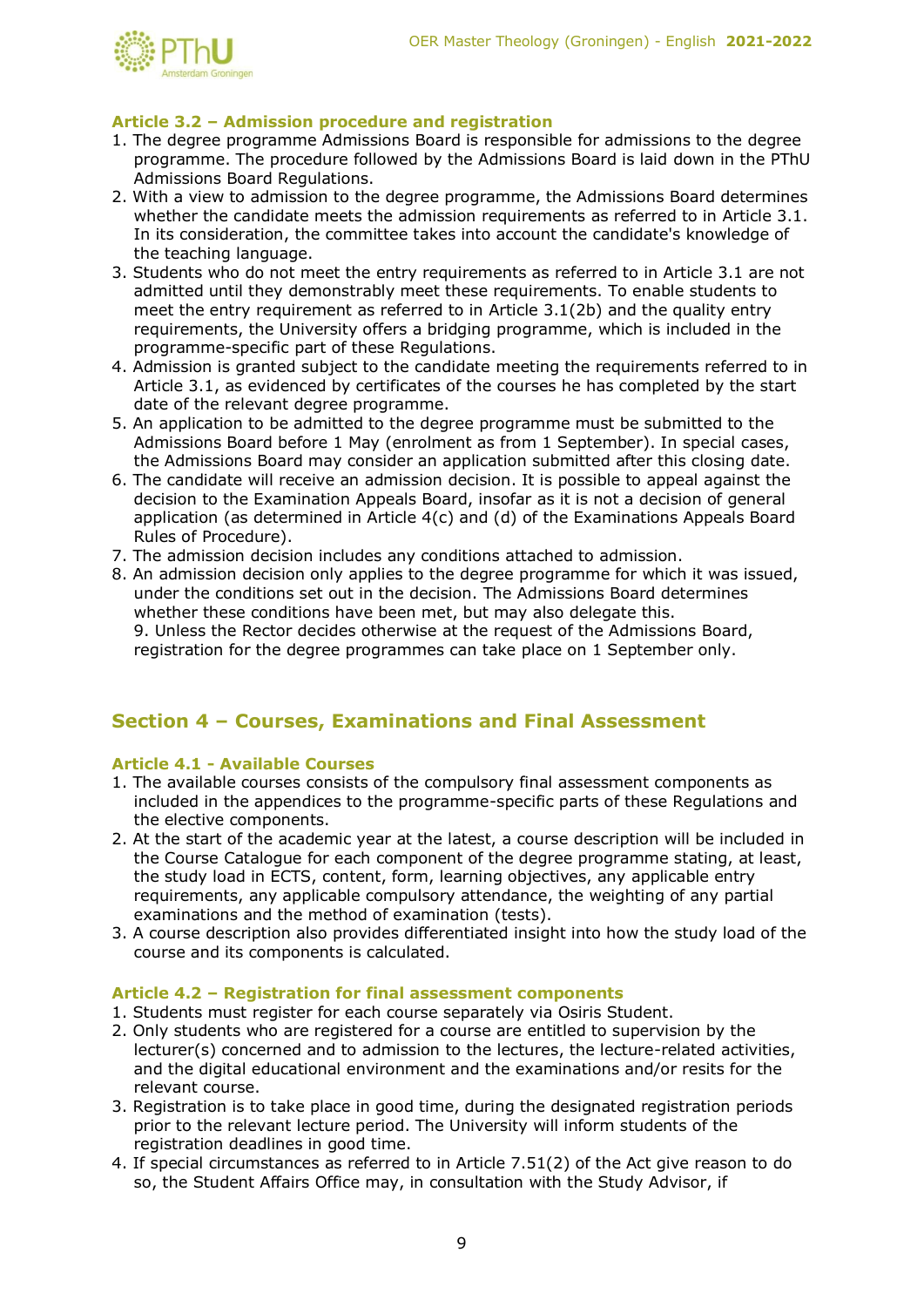

necessary, register a student for a course outside the registration periods referred to in the preceding paragraph.

### <span id="page-9-0"></span>**Article 4.3 – Attendance requirement**

- 1. If a student is absent for more than 20% of the contact hours of a course without valid reason, the examiner may set a suitable alternative assignment at their discretion and depending on the importance of the contact hours for the assessment. This must be stated in advance in the course description included in the Course Catalogue.
- 2. If a student is absent for more than 30% of the contact hours of a course without valid reason, the examiner may, at his discretion and depending on the importance of the contact hours for the assessment, exclude him from the remaining lectures, assignments and (partial) examinations for the course. This must be stated in advance in the course description included in the Course Catalogue.
- 3. Due to the specific nature of the course in relation to the assessment, 100% attendance is compulsory for the following course components: a. Master of Congregational Ministry (Amsterdam) and Master of Ministry

(Groningen), the following courses:

- The two training courses relating to 'Theological Existence'
- The training courses relating to the six thematic fields
- The training relating to 'Master's thesis I'
- The supervision meetings relating to the six thematic fields
- b. Master of Theology (Groningen): none.

If a student is absent during contact hours of one of these courses without valid reason, the examiner may - at his discretion and depending on the importance of the contact hours for the assessment - give him a suitable alternative assignment or exclude him from participation in the remaining lectures, assignments and (partial) examinations for the course; or suspend the final assessment of this component until a subsequent training course has been completed.

- 4. In paragraphs 1, 2 and 3, 'valid reason' means that:
- a. there are demonstrable special circumstances as referred to in Article 7.51(2) of the Act, and
- b. the student has reported this to the examiner without delay.

If there is 'valid reason', the examiner may interpret the alternative assignment referred to in paragraph 1 differently, in favour of the student, or turn the exclusion referred to in paragraphs 2 and 3 into an alternative assignment or (in paragraph 3) suspension until the training has been completed.

### <span id="page-9-1"></span>**Article 4.4 – Form of examinations**

- 1. Courses are concluded with an examination.
- 2. a. If an examination consists of two or more partial examinations, as a rule, at least one partial examination is written;

b. In principle, no partial examinations are taken in the thematic fields with a view to interim summative assessment.

- 3. The form of the examination corresponds with the course objectives.
- 4. Oral examinations are taken in the presence of at least one other examiner, unless a complete audio recording of the examination is made. The audio recording and the interview report are archived in the test file at the University.
- 5. Unless the Board of Examiners has decided otherwise, only one oral examination is conducted at once.
- 6. With the exception of the thesis defence, oral examinations are not public, unless the Board of Examiners has determined otherwise or the student has successfully lodged an appeal against this with the Board of Examiners.
- 7. Before the start of the academic year, the manner in which the examination will take place will be published for each course in the course description included in the Course Catalogue. Examination requirements are known at the start of the course.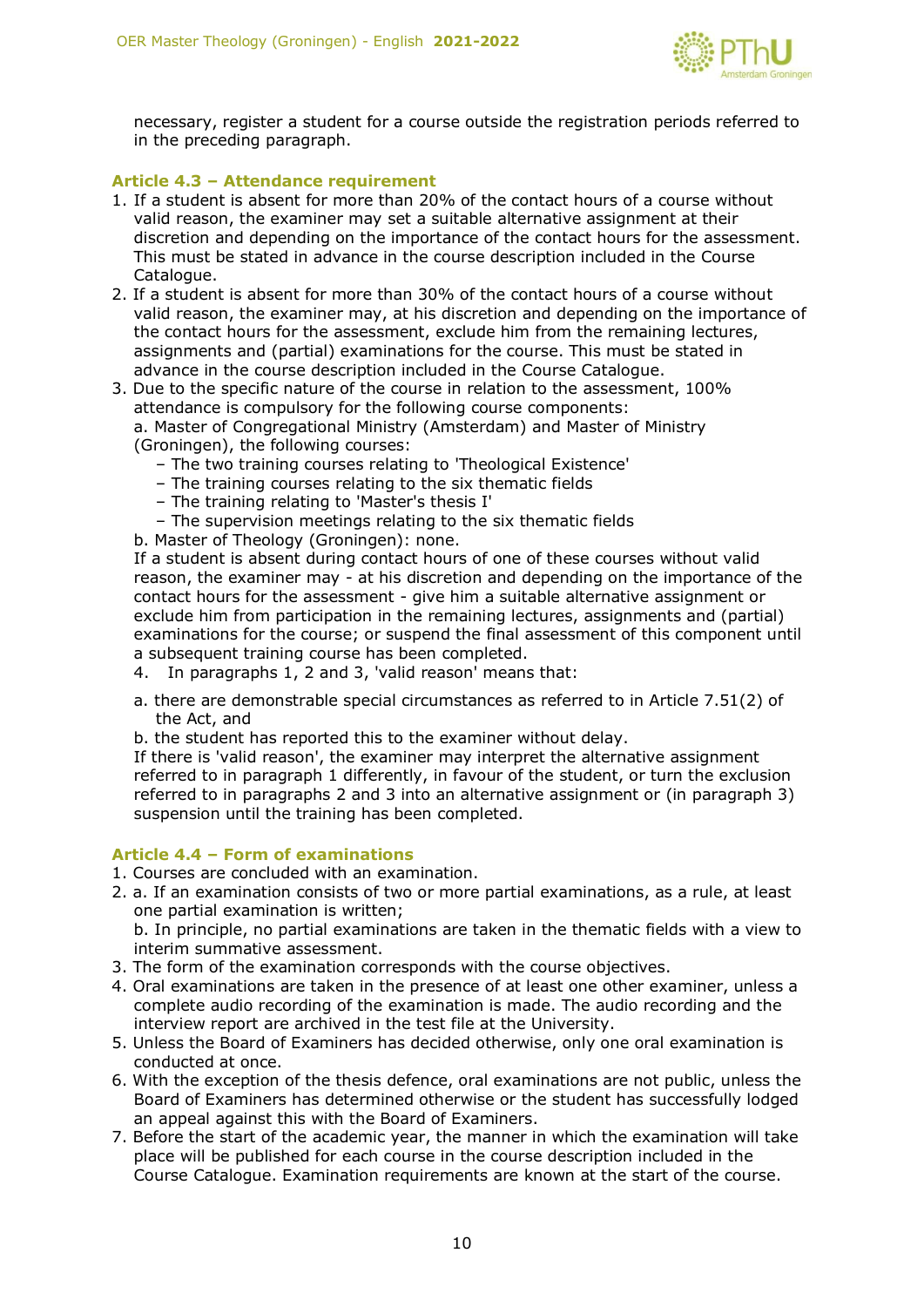

Only in exceptional cases are lecturers allowed to deviate from the form of the examination – per student group or examination moment – without prejudice to the provisions of paragraphs 2 to 6 above with regard to the form.

- 8. In principle, the Board of Examiners offers students with a disability the opportunity to take examinations in a manner that is adapted to their individual handicap (see also Article 6.1). The Board of Examiners may seek expert advice before making a decision on this.
- 9. In exceptional cases, the Board of Examiners may allow individual students to take an examination in a way other than set out in the Course Catalogue. This permission is granted at the request of the student and following consultation with the examiner(s) concerned.
- 10. Within the framework of the provisions in these Regulations with regard to examinations and the form of examinations, the Rules and Guidelines laid down by the Board of Examiners as referred to in Article 7.12b of the Act also apply.

### <span id="page-10-0"></span>**Article 4.5a – Registration for examinations and resits (Master's degree programmes)**

- 1. A maximum of two opportunities applies to each (partial) examination i.e. (1) the regular (partial) exam and (2) one resit, subject to the provisions of paragraphs 7 and 8. The provisions of Article 4.7(4) apply to these two opportunities.
- 2. At the student's request, the Board of Examiners may, on the grounds of exceptional circumstances as referred to in Article 7.51(2) of the Act, decide to deviate from the provisions of paragraph 1 by granting a third examination opportunity. The student must report the aforementioned circumstances to the examiner and the Study Advisor without delay.

3. If a student does not participate in the regular examination, without the permission of the Board of Examiners as referred to in paragraph 2, his right to the first opportunity will lapse; the right to a resit remains in effect however, without prejudice to the provisions of Article 4.7(4).

- 4. A resit has the same substantive requirements as the regular examination. For deviations from the form of resit examinations, see Article 4.4(7-9).
- 5. Students who have registered for a course do not have to register separately for the regular (partial) examination. The final oral examination is excluded from this provision, in accordance with the provisions of the programme-specific part of these Regulations, Article 10.1(2).
- 6. Students register for the resit by contacting the examiner no later than two weeks before the relevant resit period. For a resit in August, the registration period is no later than one week after receipt of the examination results for period 4.
- 7. If a student chooses to take a regular examination (first opportunity) in August for a course consisting of a literature package, the Master's thesis, the oral final examination, or a course that is followed in self-study, he will not be eligible to take a resit. The provisions of 4.7 (4 and 5) apply here in full.
- 8. For the 'Theological Existence' final assessment components, the six thematic fields and 'Master's thesis I', the number of examination opportunities is limited to one per academic year insofar as re-taking a course, training or internship is required for a resit, such at the discretion of the examiner(s). The examiners include this aspect in their communication of the study results to the students.

### <span id="page-10-1"></span>**Article 4.5b – Registration for examinations and resits (Pre-Master)**

- 1. There is a maximum of two opportunities for each (partial) examination: a first opportunity and a resit. The provisions of Article 4.7(4) apply to these two opportunities.
- 2. At the student's request, the Board of Examiners may decide to deviate from the provisions of paragraph 1 on the grounds of exceptional circumstances as referred to in Article 7.51(2) of the Act. The student must report these circumstances without delay to the examiner and the Study Advisor of the Pre-Master's programme.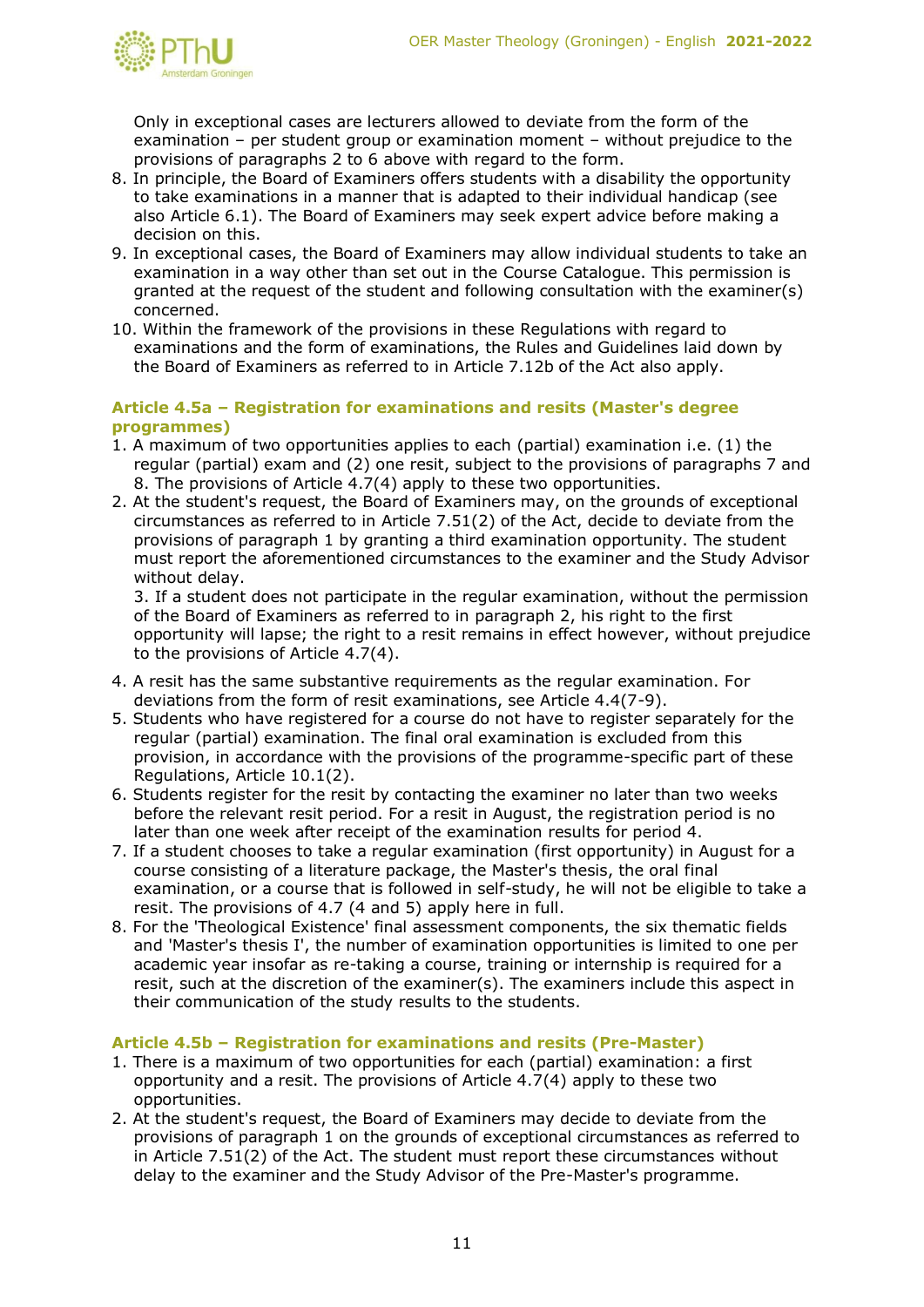

- 3. The same substantive requirements apply for the resit as for the first opportunity. For deviations from the form for resits, see Article 4.4(7-9).
- 4. Students must register no later than three weeks before the relevant examination, in the manner communicated by the University.

### <span id="page-11-0"></span>**Article 4.6 – Sequence of examinations**

1. a. Final assessment components can be taken once the entry requirements have been met. The entry requirements are set out in the programme-specific part of these Regulations.

b. In addition, specific entry requirements can be set in the seminars (electives) and in the Pre-Master's programmes. These are listed in the course descriptions included in the Course Catalogue.

- 2. An entry requirement is understood to mean:
	- a. a final assessment component, or a part of the study programme consisting of several final assessment components, which must have been completed with a satisfactory result; or
	- b. a final assessment component or part of a course in which the student must have participated.

3. The Board of Examiners may decide to deviate from the established entry requirements on the grounds of compelling circumstances.

### <span id="page-11-1"></span>**Article 4.7 – Examination frequency and periods**

- 1. Unless otherwise stipulated in the programme-specific part of these Regulations, an opportunity to take examinations is given three times within an academic year on set dates for each component.
- 2. a. The dates on which the examinations or resits will take place are published in the timetables – except for courses consisting of literature packages and (for students following a transition programme) final oral examinations. Place and time will be published at the start of the course, at the latest.

b. Examination opportunities are in principle taken on the dates shown in the timetable. The third opportunity is reserved for taking a third examination opportunity, as stipulated in Art. 4.5A(2) and Art. 4.5b(2).

- 3. In principle, the predetermined dates will not be deviated from unless: a. Permission has been granted by the Board of Examiners; b. Student(s) and lecturer agree in good consultation and by mutual consent to arrange a second or third examination opportunity, or a first examination opportunity after re-registration (as referred to in paragraph 5), earlier than the scheduled time. In case of deviation from the scheduled date, the examination moment must be planned in such a way that sufficient time remains between the various examination opportunities.
- 4. An examination to conclude a course must be taken at the end of the academic year at the latest.
- 5. If the term referred to in paragraph 4 has been exceeded, the student must reregister for the course. In that case, the following applies:
	- a. the examination requirements apply that apply at the time of re-registration, unless the Board of Examiners allows otherwise as a result of a curriculum change or on the grounds of a motivated request from the student;
	- b. the examiner, at the request of the student and in principle on educational grounds, decides whether previously sufficiently completed components (partial tests) must be taken again and to what extent the attendance obligation applies to this student.

#### <span id="page-11-2"></span>**Article 4.8 – Assessment and right of inspection**

1. The result of a (partial) examination will be announced to the student and to the Student Affairs Office within 10 working days after taking or submitting the (partial) examination. This period can be extended by 10 working days if special circumstances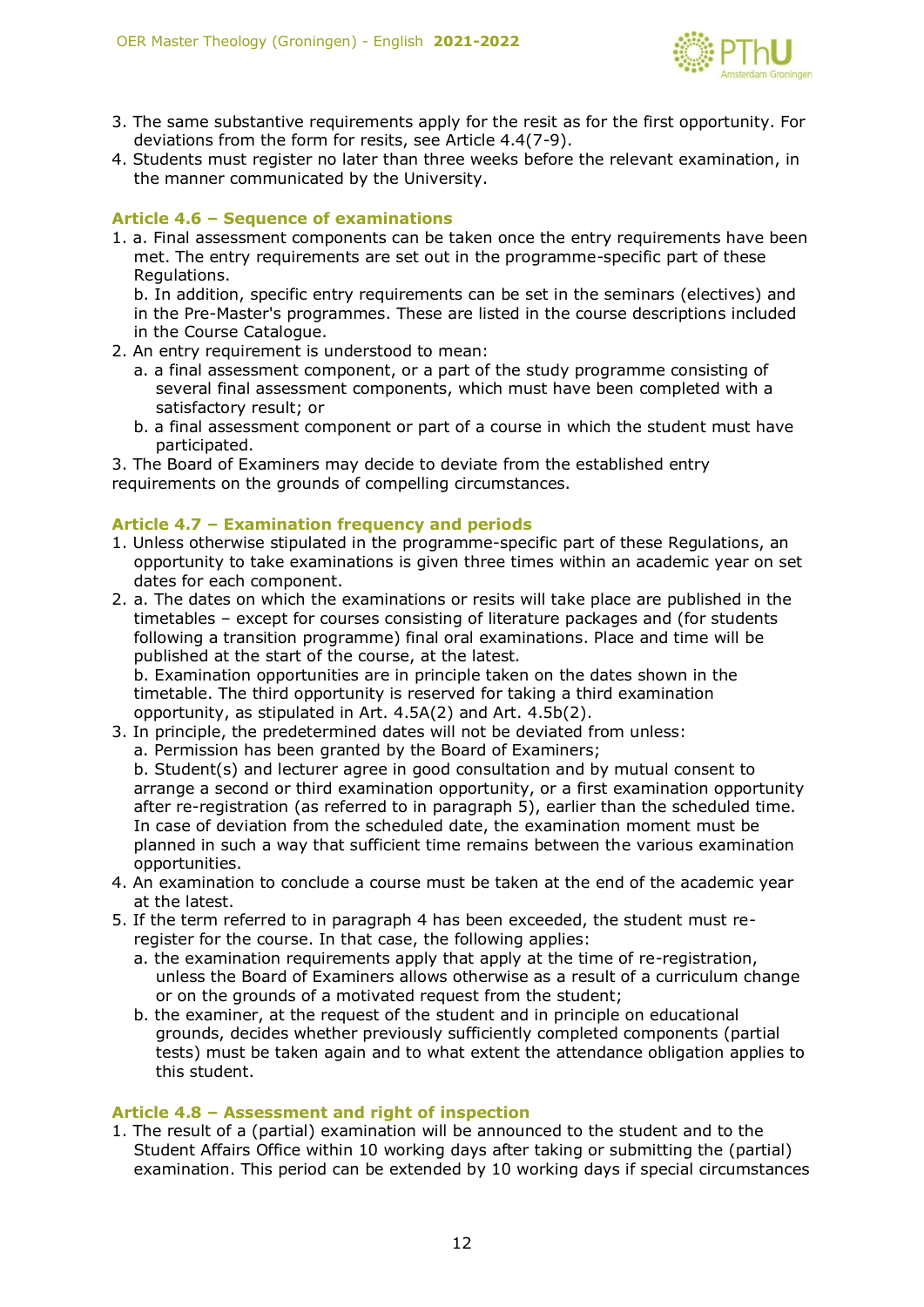

give reason to do so. The examiner will immediately inform the student and the Student Affairs Office of any such extension referred to in the previous sentence.

- 2. a. Marks are awarded on a scale of 1 to 10 with no more than one decimal place; b. Contrary to paragraph a., the thematic fields do not work with decimal points but with whole and half points (…; 5; 5.5; 6; 6.5; 7; 7.5; …);
	- c. The final assessment of a course is pass or fail:
	- 5.5 or higher: pass,
	- lower than 5.5: fail.
- 3. For partial examinations, the boundary between pass and fail as defined in paragraph 2c applies. If all partial examinations must be passed in order to pass the course, this will be stated in advance in the course description included in the Course Catalogue. 4. In addition to numerical results, the following ratings are also used:
	- a student who is registered for a course and has not participated in any test component will receive an ND (Did Not Participate, in Dutch; ND=Niet Deelgenomen);
	- b. the student who is registered for a course but has not participated in all test components will be given an NVD (Fail, in Dutch: NVD = Niet VolDaan);
	- c. if the student has passed a component, but does not receive a mark for it, the student can be awarded a V (Pass, in Dutch:  $V =$  Voldaan) as a result:
	- d. a student who has been granted an exemption by the Board of Examiners will receive a VR (Exemption, in Dutch: VR = Vrijstelling);
	- e. if fraud has been detected by the Board of Examiners, the student may be given a FR (Fraud, in Dutch:  $FR = Fraude$ ) as result.
- 5. Study results obtained at an institution abroad are generally shown in the study progress overview with the designation V (Pass).
- 6. Once a course has been completed with a satisfactory result, resits are only possible with approval from the Board of Examiners. Resits of successfully completed courses are not permitted for the following final assessment components:
	- a. Theological Existence
	- b. The six thematic fields.
- 7. If a resit is taken, only the last obtained result counts as the result for the examination.
- 8. For at least six weeks after the announcement of the result of a written examination, the student may inspect his assessed work on request. At his request, he will also be provided with a copy of that work.
- 9. During the period referred to in paragraph eight, any interested party can take cognizance of the questions and assignments in the examination concerned, as well as of the standards on which the assessment was based.
- 10. Students are entitled to feedback on assignments and examinations they have completed.
- 11. If a dispute arises between the student and examiner concerned about the assessment of an examination, the student has the right to submit a request for revision of the decision to the Examination Appeals Board. To this end, he shall submit a written request to the secretary of the said Board. The Examination Appeals Board Rules of Procedure apply to the handling of such requests.

### <span id="page-12-0"></span>**Article 4.9 – Validity**

- 1. Passed final assessment components generally remain valid indefinitely.
- 2. Contrary to the provisions of paragraph 1, the Board of Examiners may limit the period of validity of specific final assessment components if a student's knowledge, understanding or skills are demonstrably outdated.
- 3. If the validity of final assessment components is limited by the Board of Examiners, the validity of exemptions granted for these final assessment components (or parts thereof) will be limited in the same way.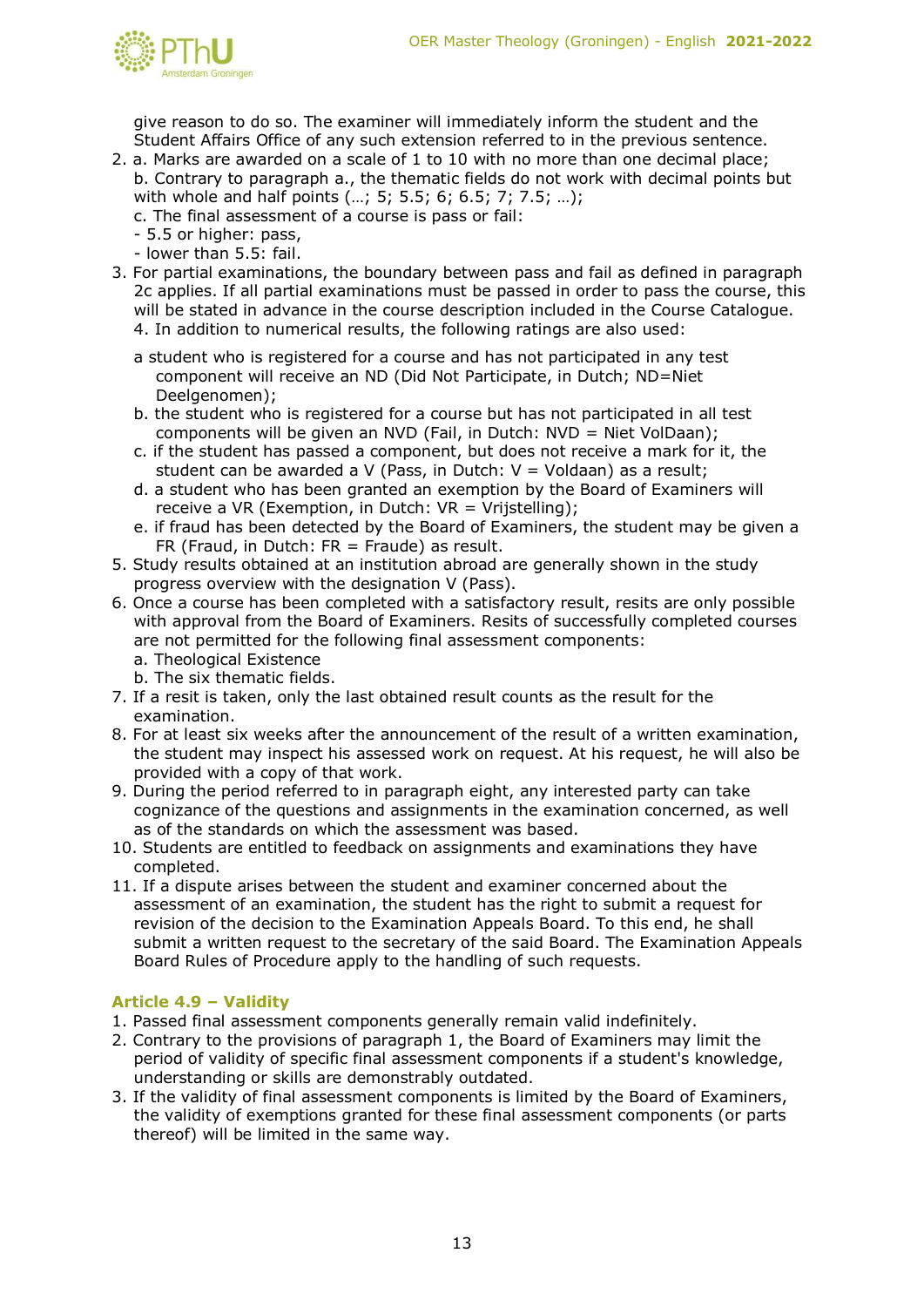

### <span id="page-13-0"></span>**Article 4.10 – Exemptions**

- 1. At a student's request, the Board of Examiners, having discussed the matter with the examiner in question, may grant exemption from an examination or part thereof, upon stating the grounds for such a decision and on condition that the student:
	- a. either has completed a component of a university Master's degree programme corresponding in terms of content, scope and level; or
	- b. can demonstrate through relevant work or professional experience that they have sufficient knowledge and skills in terms of content, level and time investment with regard to the learning outcomes of the course concerned.
- 2. The following additional provisions apply to the decision whether or not to grant exemptions in the Master of Ministry and Master of Congregational Ministry degree programmes:
	- a. In principle, no exemption is granted for the 'Theological Existence' component.
	- b. The Board of Examiners may grant partial exemption for a thematic field, provided that:

- the remaining course continues to form a coherent whole that is practicable and feasible;

- in its decision, the Board of Examiners takes into account a recommendation from the coordinator of the relevant thematic field;

- the student follows at least two thematic fields in full.
- c. The Board of Examiners may grant an exemption for an entire thematic field, provided that:

- the student, as is evident from his prior education, supplemented with relevant internship/work experience, meets the learning objectives of the relevant thematic field;

- as a result, the student will not incur any gaps with regard to the educational requirements as provided in ordinance 13-1 (church order Protestant Church in the Netherlands);

- the Board of Examiners sought advice from the coordinator of the relevant thematic field in advance;

- the student follows at least two thematic fields in full.

- d. No exemption is granted for the 'Master's thesis II' component, except on the grounds of a successfully defended theological dissertation.
- e. If a student has completed an accredited university Master's programme in Theology of 60 ECTS, he will, in principle, be granted an exemption for:
	- two courses in the basic semester (2 x 6 ECTS), but not 'Theological Existence'
	- the elective courses (30 ECTS)

- 'Master's thesis I' (15 ECTS), with the exception of the related training. However, if the student chooses to specialise in a research group other than the specialisation of his previous study programme, no exemption will be granted for 'Master's thesis I'

- f. If a student has completed a university Master's programme in Theology worth 120 ECTS the exemption framework set out in paragraph 2e, at least, will apply. The Board of Examiners may, if previous qualifications provide grounds for such, grant additional exemptions, but not for the components 'Theological Existence' and 'Master's thesis II'.
- g. If the previous qualifications were obtained abroad, the Board of Examiners will decide whether the standard can be considered comparable to a Dutch, accredited university Master's programme.
- 3. The following additional provisions apply to the decision whether or not to grant exemptions in the Master of Theology degree programme (60 ECTS):
	- a. No exemption is granted for the 'Master's thesis II' component, except on the grounds of a successfully defended theological dissertation.
	- b. If a student has completed a university Master's degree in Theology elsewhere, he will, in principle, be granted exemptions for a maximum of 15 ECTS.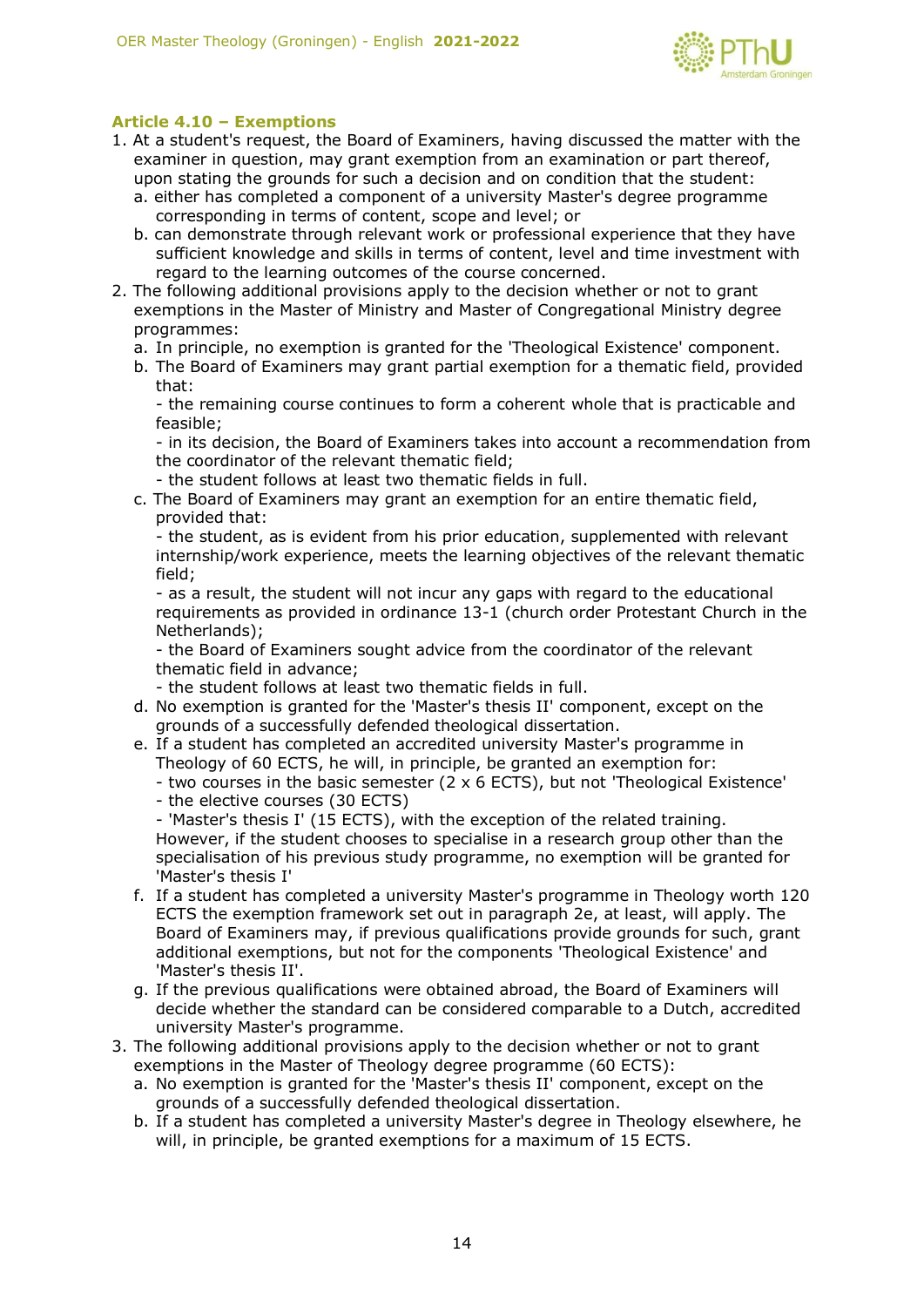

- c. If the previous qualifications were obtained abroad, the Board of Examiners will decide whether the standard can be considered comparable to a Dutch, accredited university Master's programme.
- 4. A request for exemption must be submitted to the Board of Examiners in writing, accompanied by the relevant documentation and reasoned.
- 5. If necessary, the Board of Examiners determines how previously granted exemptions relating to a former Master's degree programme should be translated into exemptions in the new programme. The Board will endeavour to determine equivalent exemptions in terms of content and credits.
- 6. Previously granted exemptions from the preparatory components of the old thesis track (method course, specialisation course, literature study) are translated into exemption for the component 'Master's thesis I' (based on specialisation within the same department). If the student had an exemption for 10 ECTS literature study, 5 ECTS of this can be included in the elective courses.

### <span id="page-14-0"></span>**Article 4.11 – Final oral examination**

- 1. The Master's degree programmes provided at the University are, in principle, concluded with a final oral examination.
- 2. In principle, this final oral examination is the public defence of the Master's thesis (the 'Master's thesis II' final assessment component). In the Ministry and Congregational Ministry degree programmes, this may be deviated from in the following cases: a. Students who, on the basis of a transitional arrangement, conclude their curriculum with one of the thematic fields, elective courses, or a 'Vision of church office (final interview)', as set out in the examination programmes in Appendix 2; b. Students who, on the basis of an individual examination programme determined by the Board of Examiners, conclude their curriculum with a final assessment component other than 'Master's thesis II';

c. Students who participate in the Research Programme and on that basis do their thesis at the end of the fourth semester (full-time) and complete the Master's programme with one of the thematic fields (see Research Programme appendix).

3. It is possible to deviate from the public nature of the Master's thesis to be defended if, on the grounds of a transitional arrangement, students complete their Master's thesis more than two months before the scheduled thesis week shown in the examination programmes in Appendix 2, or on the grounds of an individual examination programme, determined by the Board of Examiners.

### <span id="page-14-1"></span>**Article 4.12 – Examination**

- 1. The final assessment will have been completed as soon as the student has successfully completed all the required course units.
- 2. Contrary to paragraph 1, the Board of Examiners may itself conduct an examination into the student's knowledge, understanding and skills with regard to one or more components or competencies of the degree programme, as referred to in Article 7.10(2) of the Act.
- 3. When the Board of Examiners has determined the result of the final assessment, the student will receive a certificate and a diploma supplement, including a list of marks. A graduation statement can be issued in advance of the certificate being awarded. Further provisions regarding the award of the certificate and/or the graduation statement are included in the programme-specific part of these Regulations.

#### <span id="page-14-2"></span>**Article 4.13 – Degree**

- 1. Students who have satisfied all the requirements of the final assessment will be awarded the degree of 'Master of Arts' by the Executive Board.
- 2. The degree awarded will be noted on the degree certificate.

#### <span id="page-14-3"></span>**Article 4.14 – Honours**

1. The following honours predicates may be awarded: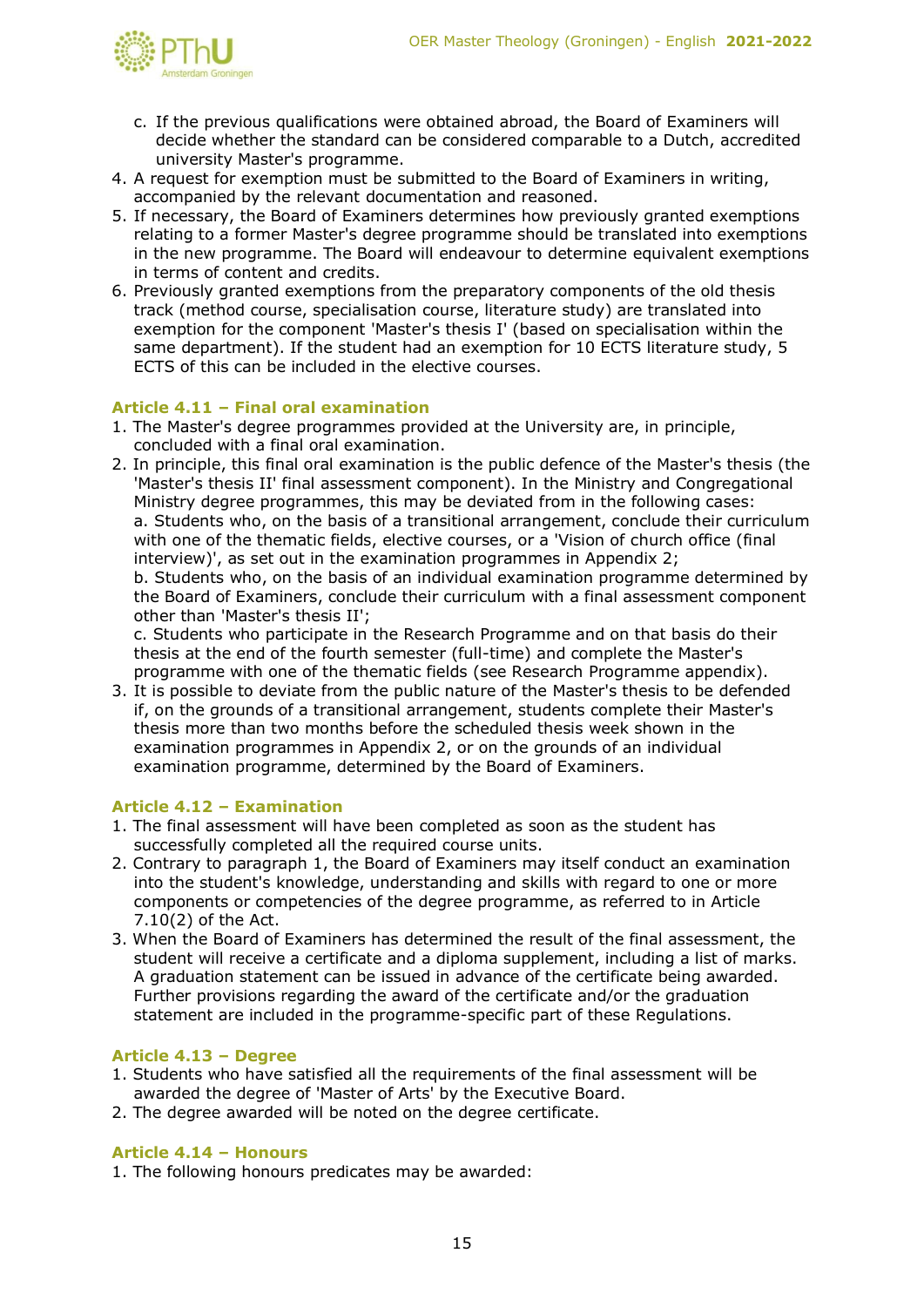

- a. 'Cum laude'
- b. 'Bene meritum'
- c. 'Pass'
- 2. The following standards apply for the award by the Board of Examiners of the honours predicates referred to in paragraphs 1a and 1b:
	- a. The weighted average mark of all examinations for course units assessed with a numerical result is at least an 8.0; and the course unit Thesis has been assessed with at least an 8.5.
	- b. the weighted average mark of all examinations for course units assessed with a numerical result is at least a 7.5; and the course unit Thesis has been assessed with at least an 8.0.
- 3. With regard to the 'Cum laude' honours predicate, the Board of Examiners cannot make exceptions for exceptional performance apart from the standards referred to in paragraph 2.
- 4. The 'Cum laude' honours predicate will not be awarded if:
	- a. The student workloads of the exemptions from the examination programme in ECTS is more than 20% of the total number of ECTS to be obtained from the examination programme determined for the degree programme concerned;
	- b. The student needed more than the two examination opportunities for any course unit, as referred to in Article 4.5a paragraph 1, to obtain a pass for that course unit, except in the event of force majeure as referred to in Article 7.51(2) of the Act;
	- c. The duration of registration, from the date of registration for the degree programme concerned, up to and including the date on which the student has successfully completed all course units, is longer than the nominal study duration for that degree programme plus two months per nominal study year.
- 5. If awarded, the 'Cum laude' honours predicate is noted on the certificate and the diploma supplement. The 'Bene meritum' honours predicate is noted on the diploma supplement.

### <span id="page-15-0"></span>**Article 4.15 – Fraud**

- 1. The PThU Fraud Regulations for Master's and Pre-Master's degree programmes, established by the Board of Examiners, apply to the degree programmes referred to in Article 1.1, paragraphs 1 and 2.
- 2. The regulations referred to in the preceding paragraph are included as an appendix in the programme-specific part of these Regulations.

### <span id="page-15-1"></span>**Section 5 – Study Progress and Study Support**

### <span id="page-15-2"></span>**Article 5.1 – Study progress**

- 1. The number of ECTS allocated to a final assessment component for each course is laid down in the examination programme of the relevant degree programme included in the programme-specific part of these Regulations. It is also stated in the course descriptions included in the Course Catalogue.
- 2. If a pass is obtained for a final assessment component, the number of ECTS allocated to that final assessment component will be regarded as having been obtained.
- 3. The study results achieved are registered by the Student Affairs Office.
- 4. The student can access their registered study results via Osiris Student. The student must report any inaccuracies and/or incomplete information to the Student Affairs Office immediately.
- 5. The study progress is determined annually, at least, based on the number of ECTS obtained. At least annually, the student will receive a request from the Student Affairs Office to check the study progress overview for correctness and completeness.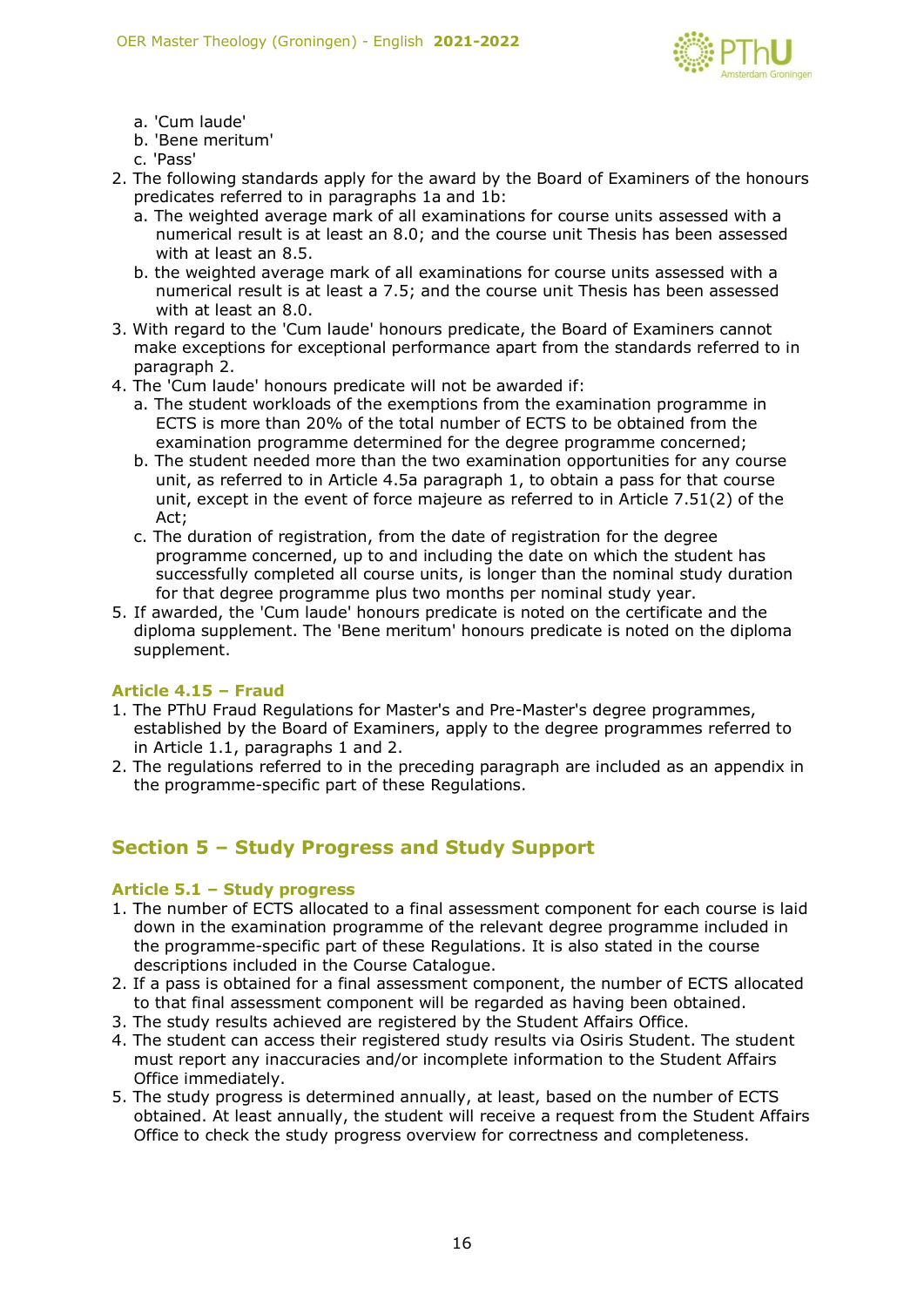

### <span id="page-16-0"></span>**Article 5.2 – Study support**

- 1. For information about regulations and provisions, exemptions or the study route to be followed, and about submitting requests to the Board of Examiners and making a study plan, the student can contact the Study Advisor.
- 2. If the study progress gives reason for such, the student will be invited for a meeting with the Study Advisor.

### <span id="page-16-1"></span>**Section 6 – Disability and Personal Circumstances**

### <span id="page-16-2"></span>**Article 6.1 – Adjustments for students with a disability**

- 1. On the grounds of a written request to that effect to the Board of Examiners, submitted following consultation with the Study Advisor, a student with a disability will be eligible for adjustments to the examinations and practicals, as well as nonphysical adjustments in the education. These adjustments are tailored to the individual student's disability as much as possible but may not alter the quality or difficulty of a subject or examination programme. The facilities to be provided may, for example, consist of: a form or duration of the examinations and/or practicals tailored to the individual situation, or the provision of practical aids.
- 2. The request referred to in paragraph 1 is submitted via the Study Advisor and is accompanied by a recent recommendation from the Study Advisor. The recommendation is based on a statement from a doctor or psychologist. In the case of dyslexia, a statement from a BIG, NIP or NVO registered testing agency will suffice without a recommendation from the Study Advisor. If possible, the statement will include an estimate of the extent to which study progress is being hindered.
- 3. A statement as referred to in paragraph 2 is valid for one year. In the event of a chronic condition, the statement is deemed to have been issued for the duration of the student's uninterrupted registration in the degree programme to which the adjustment referred to in the first paragraph relates.
- 4. Decisions on requests for adjustments regarding the physical educational facilities are made by the Executive Board.

#### <span id="page-16-3"></span>**Article 6.2 - Other personal circumstances**

If, due to personal circumstances, a student is unable to fully participate in the regular study programme then, in consultation with his Study Advisor, he can submit a written, reasoned request to the Board of Examiners for permission to conduct a (partial) literature study for the course(s) concerned. The Board of Examiners determines a programme for the applicant in accordance with the applicable examination programme and taking into account the learning outcomes of the degree programme concerned.

### <span id="page-16-4"></span>**Section 7 - Judicium Abeundi**

#### <span id="page-16-5"></span>**Article 7.1 – Applicability of the Regulations**

Within the Master's degree programmes, as referred to in Article 2.1, a judicium abeundi (unsuitability) can be pronounced.

#### <span id="page-16-6"></span>**Article 7.2 – Demonstration of unsuitability**

- 1. Pursuant to the provisions of Article 7.42a of the Act, the Executive Board may, in specific cases, terminate or refuse a student's registration for the degree programmes referred to in Article 7.1 if that student has, by their conduct or words, demonstrated that they are not suitable to practice one or more of the professions for which the programme provides training or that they are unsuitable for the practical preparation for professional practice.
- 2. If a student is suspected of being unsuitable, as set out in the first paragraph, an investigation will be initiated and the student will be informed of such immediately.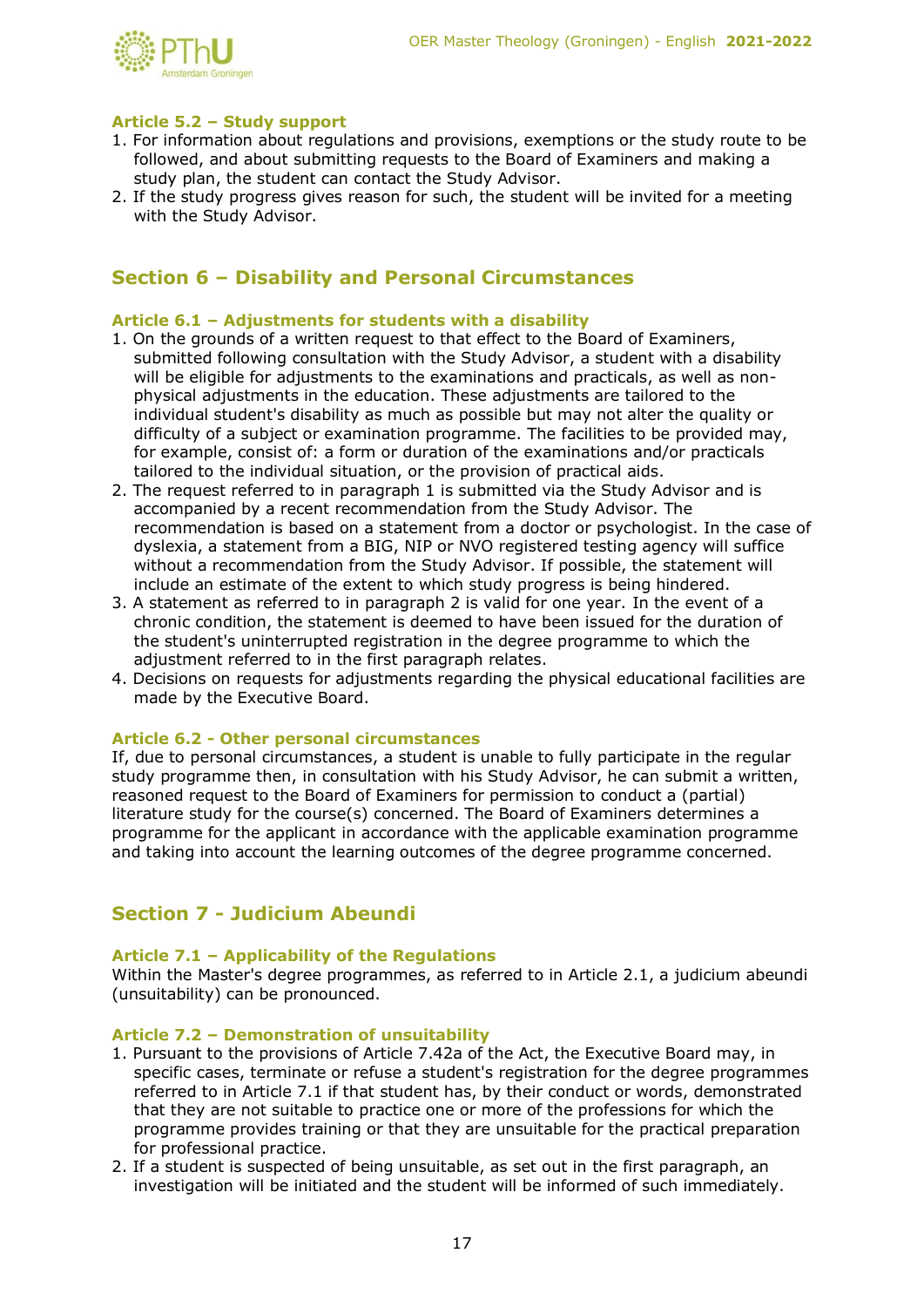

The Board of Examiners or the Rector will only deliver an opinion after careful consideration of the interests involved and after the student concerned has been given the opportunity to be heard.

- 3. Unsuitability to practice one or more professions for which the programme provides training is particularly demonstrated by:
	- a. Any act or omission contrary to the care he should take in his capacity as a student with regard to:

1. The person with whom he/she performs managerial service within the educational situation (for example during an internship or work experience) as a professional or semi-professional, a confidential advisor, a colleague and working in the church in general;

2. Close relations of the person referred to under 3a(1).

b. Any act or omission in that capacity, other than referred to under a, contrary to the interests of proper practice of the profession for which the programme provides training.

### <span id="page-17-0"></span>**Article 7.3 – Judicium Abeundi procedure**

The procedure for terminating or refusing registration due to evidence of unsuitability for the professions for which the programme provides training is regulated in the separate Judicium Abeundi Regulations, which are included as an appendix in the programmespecific part of these Teaching and Examination Regulations.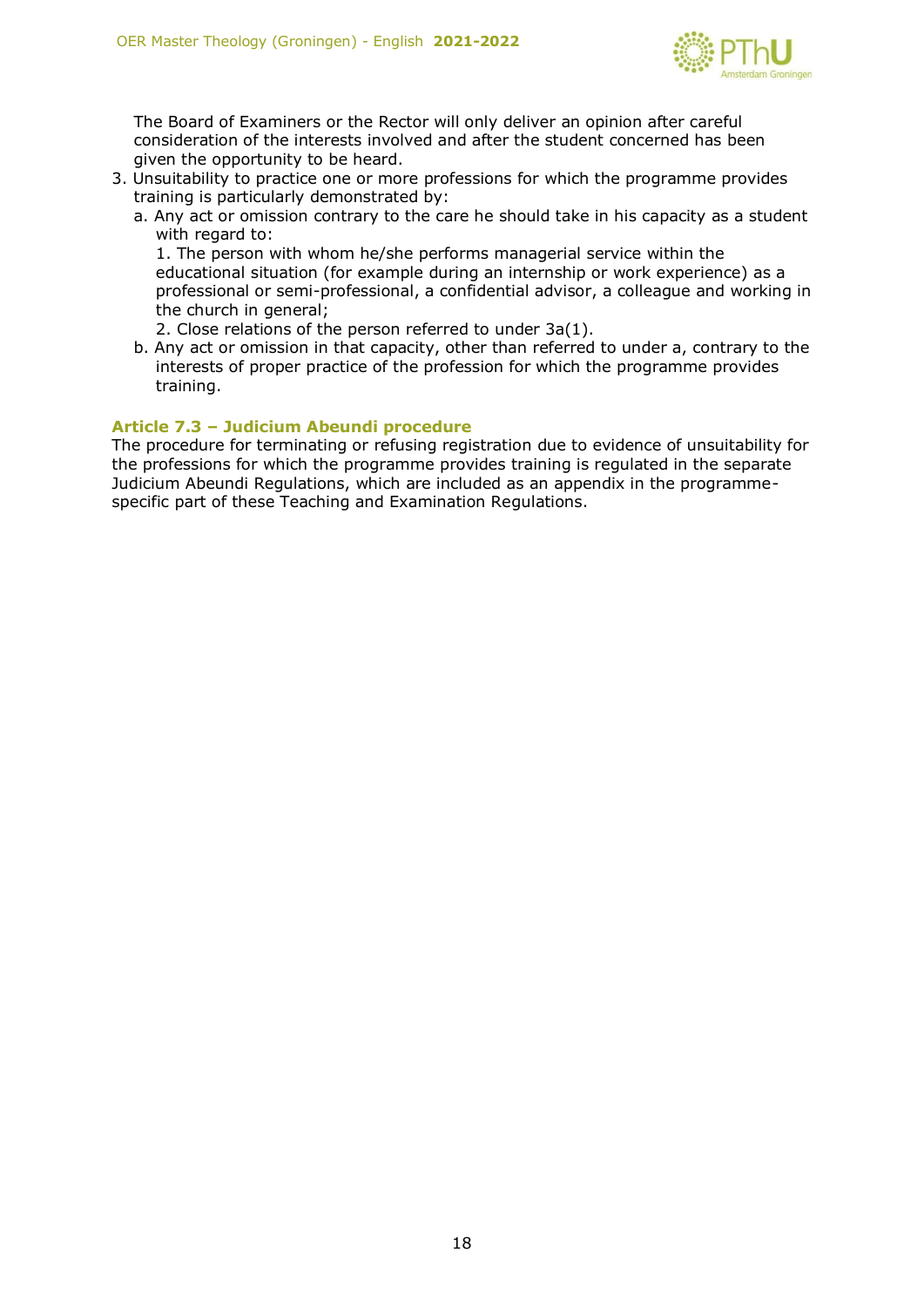# <span id="page-18-0"></span>**PART 2 - PROGRAMME-SPECIFIC**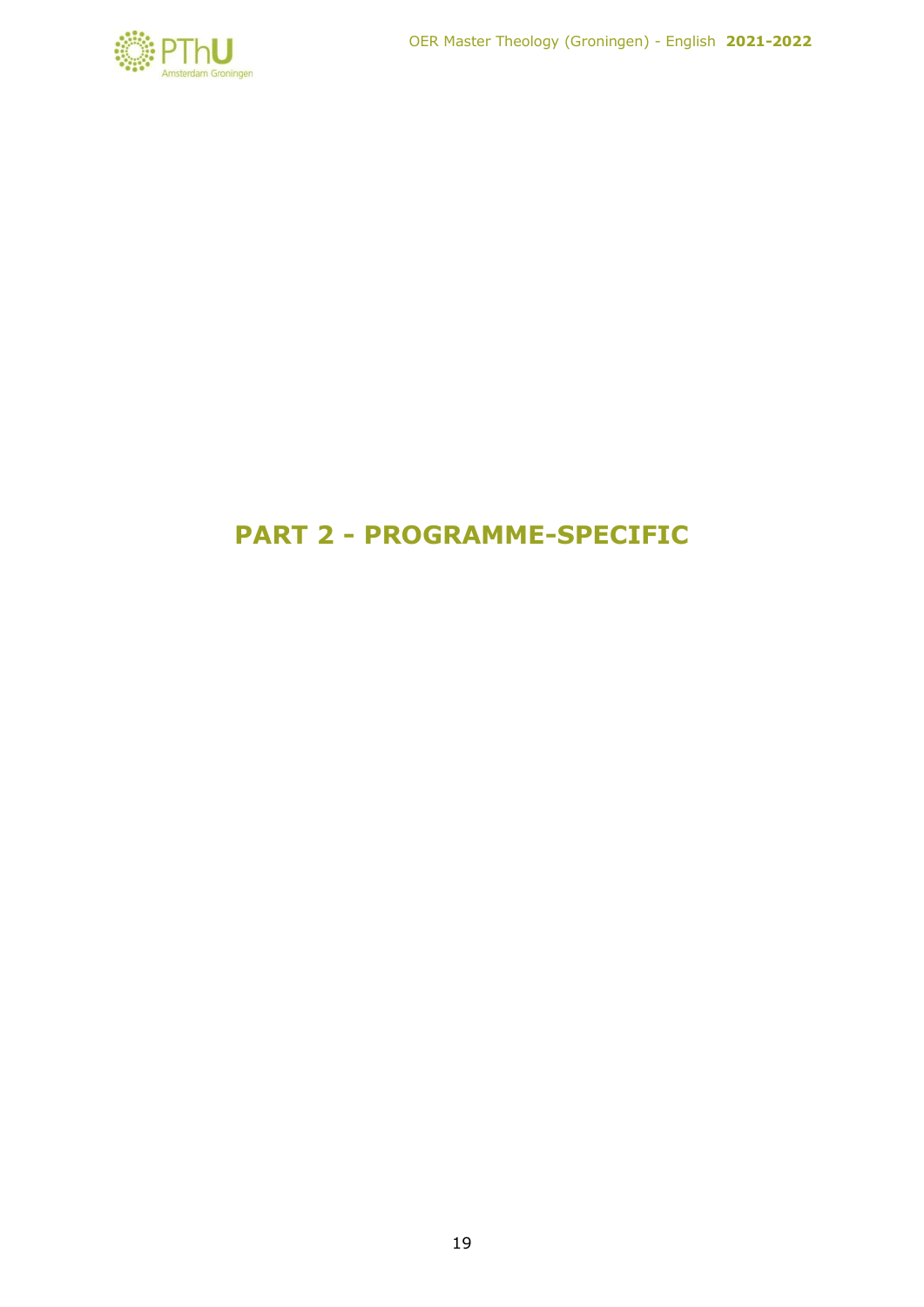

### <span id="page-19-0"></span>**Paragraph 8 – Master Theology (Groningen)**

### <span id="page-19-1"></span>**Article 8.1 - Specific Learning Outcomes**

Without prejudice to the conditions of article 2.2, specific "learning outcomes" have been determined for this curriculum (see Appendix 1 of these regulations).

### <span id="page-19-2"></span>**Article 8.2 – Curriculum**

- 1. The objective of the master programme is academic specialisation within a specific profile of choice. The student, then, has to choose one of the profiles offered (Ethics of Dignity, Living Texts, Missional Communities, Thinking God Interculturally).
- 2. (*Cancelled.*)
- 3. In the Master Programme, the student takes a 5 ECTS course at the Faculty of Theology and Religious Studies of the University of Groningen (RUG). This course has to be in line with the chosen profile and will be selected in consultation with the supervisor.
- 4. The composition and organisation of the curriculum are explained in further detail in Appendix 2.
- 5. Subject to the approval of the EC, a student may take one or more components of the programme at other universities in the Netherlands or abroad.

### <span id="page-19-3"></span>**Article 8.3 – Master's thesis**

- 1. As part of the curriculum, students write a master's thesis within the field of the chosen profile (see article 8.2, sub 1 and 2) and the associated theological research group (Sources, Beliefs, or Practices).
- 2. If a student wishes to switch from one research area (Sources, Beliefs, Practices) to another during the programme, he must (again) follow the disciplinary components of 'Master's thesis I' in the research group to which he is transferring. In derogation from this, the EC may, having heard the advice of the thesis supervisor, allow the missing disciplinary knowledge and skills of 'Master's thesis I' to be compensated through tutorials.
- 3. Regarding the supervision, writing, completion and the evaluation of the master's thesis, the terms in Appendix 3 are applicable.

### <span id="page-19-4"></span>**Paragraph 9 – Admission**

### <span id="page-19-5"></span>**Article 9.1 – Admission requirements**

- 1. Admitted to the Master Theology programme are those who:
- a. have fulfilled the regulatory and qualitative admission requirements, in conformity with article 3.1 of these regulations and further detailed in Appendix 4; and b. possess an admission decision issued by the Admission Committee; and
	-
	- c. meet the conditions set out therein, at the discretion of the Admissions Committee.
- 2. Students with a diploma
	- a. Bachelor Theology (Joint Degree) of the PThU and VU Amsterdam, graduation route "Theologie – Klassiek" (Classical Theology) (offered from September 2020); or
	- b. Bachelor Theology (Joint Degree) of the PThU and VU Amsterdam, graduation route Theology "Godgeleerdheid (GG)" (offered until September 2020); or
	- c. Bachelor Theology, including the PThU-trajectory, of the University of Groningen; or
	- d. Bachelor Theology of an accredited university of which the Executive Board of the PThU has ruled that, at 1 September 2021, it is to be considered equal to the other bachelor diplomas listed above;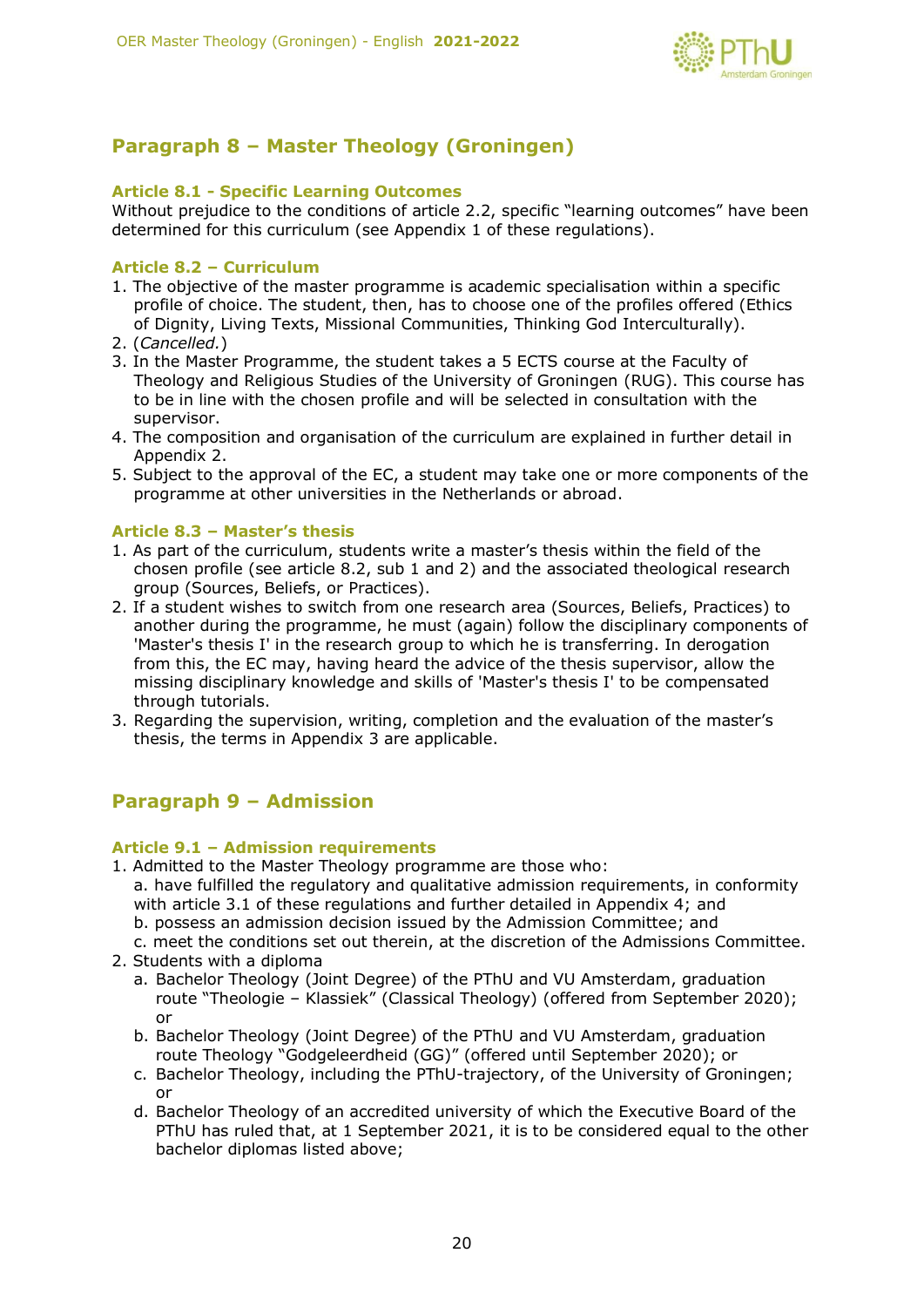

are regarded to meet the requirements mentioned sub 1a and are consequently admitted to the programme.

- 3. Students with a diploma
	- a. Bachelor Theology Plus of the PThU; or
	- b. Bachelor Theology (Joint Degree) of the PThU and VU Amsterdam, graduation route "Geloof en Samenleving" (Faith and Society) (offered from September 2020); or
	- c. Bachelor Theology (Joint Degree) of the PThU and VU Amsterdam, graduation route General Theology "Algemene Godgeleerdheid (AGG)" (offered until September 2020);

are regarded to meet the requirements mentioned sub 1a and are consequently admitted to the Master Theology programme with the exemption of the profile Living Texts, sub-route Old Testament/New Testament, as mentioned in article 8.2, sub 1.

### <span id="page-20-0"></span>**Article 9.2 – Bridging programme**

1. The university offers a bridging programme in order to meet the admission requirement as mentioned in article 3.1 sub 2b and the qualitative admission requirements.

2. The Admission Committee decides, in light of the prior education and experience of the candidate, and in line with the demands delineated in article 9.1 sub 1, whether the student needs to complete the bridging programme or components of it.

3. The components of the bridging programme and the corresponding study load in ECTS, are mentioned in Appendix 4.

4. The bridging programme can be followed partly through the regular courses of the bachelor curricula mentioned in article 9.1, sub 2a and sub 3c.

Alternatively, the components of the bridging programme may be followed through the courses offered by the PThU as a self-study package including a test, or, in the case of Hebrew and Greek, as classroom courses.

5. The university communicates the admissions procedure for the bridging programme via the website, including the applicable rates of expenses. Registered candidates receive further practical and substantive information on the courses via a digital education environment.

6. After successfully completing the components of the programme, the candidate receives a written overview of the results obtained per component.

### <span id="page-20-1"></span>**Paragraph 10 – Final oral exam and certification**

### <span id="page-20-2"></span>**Article 10.1 – Final oral exam ("concluding discourse")**

1. The programme of the Master Theology is concluded with the final oral examination ("final interview"), as referred to in Article 4.11 of these regulations.

2. Other than what is stated in article 4.5a sub 5, the student is required to apply for the aforementioned concluding examination separately. The university announces the related procedure and demands via Student-net. The application must be submitted at least 20 working days before the desired graduation date – as discussed beforehand with the chief examiner (thesis supervisor) – with the Student Office.

3. Taking part in the concluding examination is only possible when all other components of the exam programme have been completed with a passing grade, or if applicable with a "satisfactory"; with the exception of parts for which the EC has granted an exemption.

#### <span id="page-20-3"></span>**Article 10.2 – Diploma ceremony**

The student receives the diploma and degree supplement directly after successfully completing the final oral exam, as mentioned in article 4.12 sub 3.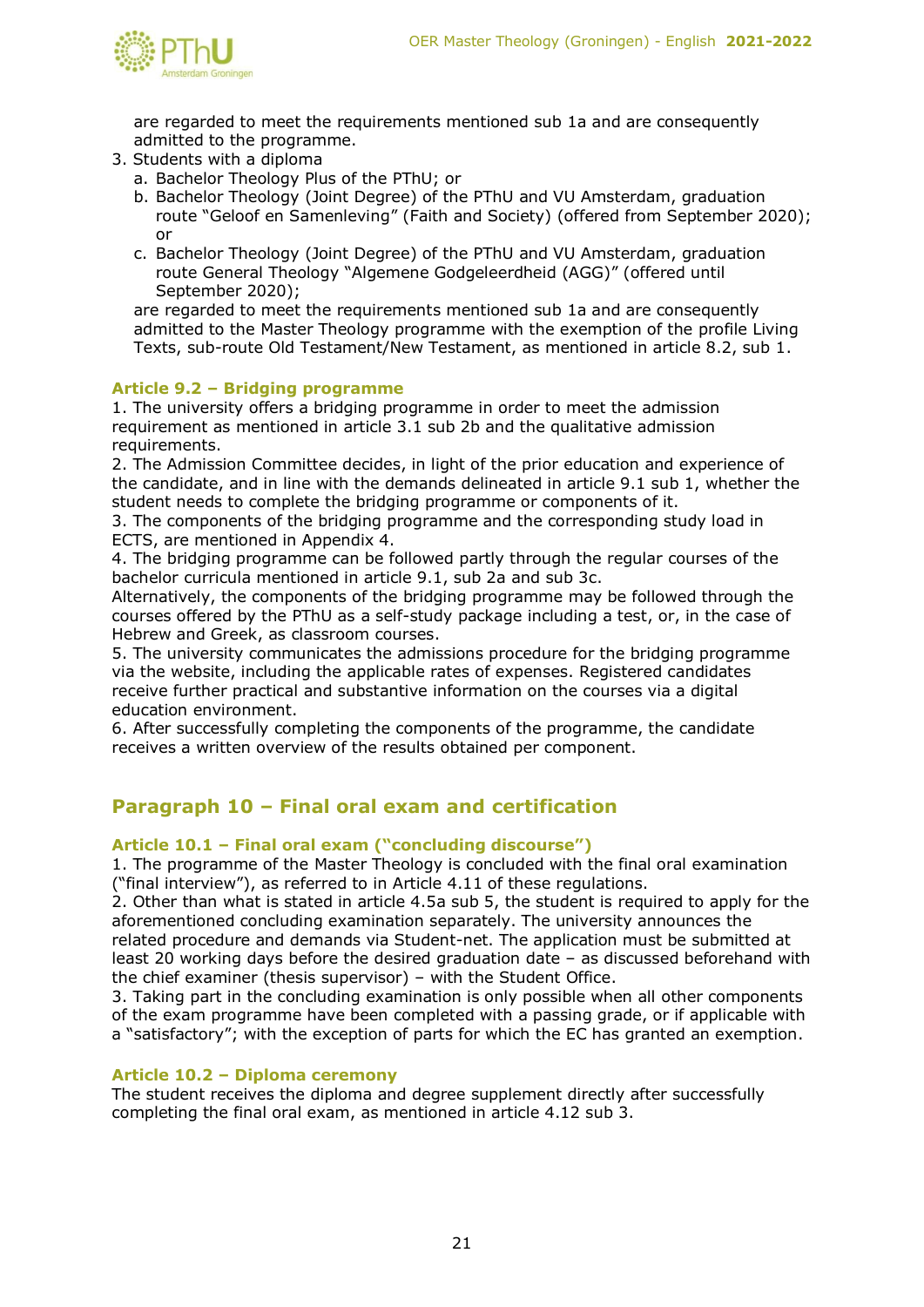

### <span id="page-21-0"></span>**Paragraph 11 – Concluding conditions**

### <span id="page-21-1"></span>**Article 11.1 - Changes**

1. Any change of these regulations may only be effectuated in the current academic year if student interests are not unreasonably infringed upon.

2. A change must not influence any other decision of the EC regarding a particular student to the detriment of this student.

3. Changes that are necessary in order to render these regulations in accordance with Dutch laws and regulations, or with international laws and regulations, are excepted from what is stated sub 1 and sub 2.

### <span id="page-21-2"></span>**Article 11.2 – Other conditions**

1. In cases in which these regulations or the examination policy are disproportionately to the detriment of the student, the EC can take individual measures.

2. The Rector will come to a decision on all cases not covered or only partly covered by these Regulations.

### <span id="page-21-3"></span>**Article 11.3. – Publication**

1. The Executive Board ensures that these Regulations are suitably published, as are interim changes.

2. Any interested party may consult the TER and the Regulations as mentioned sub 1 on the university's website.

### <span id="page-21-4"></span>**Article 11.4 – Date of taking effect**

These Regulations take effect on September 1, 2021.

Thus enacted by decision of the Executive Board of the Protestant Theological University, after consultation of the Examination Committee Master programmes, and with the approval of the Curriculum Committee Master programmes and the University Council, on July 8, 2021.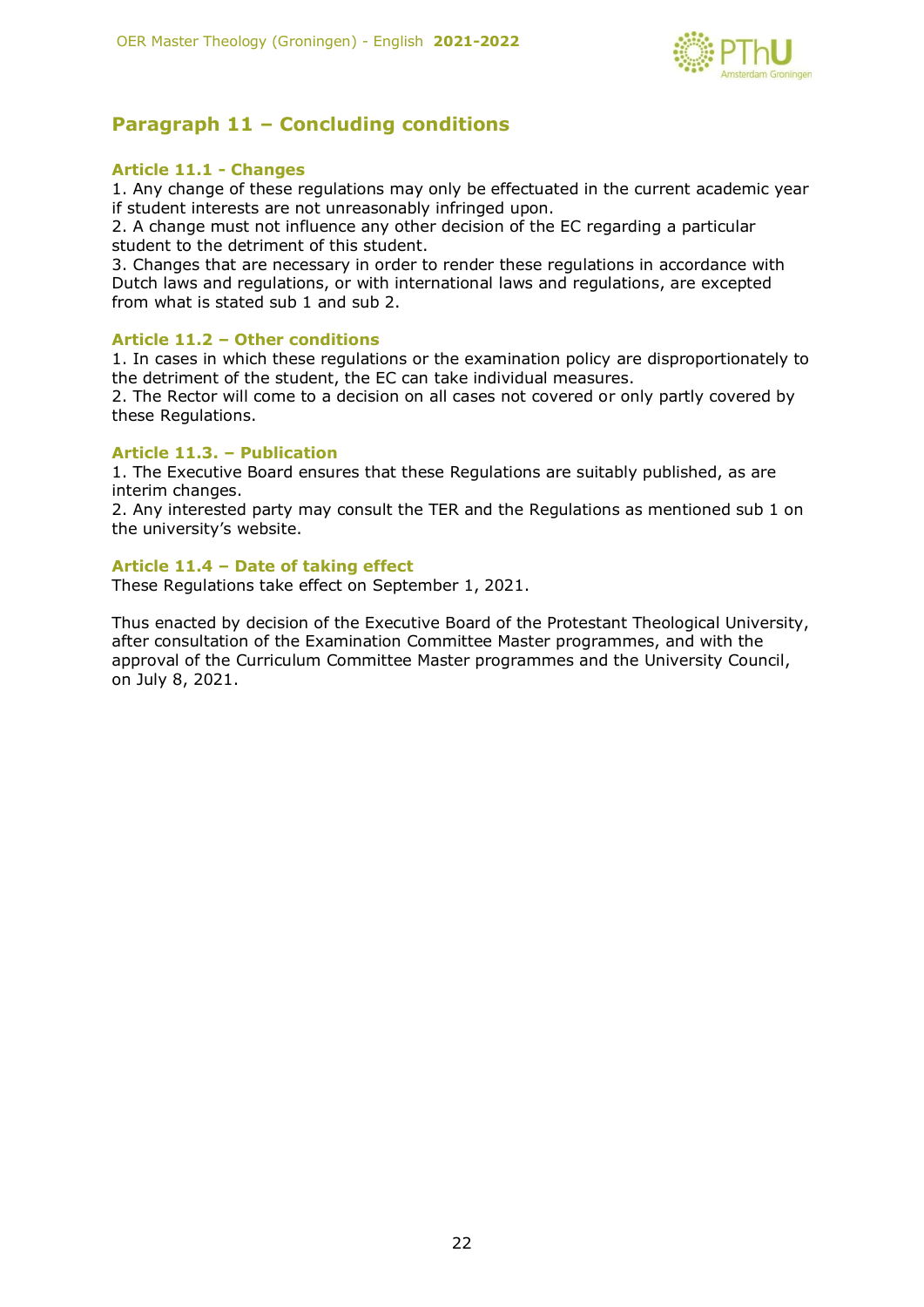<span id="page-22-0"></span>

## **APPENDICES**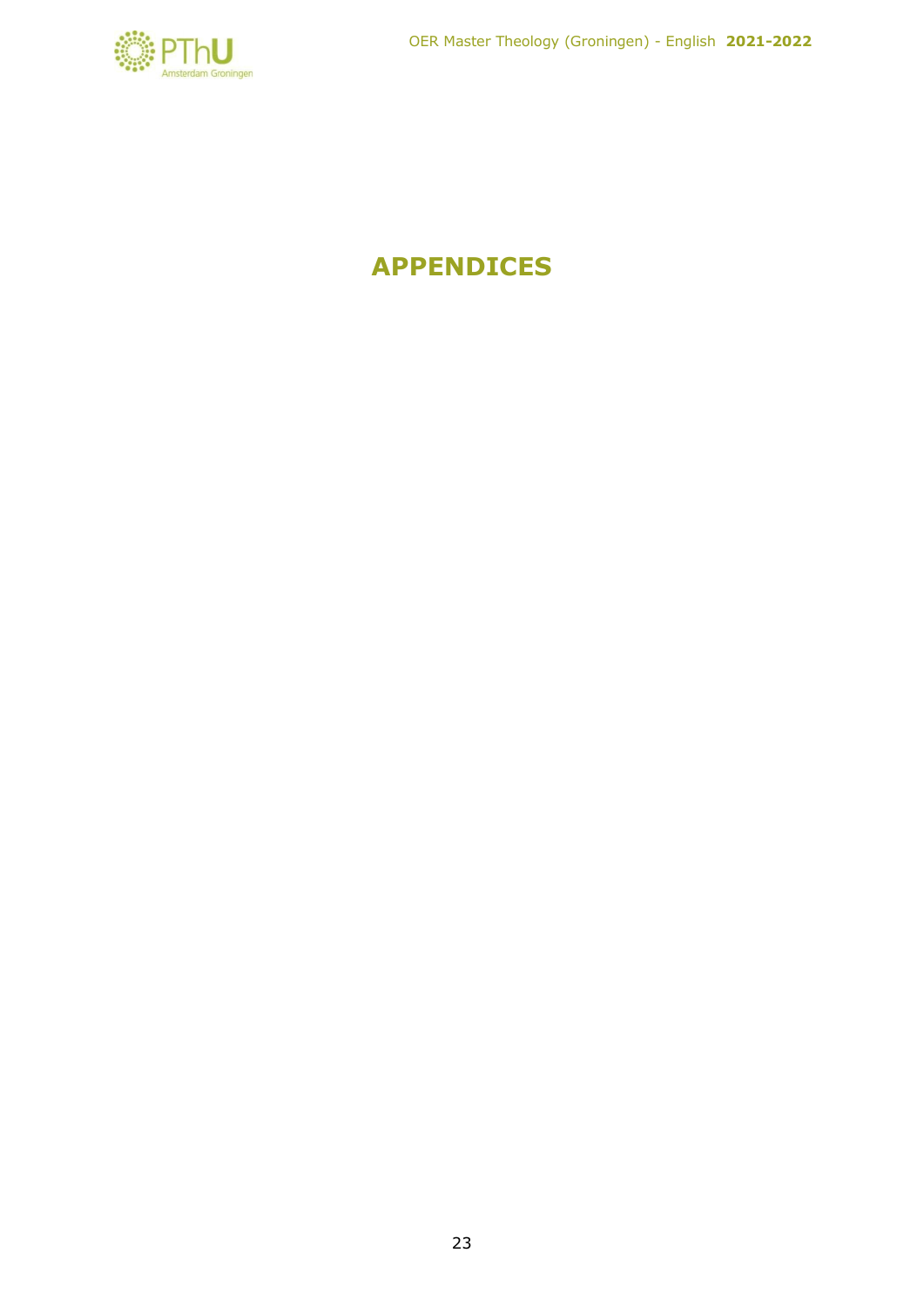

### <span id="page-23-0"></span>**Appendix 1: Learning Outcomes of the programme**

### **The competence profile is organised as follows:**

- I The hermeneutic core competence (please see 1 below)
- II The academic competences (please see 2-3 below)
- 1. Hermeneutic competence. The ability to read, interpret, understand and express texts, traditions, stories and practices in their contexts and interactions in a methodical, reflecting and renewing manner, and at the same time have oneself be read, interpreted, understood and expressed.
- 2. Academic competence. The ability to practice the theological discipline independently, in an academic manner using sources and relevant knowledge from other academic areas and rendering account for one's own interpretations, thus contributing to the development of the protestant practice of theology.
- 3. Disciplinary competence. The ability to conduct academic research in one of the theological research areas (Sources, Beliefs, Practices) and make original contributions to them.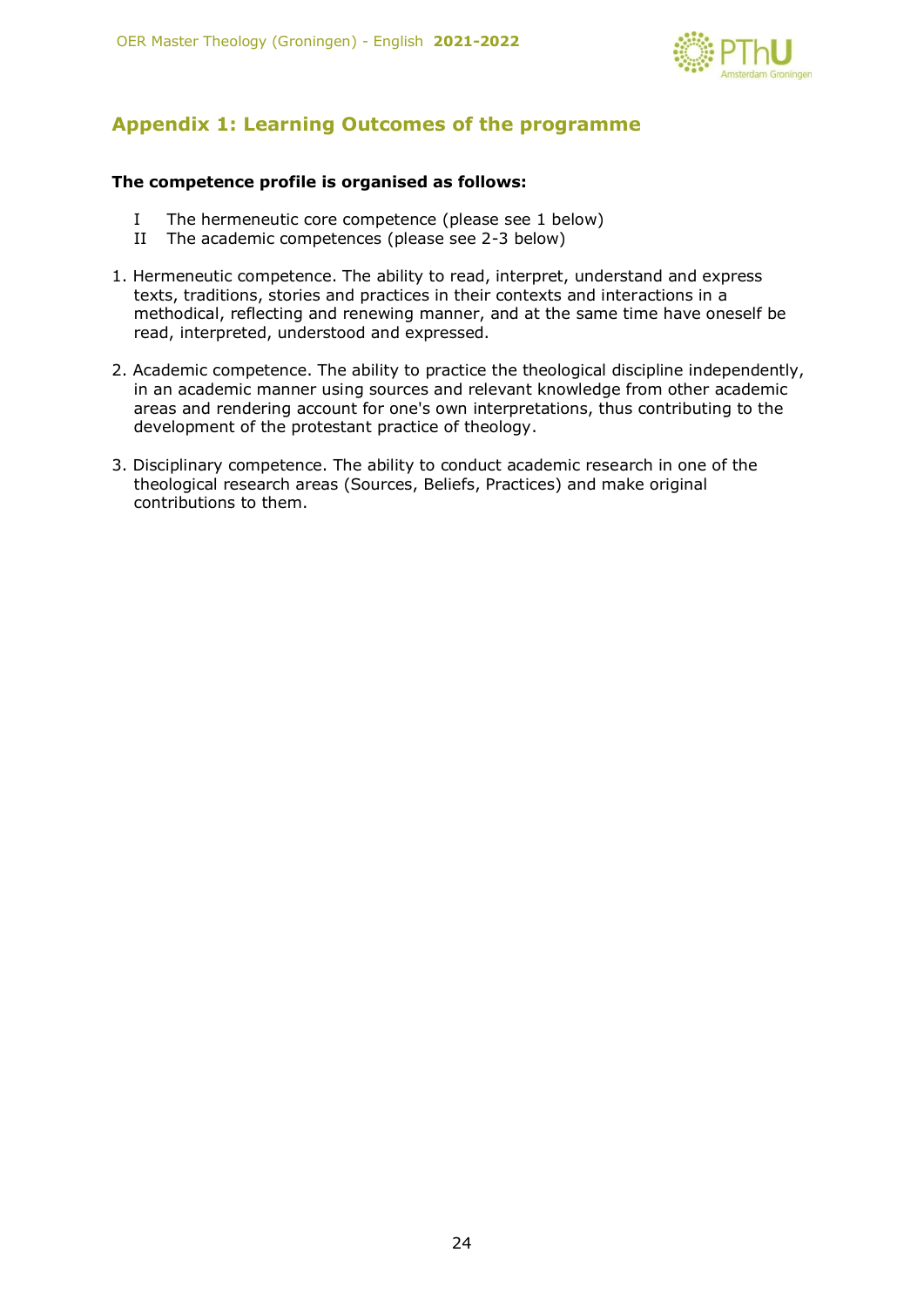

### <span id="page-24-0"></span>**Appendix 2: The examination programme**

### **FULL TIME PROGRAMME**

The programme lasts one year and consists of 60 ECTS and consists of the following components:

This programme is filled in with courses belonging to one of the trajectories described below.

The interdisciplinary courses are of introductory nature and focus on intercultural and hermeneutical approaches. The profile courses together form a coherent package of PThU-courses and one course that is followed at the faculty GG & GW of the Rijksuniversiteit Groningen (RUG).

After these units, the thesis-trajectory follows, which begins with methodological deepening and closes with the writing of a master's thesis in one of the three theological research areas, in conjunction with the profile of choice.

The thesis supervisor may, in light of the chosen thesis subject, attach further entrance requirements to the desired specialisation. This applies especially to the mastering of specific languages necessary for independent consultation and study of the sources (e.g. Hebrew and Greek for biblical studies).

Students will choose one of the following profiles:

| Understanding Bible and Christian Tradition                                                                                                                           | 5 ECTS   |
|-----------------------------------------------------------------------------------------------------------------------------------------------------------------------|----------|
| Communities with Impact                                                                                                                                               | 5 ECTS   |
| One profile course, related to the subject of this profile, to be<br>followed at the RUG. Which specific course(s) qualify, will be<br>announced at the PThU website. | 5 ECTS   |
| The Hebrew Bible in Context                                                                                                                                           | 7,5 ECTS |
| Translating the Bible                                                                                                                                                 | 7,5 ECTS |
| Master's Thesis I                                                                                                                                                     | 15 ECTS  |
| Master's Thesis II                                                                                                                                                    | 15 ECTS  |

### Living texts (variant Old Testament, New Testament, *or* Church History)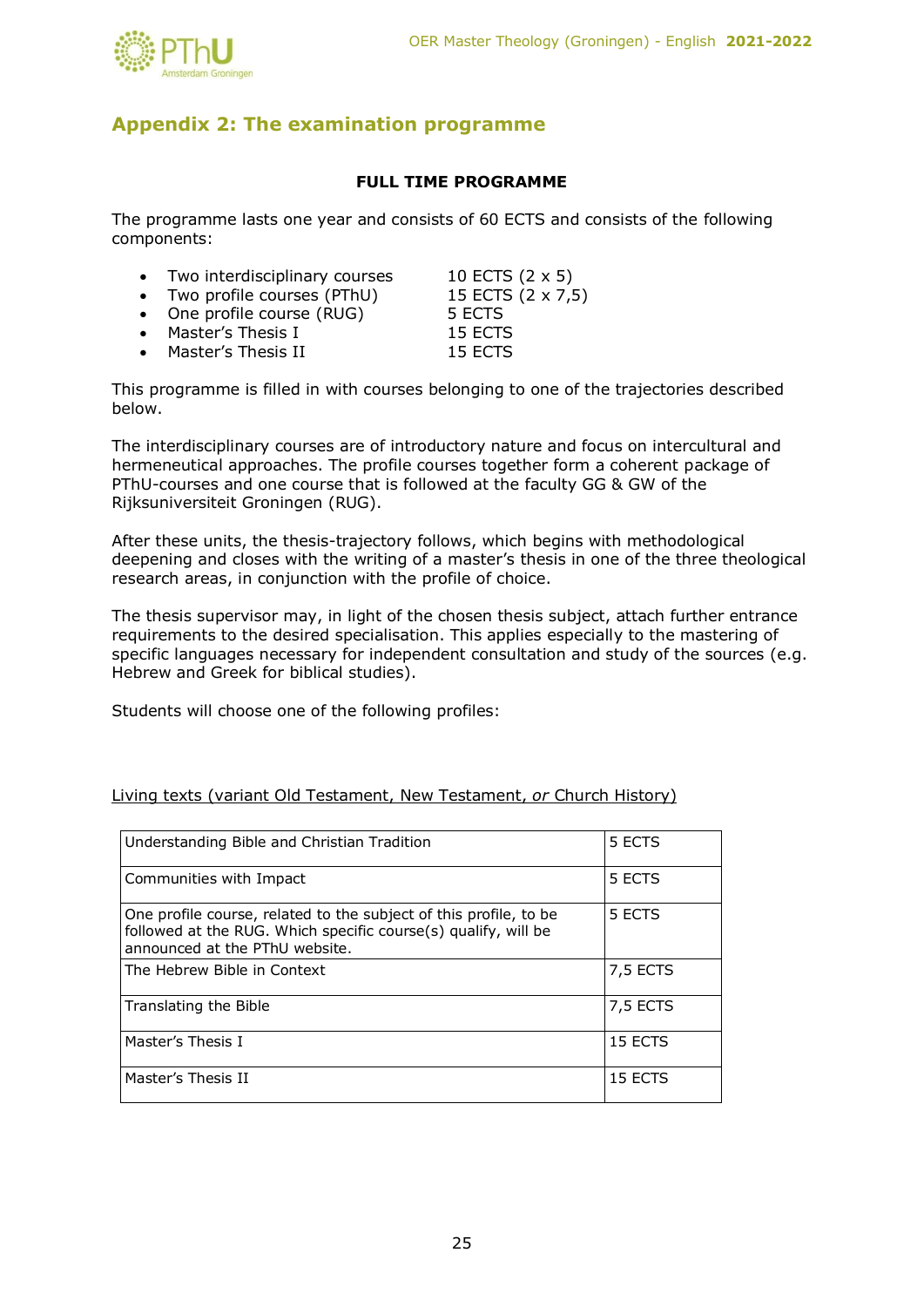

### Ethics of Dignity (variant Ethics)

| Understanding Bible and Christian Tradition                                                                                                                           | 5 ECTS   |
|-----------------------------------------------------------------------------------------------------------------------------------------------------------------------|----------|
| Cross-Cultural Communication of the Gospel                                                                                                                            | 5 ECTS   |
| One profile course, related to the subject of this profile, to be<br>followed at the RUG. Which specific course(s) qualify, will be<br>announced at the PThU website. | 5 ECTS   |
| Ethics of Dignity                                                                                                                                                     | 7,5 ECTS |
| Christian Social Service in Europe                                                                                                                                    | 7,5 ECTS |
| Master's Thesis I                                                                                                                                                     | 15 ECTS  |
| Master's Thesis II                                                                                                                                                    | 15 ECTS  |

### Ethics of Dignity (variant Care/Practical theology)

| Communities with impact                                                                                                                                               | 5 ECTS   |
|-----------------------------------------------------------------------------------------------------------------------------------------------------------------------|----------|
| Cross-Cultural Communication of the Gospel                                                                                                                            | 5 ECTS   |
| One profile course, related to the subject of this profile, to be<br>followed at the RUG. Which specific course(s) qualify, will be<br>announced at the PThU website. | 5 ECTS   |
| Ethics of Dignity                                                                                                                                                     | 7,5 ECTS |
| Christian Social Service in Europe                                                                                                                                    | 7,5 ECTS |
| Master's Thesis I                                                                                                                                                     | 15 ECTS  |
| Master's Thesis II                                                                                                                                                    | 15 ECTS  |

### Missional Communities

| Communities with Impact                                                                                                                                               | 5 ECTS   |
|-----------------------------------------------------------------------------------------------------------------------------------------------------------------------|----------|
| Cross-Cultural Communication of the Gospel                                                                                                                            | 5 ECTS   |
| One profile course, related to the subject of this profile, to be<br>followed at the RUG. Which specific course(s) qualify, will be<br>announced at the PThU website. | 5 ECTS   |
| New Ecclesial Communities                                                                                                                                             | 7,5 ECTS |
| The Spirit as Guide                                                                                                                                                   | 7,5 ECTS |
| Master's Thesis I                                                                                                                                                     | 15 ECTS  |
| Master's Thesis II                                                                                                                                                    | 15 ECTS  |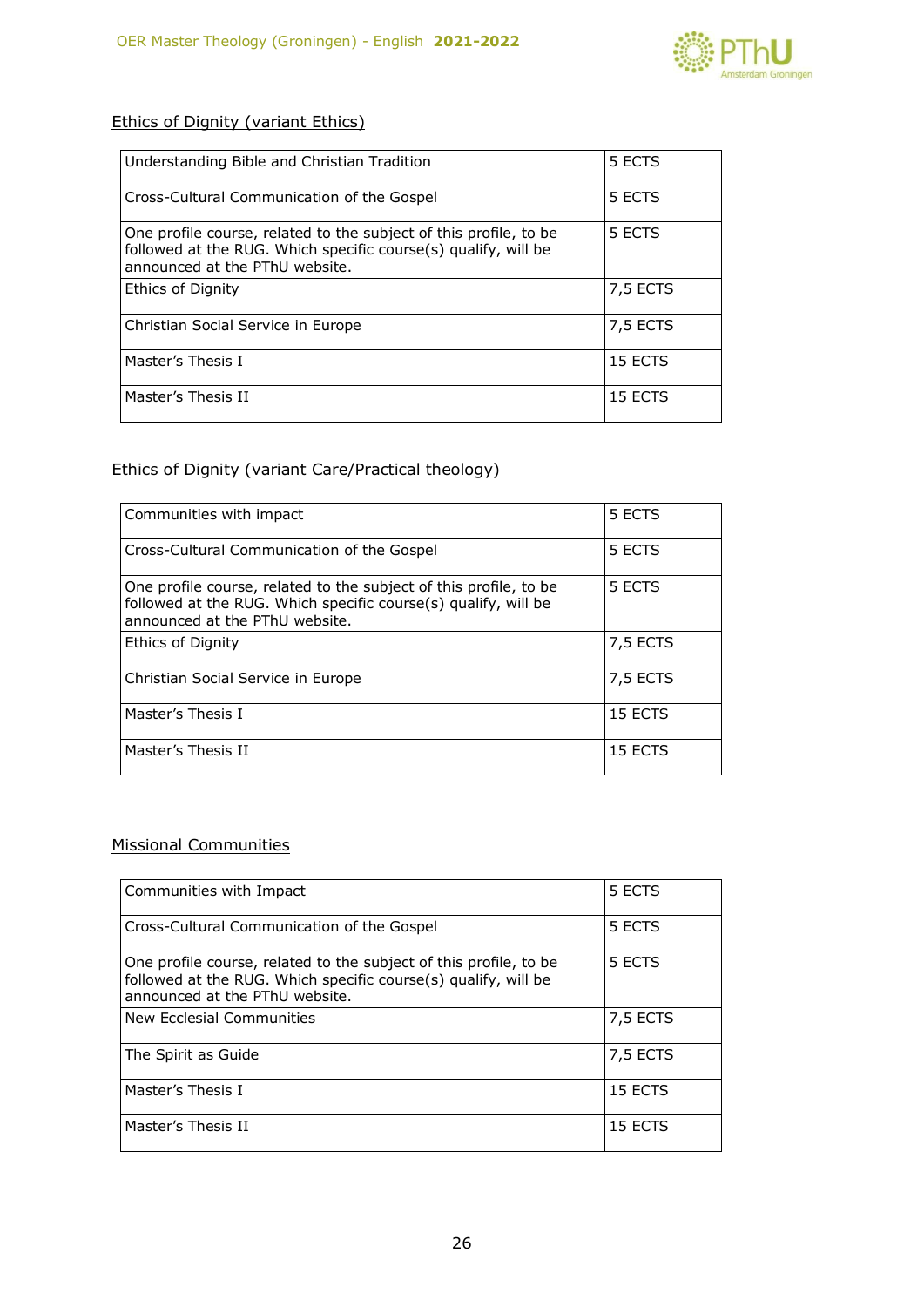

### Thinking God Interculturally (variant Intercultural theology *or* variant Doctrinal theology)

| Understanding Bible and Christian Tradition                                                                                                                           | 5 ECTS   |
|-----------------------------------------------------------------------------------------------------------------------------------------------------------------------|----------|
| Cross-Cultural Communication of the Gospel                                                                                                                            | 5 ECTS   |
| One profile course, related to the subject of this profile, to be<br>followed at the RUG. Which specific course(s) qualify, will be<br>announced at the PThU website. | 5 FCTS   |
| Theology of Interreligious Encounter and Witness                                                                                                                      | 7,5 ECTS |
| The Spirit as Guide                                                                                                                                                   | 7,5 ECTS |
| Master's Thesis I                                                                                                                                                     | 15 ECTS  |
| Master's Thesis II                                                                                                                                                    | 15 ECTS  |

### **PART TIME PROGRAMME**

It is also possible to follow the programme in part time. The study load remains 60 ECTS, but the programme will take two years (nominally). The contents and composition of the curriculum, as well as the various trajectories available for choice, are the same.

Through the website, the university will provide further information about the design and scheduling of the part time programme.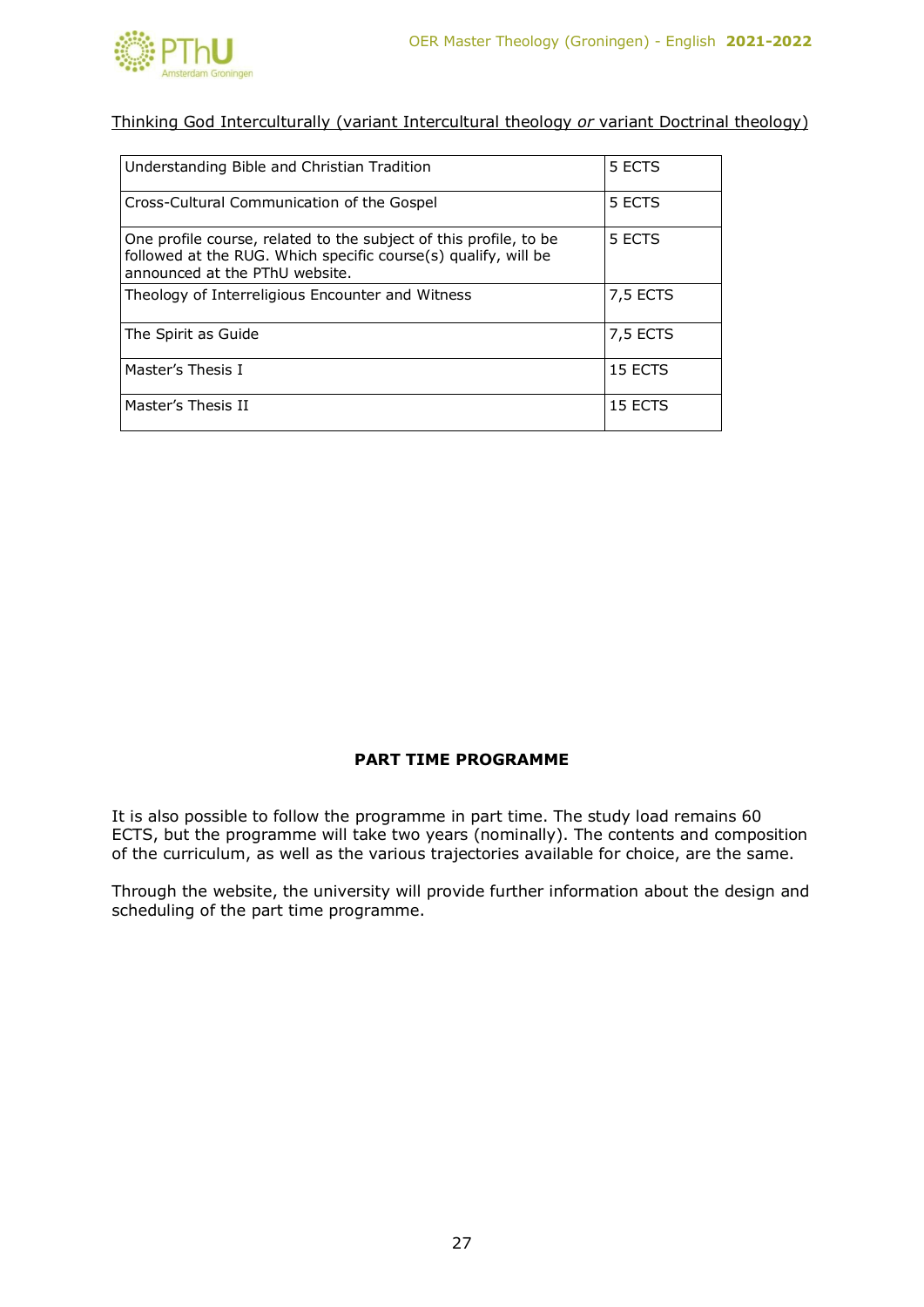

### <span id="page-27-0"></span>**Appendix 3: Regulations regarding the Master's thesis**

### **Scope of the Master's thesis**

A Master's thesis must be written in order to pass the Master's final assessment. The scope of the thesis is 15 ECTS.

The required length of the Master's thesis is 15,000 to 25,000 words, excluding any appendices i.e. parts that do not normally belong to the thesis file. The supervisor may give permission for a longer or shorter Master's thesis (= number of words) depending on the nature of the research. The student may also be allowed to do (part of) the thesis research in the form of a publication (peer-reviewed) or an alternative form, without prejudice to the requirements set for the degree and without prejudice to the assessment responsibilities as stipulated in these regulations.

### **Language**

The Master's thesis is written in Dutch, English or German. By agreement, the thesis may also be written in another language.

### **The thesis stage**

The thesis stage consists of two modules, which can be followed simultaneously or consecutively (this usually corresponds with full-time and part-time respectively):

- *Master's thesis I* (15 ECTS): in which students in working groups learn to set up a major theological research project and to start conducting it:
	- o In the *disciplinary* working groups, students examine the theoretical state of affairs of the theological discipline of their choice (Sources, Beliefs, Practices); they become proficient in the disciplinary methods of research, and they discuss draft chapters of the thesis in the making. The disciplinary working group is led by a lecturer from the relevant discipline.
	- o In the *multidisciplinary* working group, they explore the general aspects of research (designing the research question; theological positioning as a scientific researcher; valorisation; research ethics; writing and presenting academic research). The multidisciplinary working group is jointly led by the various lecturers of the disciplinary working groups.
	- $\circ$  The meetings of the disciplinary and multidisciplinary working groups are held alternately and coincide with the thesis research that the student is conducting (see below).
	- o In the three-year Master's degree programmes, *Master's thesis I* includes a short training course. During this, (a) students present the results of their thesis research to each other and give each other feedback; and (b) within the framework of the integral learning pathway, they make connections between the thesis track on the one hand and the entire curriculum and future professional field on the other.
	- o For all disciplinary working groups, *Master's thesis I* is assessed on the basis of a research proposal, possibly elaborated into a first draft chapter, and another draft chapter shaping the student's own theological approach to the research project. The lecturer-supervisor of the disciplinary working groups provides formative feedback on the research design and, having heard this feedback, the thesis supervisor may or may not approve the research design (see below). The lecturer-supervisor also gives an evaluation of the student's development in the working groups, which indirectly counts in the final assessment of the thesis. After hearing the opinion disciplinary lecturer-supervisor, the thesis supervisor makes the summative final assessment of *Master's thesis I* (see below), which for this component is: pass/fail.
- *Master's thesis II* (15 ECTS): during which the student conducts his/her thesis research under the individual supervision of the thesis supervisor. Upon completion of *Master's thesis I* and approval of the thesis by the thesis supervisor and assessor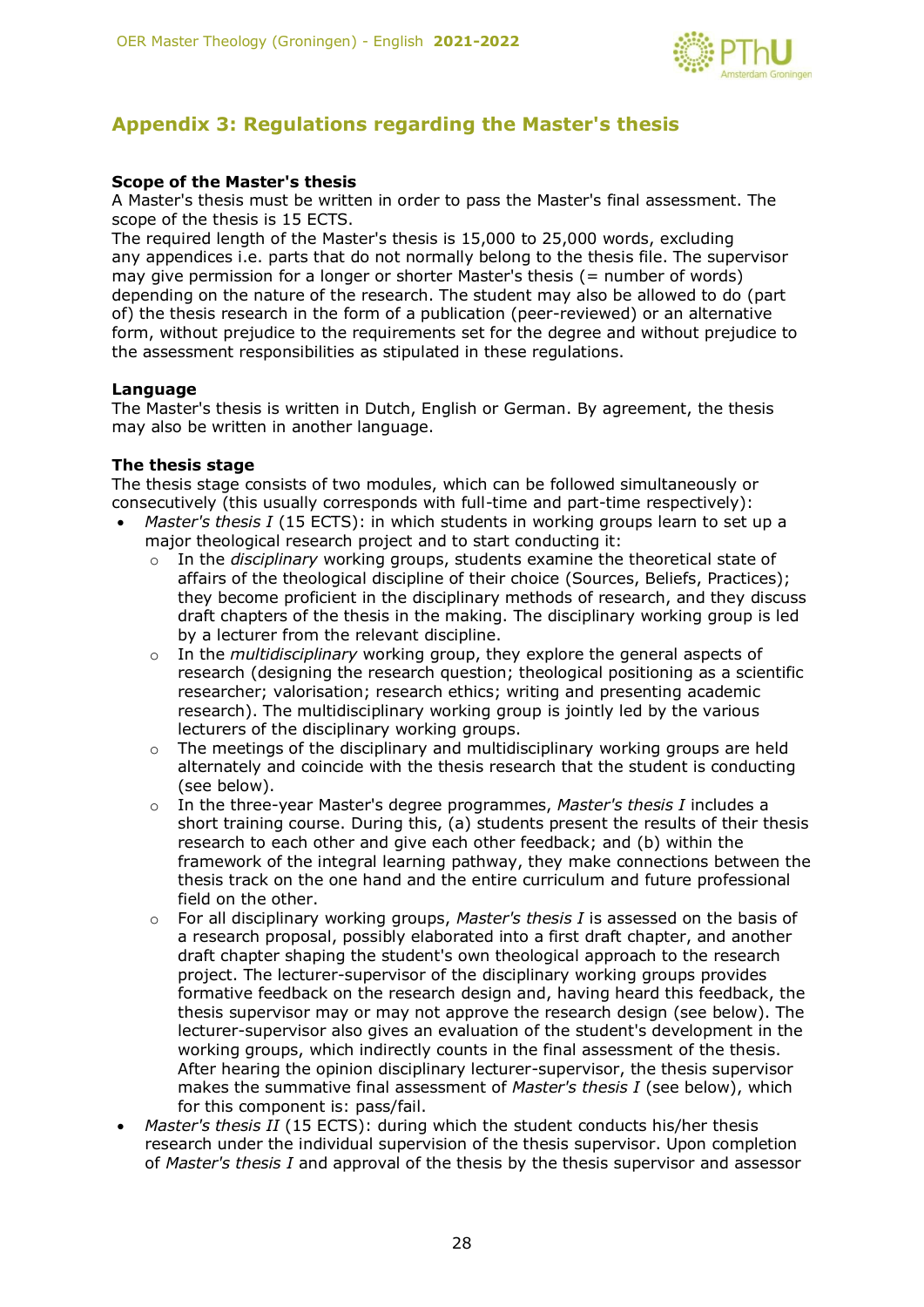

(see below), the thesis defence will take place and subsequently the final assessment.

Assessment is based on the completed Master's thesis and its defence in the final interview. The preceding process is also taken into account (feedback from *Master's thesis I*, independence, ownership, planning, etc.). The assessment uses the basis for assessment as established by the Examination Board for Master's degree programmes.

*Master's thesis I* and *Master's thesis II* start simultaneously. *Master's thesis I* ends with the two-day training course. For the rest, with regard to the scheduling and rotation of the working groups, the deadline for submitting the thesis, the assessment and the public thesis defences, the following schedule is leading:

| Week                                   | <b>Morning</b><br><b>Afternoon</b>                                                                             |                                           |  |  |  |
|----------------------------------------|----------------------------------------------------------------------------------------------------------------|-------------------------------------------|--|--|--|
| 1                                      | Multidisciplinary: From issue to question,<br>positioning                                                      | Disciplinary working group                |  |  |  |
| $\overline{2}$                         | Disciplinary working group                                                                                     | Disciplinary working group                |  |  |  |
| 3                                      | Multidisciplinary: social relevance,<br>valorisation, research ethics                                          | Disciplinary working group                |  |  |  |
| 4                                      | Disciplinary working group                                                                                     | Disciplinary working group                |  |  |  |
| 10                                     | Multidisciplinary: academic writing                                                                            | Disciplinary working group                |  |  |  |
| 11                                     | Disciplinary working group                                                                                     | Disciplinary working group                |  |  |  |
| 17<br>(day 1)<br>training)             | Multidisciplinary: academic presentation<br>for a wider theological audience; giving<br>and receiving feedback | Thesis integration, theological existence |  |  |  |
| 17<br>(day <sub>2</sub> )<br>training) | Disciplinary working group                                                                                     | Thesis integration, theological existence |  |  |  |
| 18                                     | MASTER'S THESIS SUBMISSION DEADLINE                                                                            |                                           |  |  |  |
| 19                                     | (assessment time, preparation final interview)                                                                 |                                           |  |  |  |
| (20)                                   | (assessment time, preparation final interview)                                                                 |                                           |  |  |  |
| 20 or 21                               | <b>PUBLIC THESIS DEFENCE</b><br>(certificate presentation)                                                     |                                           |  |  |  |

### **Resits**

If at the time of the deadline (time to be determined in the timetable) the student has not yet submitted his/her Master's thesis or has not yet submitted it in its entirety, or if the thesis has been assessed as unsatisfactory (subject to limited adjustments to be made before the thesis defence in week 21), the student proceeds to the resit moment that has been included in the timetable for this purpose.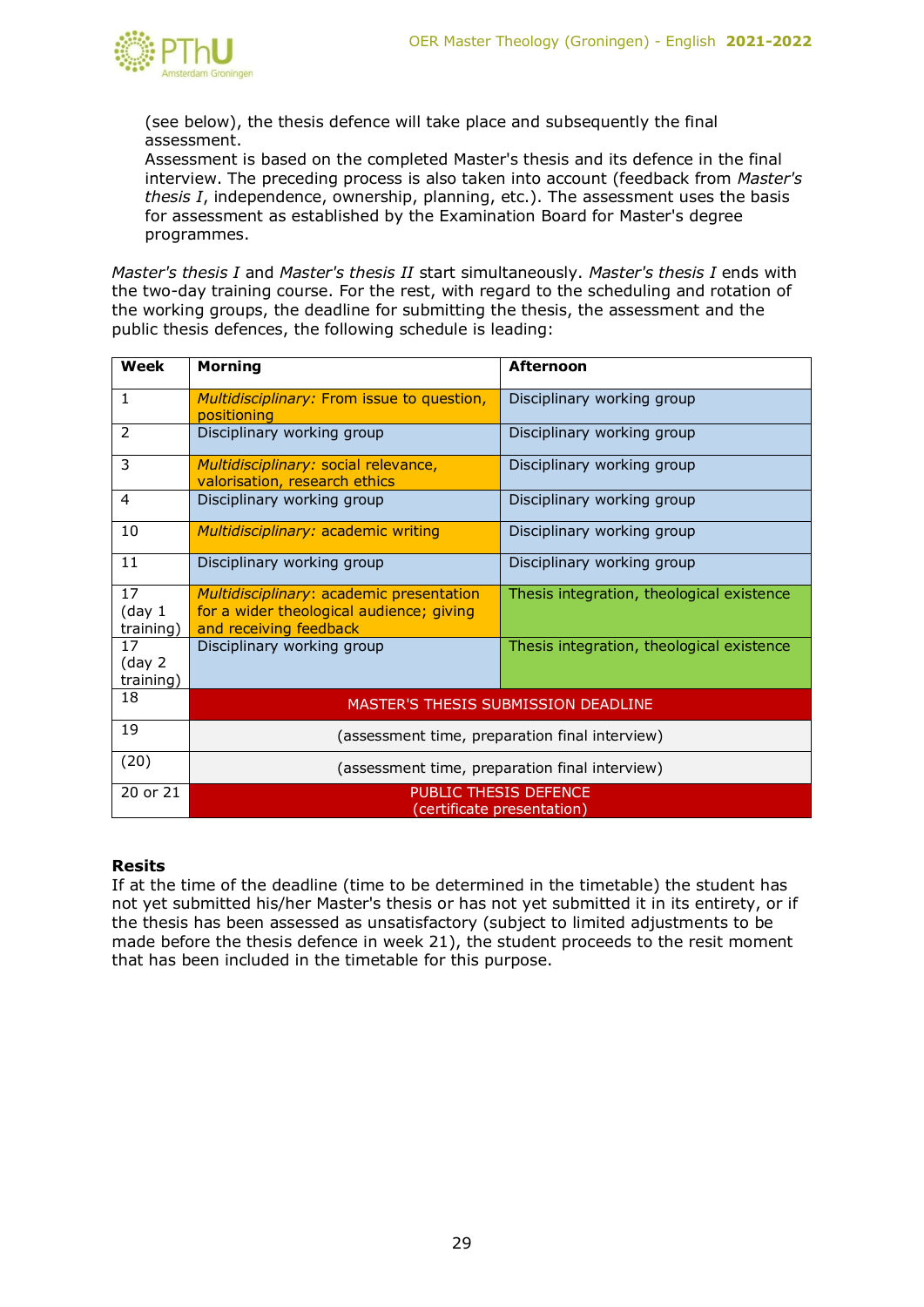

### **Supervision and responsibility**

The following lecturers, at least, are involved in *Master's thesis I*: the lecturer-supervisor of the disciplinary working group and the joint lecturer-supervisors of the multidisciplinary working group.

The following lecturers, at least, are involved in *Master's thesis II*: the 'supervisor' and the 'assessor'. A 'second supervisor' may be added in some cases.

The supervisor is the contact person for the student throughout the thesis process and is primarily responsible for supervision and coaching of the project. The student is entitled to multiple meetings with the supervisor. The supervisor chairs the thesis defence and assesses the Master's thesis together with the assessor and a second supervisor if applicable.

In addition, in mutual consultation between the student and the supervisor, an assessor who is an expert in the field of the thesis or in a specific sub-area thereof is also involved in the process. The assessor's task is (a) to co-assess the Master's thesis at the end of the process, and (b) to participate in the thesis discussion. In principle, the assessor is not involved in the supervision.

If the subject requires additional expertise, a second supervisor can be involved in the process in mutual agreement between the student and the supervisor. The task of the second supervisor is (a) to be additionally involved during the supervision phase, in consultation with the supervisor primarily responsible, (b) to co-assess the Master's thesis at the end of the process, and (c) to participate in the thesis discussion. In principle, it is not the task of the second supervisor to co-approve the Master's thesis design, unless otherwise agreed in advance.

Further guidelines for students, supervisor(s) and assessor regarding planning and supervision can be found in the PThU Master's Thesis Supervision Guide (Amsterdam or Groningen version). Further guidelines on writing the thesis can be found in *Master's Thesis Writing Guide* (Amsterdam/Groningen). These documents can be found on Intranet and Studentnet.

### **Structure of the Master's thesis and agreements regarding supervision**

Clear agreements are made regarding the structure of the Master's thesis and about the supervision. The procedure is as follows:

#### *1. Orientation phase*

Well before the actual start of *Master's thesis I*, the student should have one or more exploratory meetings with the supervisor about the choice of subject and the feasibility of her/his plans.

#### *2. Structure of the Master's thesis*

As part of the *Master's thesis I* working groups, the student will write a 'Master's thesis outline', which the lecturer-supervisor will feedback on and must subsequently be approved by the thesis supervisor, and which should contain the following elements:

- 1. A description of the subject, the thesis research question/problem of (including any sub-problems or sub-questions), the aim and relevance of the subject and the method;
- 2. A rough indication of the expected result of the thesis;
- 3. A provisional division of the chapters;
- 4. A schedule of the activities, including at least the following components:
	- Target dates for the various parts/chapters of the thesis,
	- The deadline for thesis completion (in accordance with the timetable),
	- Frequency of supervision meetings, in addition to the working groups;
- 5. A preliminary bibliography

#### *3. Frequency of supervision appointments*

During the thesis process, the student is entitled to a minimum of 3 and a maximum of 6 meetings with the supervisor.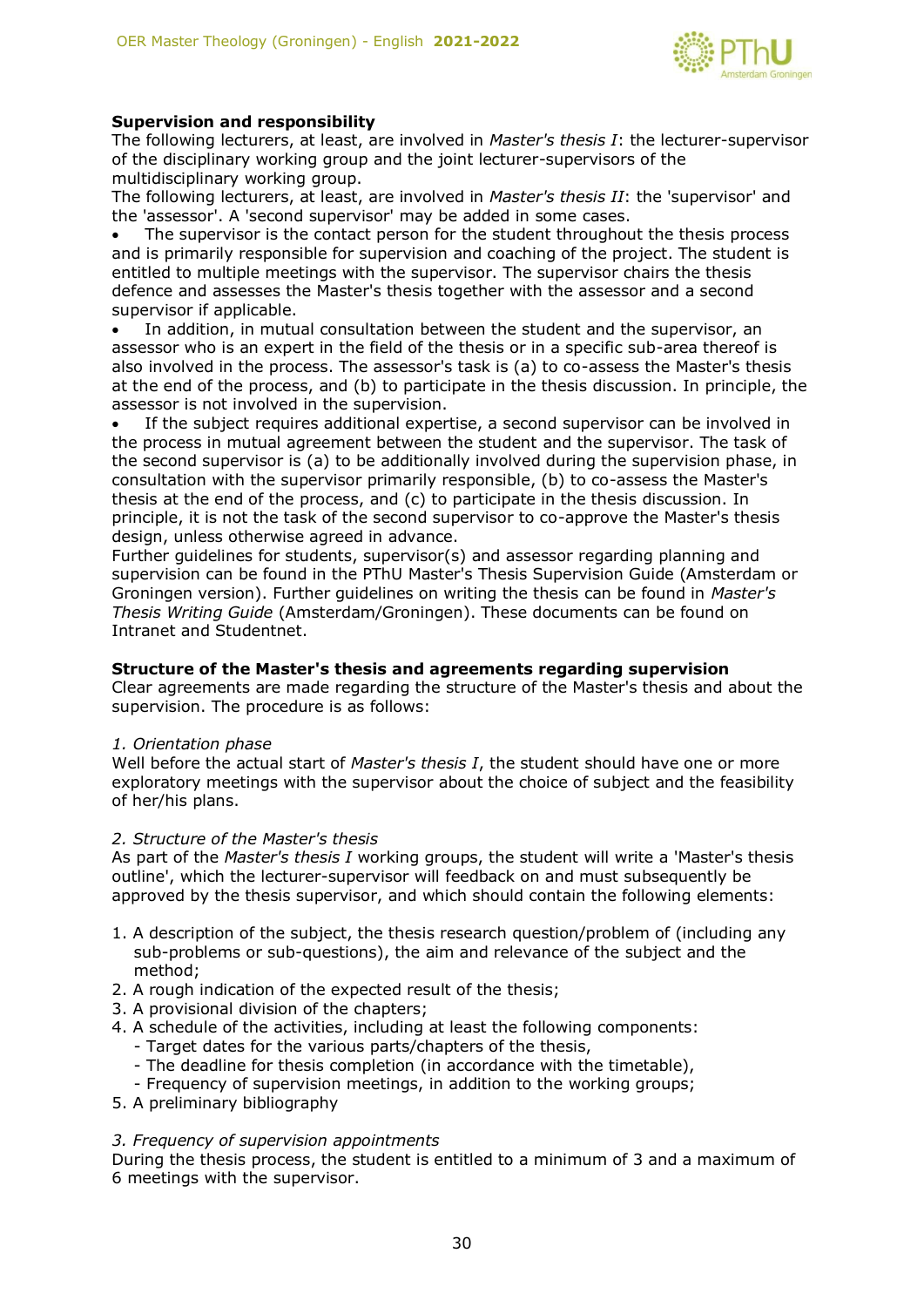

### *4. Elaboration guidelines*

In principle, the instructions of the Writing Guide Master's Thesis

(Amsterdam/Groningen) serve as a guideline for elaborating and reporting the study. If the field of research so warrants, the supervisor will provide additional instructions regarding the style and general structure of the Master's thesis.

The supervisor may allow a different form of elaboration and/or reporting (such as an article that is submitted to a scientific journal, a proposal for follow-up research, or otherwise). Additional requirements may be attached to the chosen form to guarantee that the research and reporting as a whole meets all requirements for the Master's thesis. If the thesis research is offered to a scientific journal or comparable publication platform, the assessment of the thesis process will, in principle, be reserved to the supervisor(s) and assessor, regardless of any acceptance/rejection by the editors of the chosen journal.

### *5. Dispute Mediation*

Should any problems arise during the supervision between those involved, the student can request mediation from the chair holder of the research group concerned. If the dispute is with that same professor, the student can contact the Chair of the Board of Examiners. If the complaint concerns the Chair, another member of the Board of Examiners is appointed as mediator.

For disputes regarding grading, the student can make use of the standard appeal procedure.

### **Learning objectives and assessment of Master's thesis**

*General aim of the thesis process:*

After completing the Master's thesis, the student is able to independently write a scientific dissertation based on source, empirical and/or literature research he/she has conducted into a problem that he/she has formulated.

This general objective is further elaborated and tailored in separate objectives, which are included in the course descriptions in the Course Catalogue.

### **Assessment**

The specific criteria for the assessment of the Master's thesis and its weighting have been determined on the assessment basis defined by the Board of Examiners, which is added to these Regulations.

Once the Master's thesis has been assessed and qualified as 'passed' by the supervisor, and the second supervisor if applicable, the thesis is submitted to the assessor for assessment. The assessor may suggest improvements for the thesis as a whole and, independently of the supervisor(s), will determine his provisional mark for the Master's thesis (except for part 5: Process and method; see the Assessment Basis).

Both the supervisor(s) and the assessor will provide feedback on the submitted material within 10 working days.

The thesis discussion is only scheduled if the supervisor(s) and the assessor all qualify the work as 'passed' and the 'conditions for approval' have been met (see the Assessment Basis). If there is no consensus between the supervisor(s) and the assessor regarding the approval of the thesis, they will submit the matter to the Board of Examiners, together with a copy of the manuscript and their written position. The Board of Examiners subsequently decides, possibly after seeking advice from a lecturer who has not yet been involved in the thesis process, whether the thesis is assessed as 'passed' and the thesis defence can be scheduled (provided that the 'conditions for approval' are also met, see the Assessment Basis).

The public thesis defence is part of the assessment of the Master's thesis (maximum increase or decrease of half a point compared to the provisional mark; see the Assessment Basis). The final mark is determined in a meeting of supervisor(s) and assessor after the thesis discussion.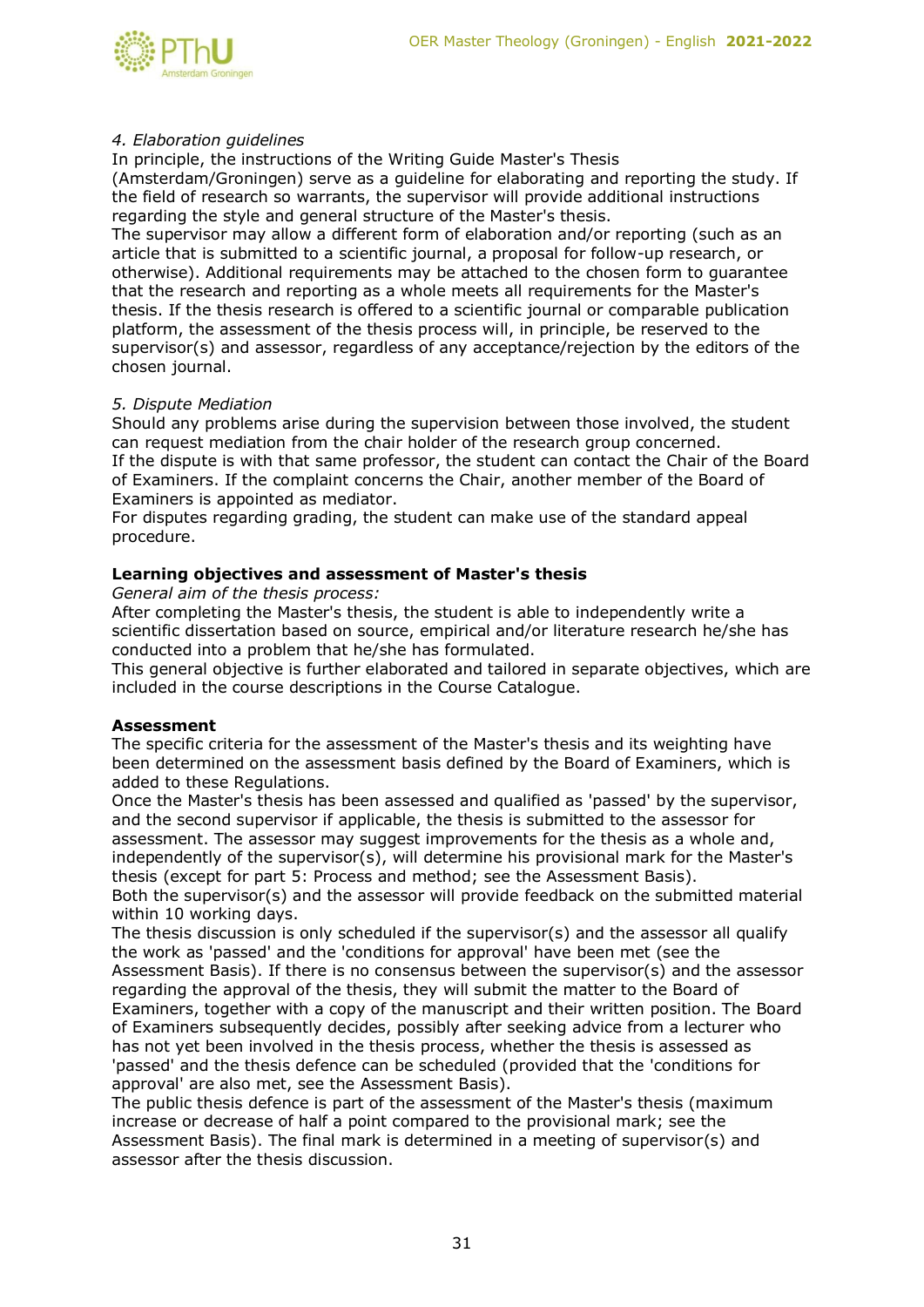

### **Thesis defence**

The thesis defence lasts approximately 60 minutes and includes an opening, a short presentation of the thesis research by the student, and a defence of the thesis based on questions from the supervisor(s) and assessor. Afterwards, after private deliberation by the supervisor(s) and the assessor, the final mark is announced.

In principle, the thesis defence is a public meeting. Possible exceptions are defined in Article 4.11(3) of the Teaching and Examination Regulations.

### **Thesis and graduation**

In principle, the thesis defence is the end of the degree programme and the final part of the examination programme (cf. Article 4.11(2) of the Teaching and Examination Regulations).

The university publishes the requirements for graduation, and how students can meet them, via Studentnet/Intranet among other means.

### **Archiving and library**

For all Master's degree programmes, students are required to submit a digital version of their thesis to the Student Affairs Office prior to the thesis discussion and final assessment. The Master's thesis will be included in the student's file afterwards. The thesis will also be included in the digital collections of the library for an indefinite period and thus made available for reproduction. The PThU reserves the right to publish the title and summary and/or make it available externally. Every Master's thesis is listed in the PThU annual report.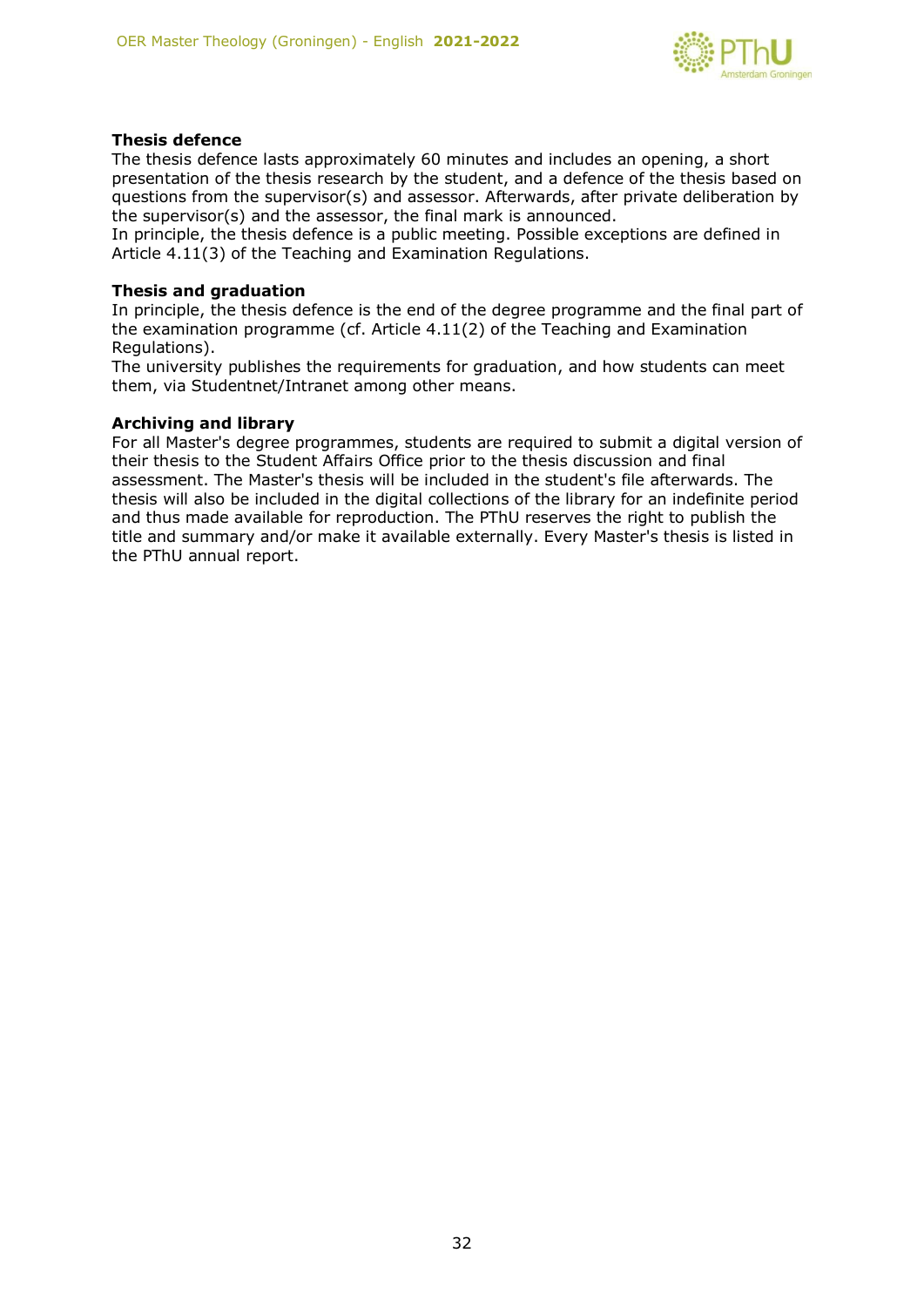

# **Master's Thesis Assessment Form**

(version EC-20200825-EN)

### **STUDENT INFORMATION**

| Research area (to be completed by supervisor):                     |
|--------------------------------------------------------------------|
| $\square$ Sources                                                  |
| $\Box$ Beliefs                                                     |
| $\Box$ Practices                                                   |
| Programme (to be completed by supervisor):                         |
| □ Master Theology ('Master Verdieping', PThU Groningen), full time |
| □ Master Theology ('Master Verdieping', PThU Groningen), part time |
|                                                                    |

### **CONDITIONS FOR APPROVAL**

To be completed by supervisor:

- Language/spelling and layout are in order
- Annotation and bibliography have been carried out correctly and consistently
- $\square$  Signed declaration sheet submitted
- $\square$  Thesis size is within the limit (exceptions are possible only after explicit permission of the supervisor, in which case he/she adds a brief explanation at the end of this form, under 'General/summative remarks')
- $\square$  The plagiarism check (Turnitin, Ephorus, SimCheck) has not revealed any problems
- Approved data management plan submitted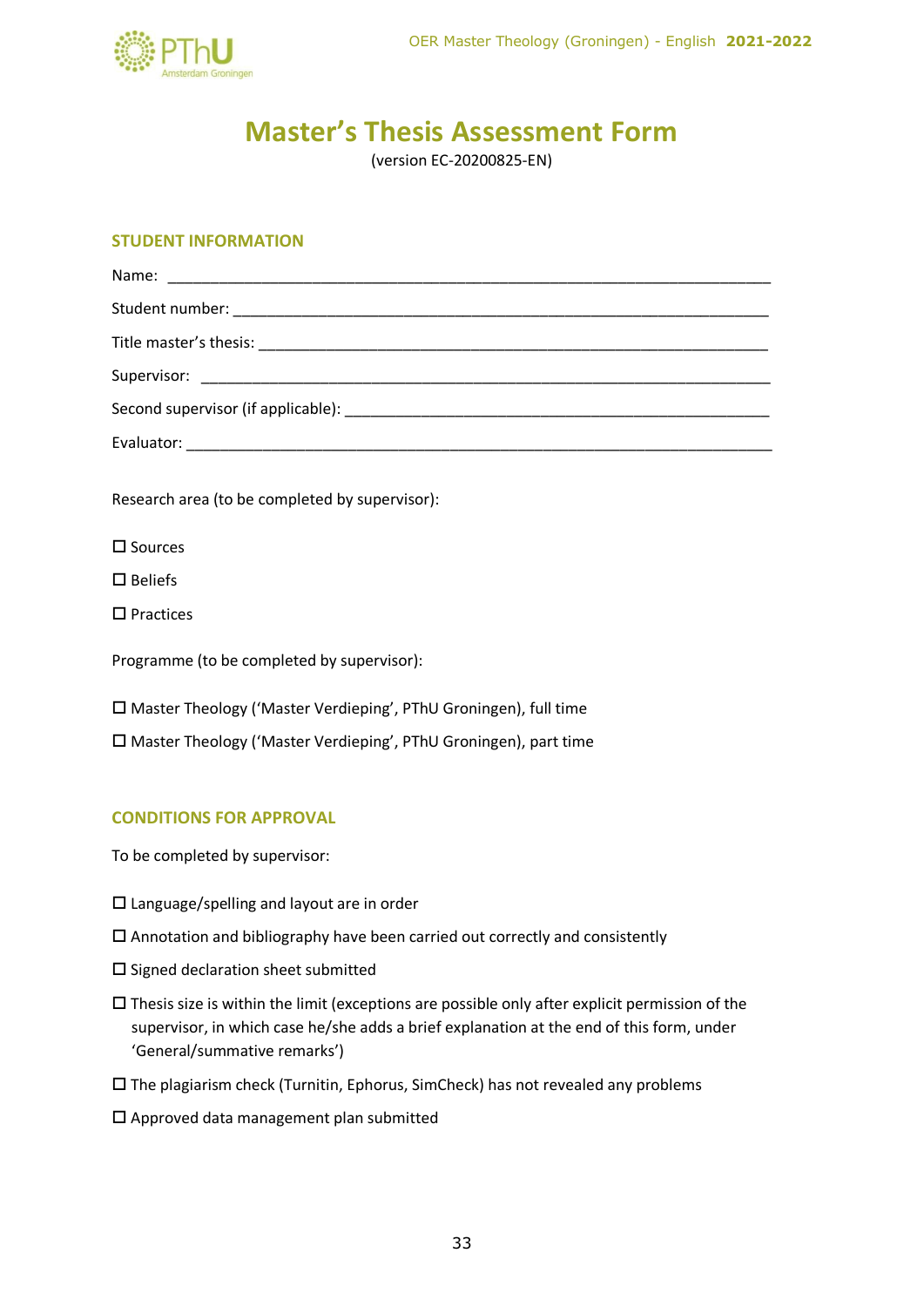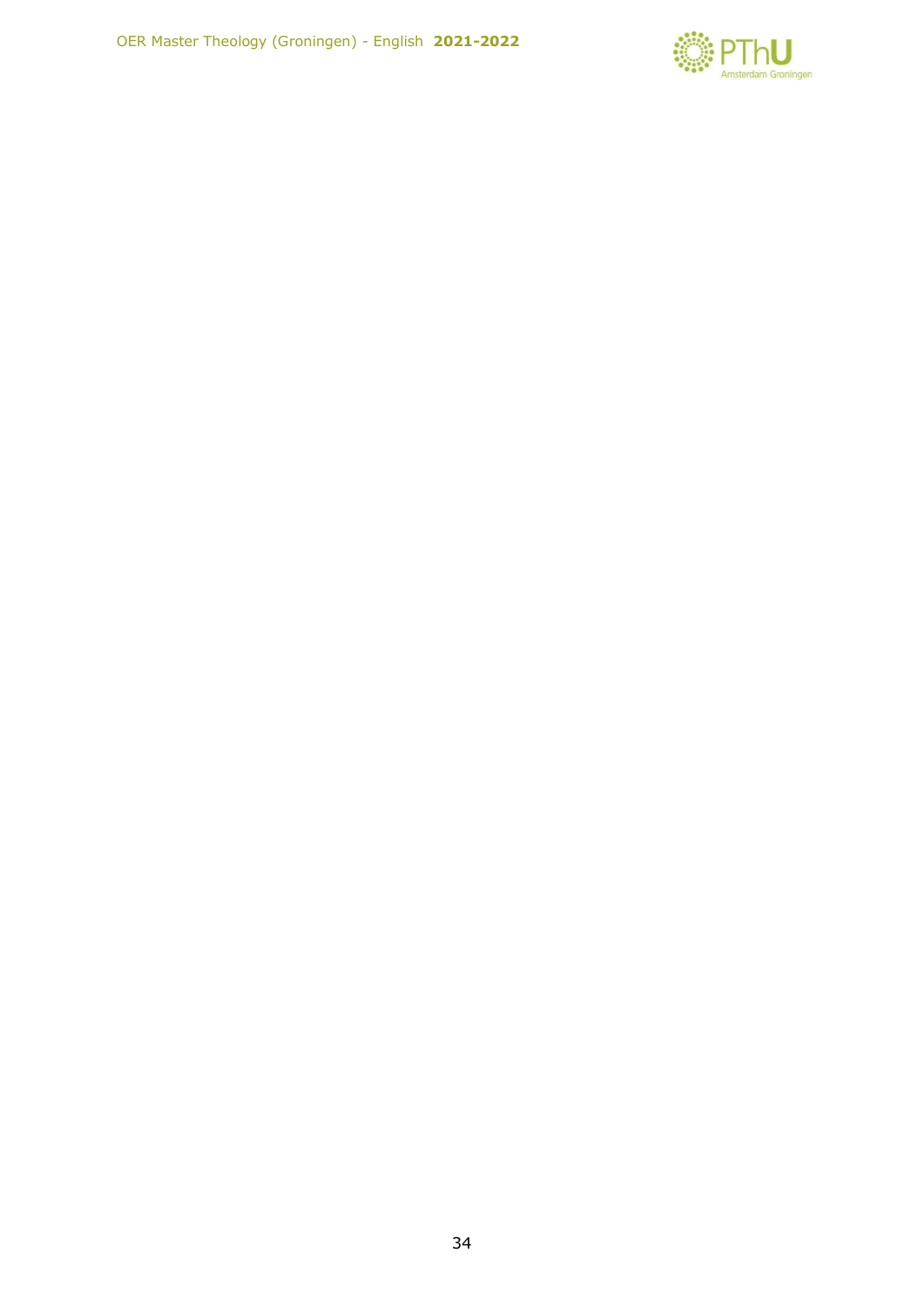

### **PROCEDURE**

### *Step 1*

Each teacher completes sections 1-5 (supervisor) or 1-4 (second supervisor, evaluator) individually. The second supervisor (if applicable) and the evaluator take over the score of section 5 from the supervisor.

Indicate in each section which column of the matrix applies, fill in the precise score, and account for this score under 'Explanation'.

NB. Sections 1-4 must *all* be passes (5.5 or higher) and cannot be compensated by each other. For section 5 the student needs to score *at least* 5.0. (A minor fail in this section is thus permitted, provided it is compensated in the other sections.)

### *Step 2*

Each teacher converts the points into a provisional grade by dividing the total number of points by 5. After the teachers have discussed their assessments and justifications, they can make adjustments to their scoring.

### *Step 3*

The individual grades are evenly averaged into a 'Provisional grade'.

### *Step 4*

The thesis defence will only take place if:

- (a) all examiners have awarded a pass (5.5 or higher); and
- (b) all 'Conditions for approval' (see above) have been met.

If one or both conditions have not been met, the work submitted is assessed as a fail. This is passed on to the Office of Student Affairs and to the student. The student is entitled to feedback on the assessment (and, on request, to inspection of the assessment forms), with a view to re-examination. (See further the Supervision Guide.)

If both conditions have been met, the thesis defence will take place. The final grade is then determined on the basis of (a) the provisional grade and (b) the assessment of the thesis defence. All the teachers involved will sign the form. The date of signing *must* be the date of the thesis defence.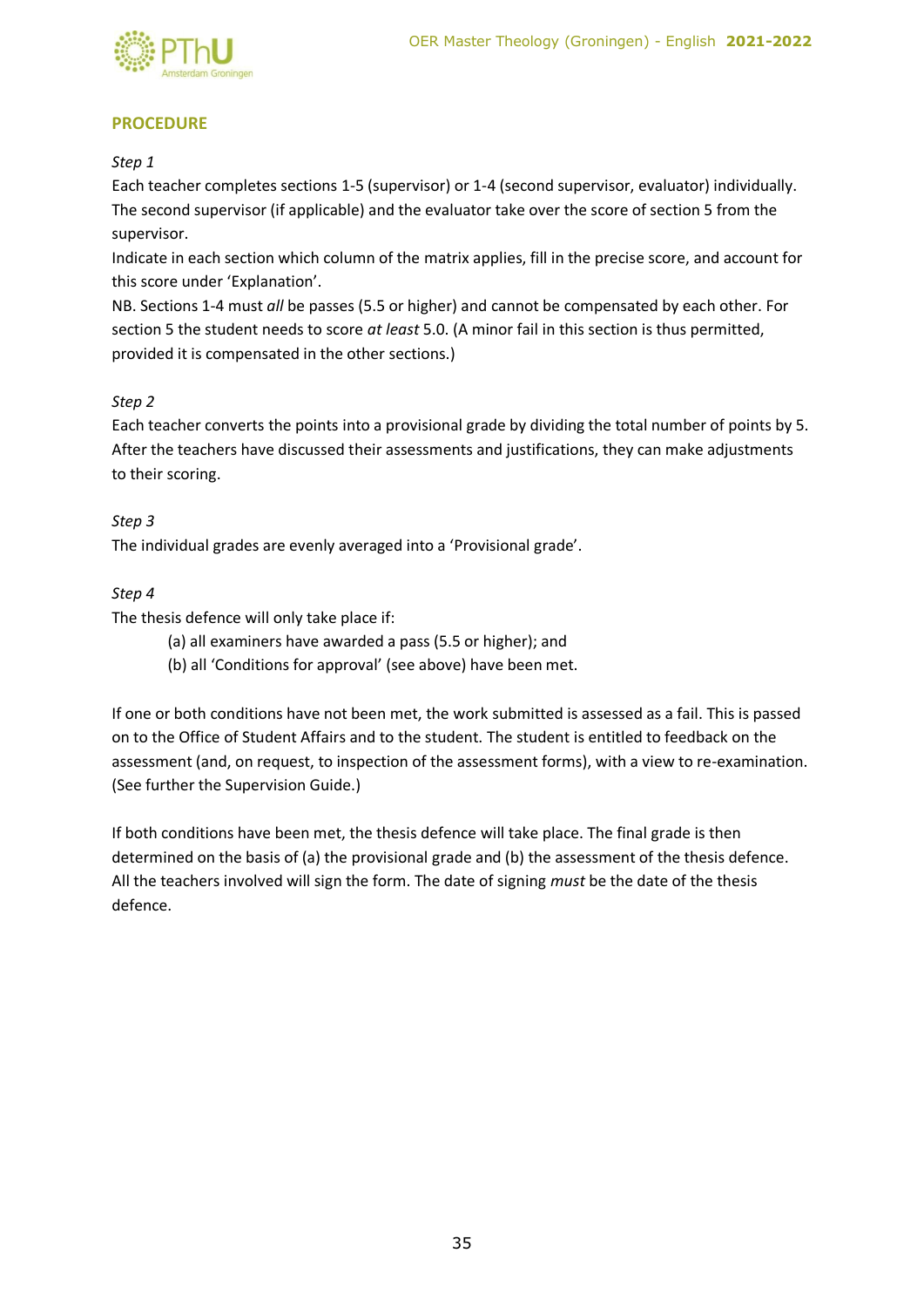

### **PROVISIONAL ASSESSMENT (PRIOR TO THE THESIS DEFENCE)**

### **1. General: scientific quality, critical judgement, (self-)critical way of thinking**

#### *Evaluation matrix:*

| < 5.5                                                                     | $5.5 - 6$                                                                                       | $6 - 7$                                                                                                 | $7 - 8$                                                                                                                                                                                                       | > 8                                                                                                                                                                                                                   |
|---------------------------------------------------------------------------|-------------------------------------------------------------------------------------------------|---------------------------------------------------------------------------------------------------------|---------------------------------------------------------------------------------------------------------------------------------------------------------------------------------------------------------------|-----------------------------------------------------------------------------------------------------------------------------------------------------------------------------------------------------------------------|
| The student is<br>not able to<br>conduct (self-<br>)critical<br>research. | The student is<br>able to conduct<br>scientific<br>theological<br>research at a<br>basic level. | The student is<br>able to apply<br>theological<br>knowledge to<br>the problem<br>area in the<br>thesis. | The student<br>exhibits critical<br>judgement and<br>creativity in<br>research of<br>complex<br>material.<br>The student is<br>able to engage<br>his/her own<br>theological<br>positions and<br>premises in a | The student is<br>able to conduct<br>autonomous,<br>self-directed<br>follow-on<br>research and<br>contribute to<br>the academic<br>development of<br>the theological<br>discipline.<br>The thesis is<br>written in an |
|                                                                           |                                                                                                 |                                                                                                         | critical dialogue<br>with both the<br>thesis subject<br>and the<br>academic<br>debate.                                                                                                                        | international<br>language and<br>for an<br>international<br>scientific<br>audience.                                                                                                                                   |

*\_\_\_\_\_\_\_\_\_\_\_\_\_\_\_\_\_\_\_\_\_\_\_\_\_\_\_\_\_\_\_\_\_\_\_\_\_\_\_\_\_\_\_\_\_\_\_\_\_\_\_\_\_\_\_\_\_\_\_\_\_\_\_\_\_\_\_\_\_\_\_\_\_\_\_\_\_\_\_\_\_\_*

*\_\_\_\_\_\_\_\_\_\_\_\_\_\_\_\_\_\_\_\_\_\_\_\_\_\_\_\_\_\_\_\_\_\_\_\_\_\_\_\_\_\_\_\_\_\_\_\_\_\_\_\_\_\_\_\_\_\_\_\_\_\_\_\_\_\_\_\_\_\_\_\_\_\_\_\_\_\_\_\_\_\_*

*\_\_\_\_\_\_\_\_\_\_\_\_\_\_\_\_\_\_\_\_\_\_\_\_\_\_\_\_\_\_\_\_\_\_\_\_\_\_\_\_\_\_\_\_\_\_\_\_\_\_\_\_\_\_\_\_\_\_\_\_\_\_\_\_\_\_\_\_\_\_\_\_\_\_\_\_\_\_\_\_\_\_*

*\_\_\_\_\_\_\_\_\_\_\_\_\_\_\_\_\_\_\_\_\_\_\_\_\_\_\_\_\_\_\_\_\_\_\_\_\_\_\_\_\_\_\_\_\_\_\_\_\_\_\_\_\_\_\_\_\_\_\_\_\_\_\_\_\_\_\_\_\_\_\_\_\_\_\_\_\_\_\_\_\_\_*

*\_\_\_\_\_\_\_\_\_\_\_\_\_\_\_\_\_\_\_\_\_\_\_\_\_\_\_\_\_\_\_\_\_\_\_\_\_\_\_\_\_\_\_\_\_\_\_\_\_\_\_\_\_\_\_\_\_\_\_\_\_\_\_\_\_\_\_\_\_\_\_\_\_\_\_\_\_\_\_\_\_\_*

*\_\_\_\_\_\_\_\_\_\_\_\_\_\_\_\_\_\_\_\_\_\_\_\_\_\_\_\_\_\_\_\_\_\_\_\_\_\_\_\_\_\_\_\_\_\_\_\_\_\_\_\_\_\_\_\_\_\_\_\_\_\_\_\_\_\_\_\_\_\_\_\_\_\_\_\_\_\_\_\_\_\_*

*\_\_\_\_\_\_\_\_\_\_\_\_\_\_\_\_\_\_\_\_\_\_\_\_\_\_\_\_\_\_\_\_\_\_\_\_\_\_\_\_\_\_\_\_\_\_\_\_\_\_\_\_\_\_\_\_\_\_\_\_\_\_\_\_\_\_\_\_\_\_\_\_\_\_\_\_\_\_\_\_\_\_*

*\_\_\_\_\_\_\_\_\_\_\_\_\_\_\_\_\_\_\_\_\_\_\_\_\_\_\_\_\_\_\_\_\_\_\_\_\_\_\_\_\_\_\_\_\_\_\_\_\_\_\_\_\_\_\_\_\_\_\_\_\_\_\_\_\_\_\_\_\_\_\_\_\_\_\_\_\_\_\_\_\_\_*

*\_\_\_\_\_\_\_\_\_\_\_\_\_\_\_\_\_\_\_\_\_\_\_\_\_\_\_\_\_\_\_\_\_\_\_\_\_\_\_\_\_\_\_\_\_\_\_\_\_\_\_\_\_\_\_\_\_\_\_\_\_\_\_\_\_\_\_\_\_\_\_\_\_\_\_\_\_\_\_\_\_\_*

*\_\_\_\_\_\_\_\_\_\_\_\_\_\_\_\_\_\_\_\_\_\_\_\_\_\_\_\_\_\_\_\_\_\_\_\_\_\_\_\_\_\_\_\_\_\_\_\_\_\_\_\_\_\_\_\_\_\_\_\_\_\_\_\_\_\_\_\_\_\_\_\_\_\_\_\_\_\_\_\_\_\_*

*Score:* \_\_\_\_\_\_\_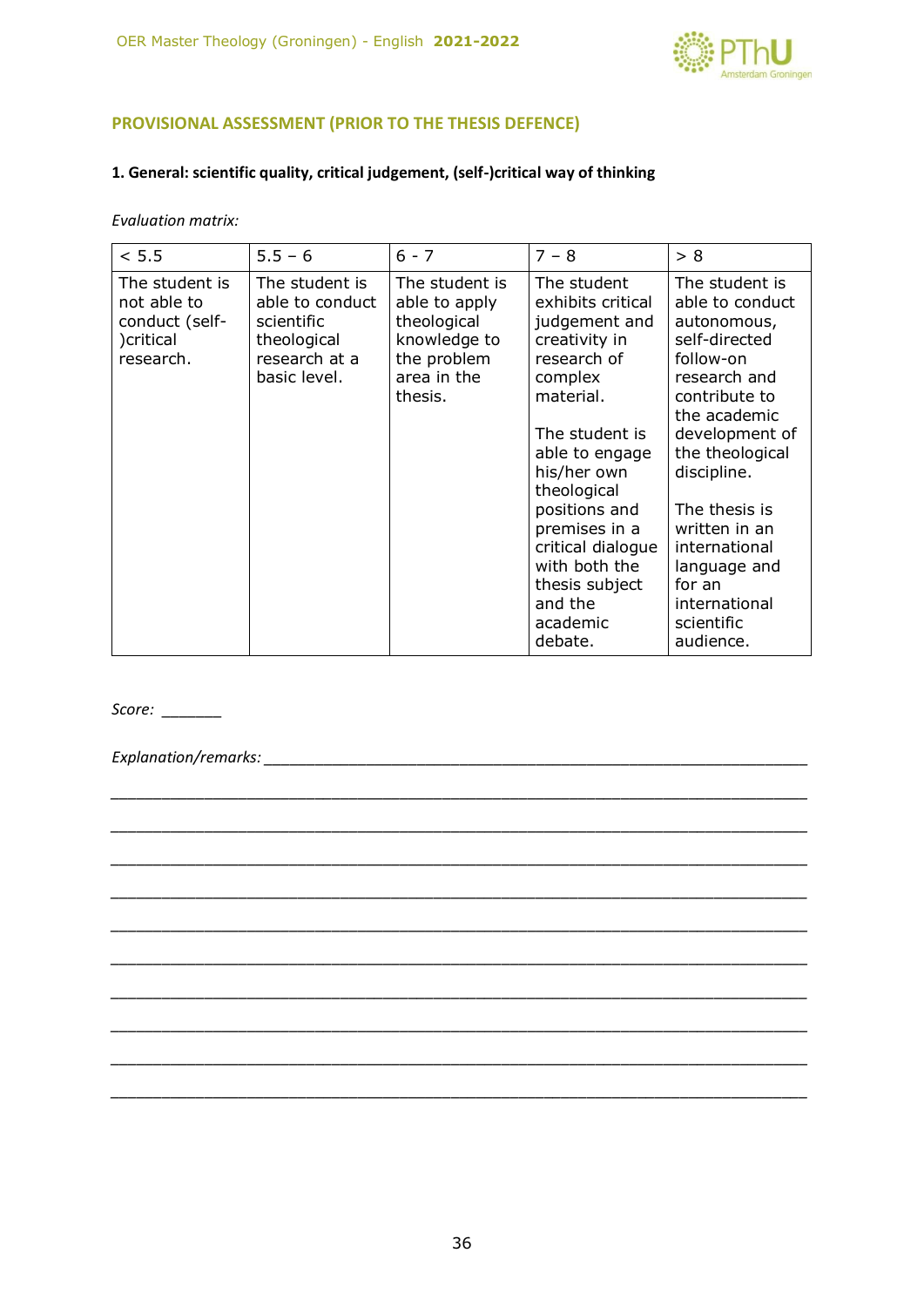

### **2. Research question**

*Evaluation matrix:*

| < 5.5                                                                                                 | $5.5 - 6$                                                                                                                                                                                                                                                  | $6 - 7$                                                                                                       | $7 - 8$                                                                                                                                                                                                     | > 8                                                                                                                                                                                                                                                                                                                                                                                  |
|-------------------------------------------------------------------------------------------------------|------------------------------------------------------------------------------------------------------------------------------------------------------------------------------------------------------------------------------------------------------------|---------------------------------------------------------------------------------------------------------------|-------------------------------------------------------------------------------------------------------------------------------------------------------------------------------------------------------------|--------------------------------------------------------------------------------------------------------------------------------------------------------------------------------------------------------------------------------------------------------------------------------------------------------------------------------------------------------------------------------------|
| The formulation<br>of the research<br>question is not<br>clear and not<br>sufficiently<br>demarcated. | In formulating<br>the research<br>question the<br>student makes<br>it clear why the<br>research is a<br>theological<br>research.<br>The research<br>question is<br>clear, short and<br>answerable.<br>Sub-questions<br>have been<br>properly<br>developed. | The formulation<br>of the research<br>question shows<br>a sound<br>analysis of the<br>theological<br>problem. | The formulation<br>of the research<br>question is<br>innovative in its<br>contribution to<br>the formation of<br>(theological)<br>theory.<br>The research is<br>original in its<br>concept and<br>approach. | In the final<br>chapter<br>('conclusion<br>and discussion')<br>the student<br>reflects<br>critically on<br>his/her own<br>formulation of<br>the theological<br>research<br>question in<br>dialogue with<br>the scientific<br>field.<br>The student is<br>able to engage<br>in a debate<br>over the<br>relevance of the<br>research for the<br>discipline,<br>science and<br>society. |

*\_\_\_\_\_\_\_\_\_\_\_\_\_\_\_\_\_\_\_\_\_\_\_\_\_\_\_\_\_\_\_\_\_\_\_\_\_\_\_\_\_\_\_\_\_\_\_\_\_\_\_\_\_\_\_\_\_\_\_\_\_\_\_\_\_\_\_\_\_\_\_\_\_\_\_\_\_\_\_\_\_\_*

*\_\_\_\_\_\_\_\_\_\_\_\_\_\_\_\_\_\_\_\_\_\_\_\_\_\_\_\_\_\_\_\_\_\_\_\_\_\_\_\_\_\_\_\_\_\_\_\_\_\_\_\_\_\_\_\_\_\_\_\_\_\_\_\_\_\_\_\_\_\_\_\_\_\_\_\_\_\_\_\_\_\_*

*\_\_\_\_\_\_\_\_\_\_\_\_\_\_\_\_\_\_\_\_\_\_\_\_\_\_\_\_\_\_\_\_\_\_\_\_\_\_\_\_\_\_\_\_\_\_\_\_\_\_\_\_\_\_\_\_\_\_\_\_\_\_\_\_\_\_\_\_\_\_\_\_\_\_\_\_\_\_\_\_\_\_*

*\_\_\_\_\_\_\_\_\_\_\_\_\_\_\_\_\_\_\_\_\_\_\_\_\_\_\_\_\_\_\_\_\_\_\_\_\_\_\_\_\_\_\_\_\_\_\_\_\_\_\_\_\_\_\_\_\_\_\_\_\_\_\_\_\_\_\_\_\_\_\_\_\_\_\_\_\_\_\_\_\_\_*

*\_\_\_\_\_\_\_\_\_\_\_\_\_\_\_\_\_\_\_\_\_\_\_\_\_\_\_\_\_\_\_\_\_\_\_\_\_\_\_\_\_\_\_\_\_\_\_\_\_\_\_\_\_\_\_\_\_\_\_\_\_\_\_\_\_\_\_\_\_\_\_\_\_\_\_\_\_\_\_\_\_\_*

*\_\_\_\_\_\_\_\_\_\_\_\_\_\_\_\_\_\_\_\_\_\_\_\_\_\_\_\_\_\_\_\_\_\_\_\_\_\_\_\_\_\_\_\_\_\_\_\_\_\_\_\_\_\_\_\_\_\_\_\_\_\_\_\_\_\_\_\_\_\_\_\_\_\_\_\_\_\_\_\_\_\_*

*\_\_\_\_\_\_\_\_\_\_\_\_\_\_\_\_\_\_\_\_\_\_\_\_\_\_\_\_\_\_\_\_\_\_\_\_\_\_\_\_\_\_\_\_\_\_\_\_\_\_\_\_\_\_\_\_\_\_\_\_\_\_\_\_\_\_\_\_\_\_\_\_\_\_\_\_\_\_\_\_\_\_*

*\_\_\_\_\_\_\_\_\_\_\_\_\_\_\_\_\_\_\_\_\_\_\_\_\_\_\_\_\_\_\_\_\_\_\_\_\_\_\_\_\_\_\_\_\_\_\_\_\_\_\_\_\_\_\_\_\_\_\_\_\_\_\_\_\_\_\_\_\_\_\_\_\_\_\_\_\_\_\_\_\_\_*

*\_\_\_\_\_\_\_\_\_\_\_\_\_\_\_\_\_\_\_\_\_\_\_\_\_\_\_\_\_\_\_\_\_\_\_\_\_\_\_\_\_\_\_\_\_\_\_\_\_\_\_\_\_\_\_\_\_\_\_\_\_\_\_\_\_\_\_\_\_\_\_\_\_\_\_\_\_\_\_\_\_\_*

*\_\_\_\_\_\_\_\_\_\_\_\_\_\_\_\_\_\_\_\_\_\_\_\_\_\_\_\_\_\_\_\_\_\_\_\_\_\_\_\_\_\_\_\_\_\_\_\_\_\_\_\_\_\_\_\_\_\_\_\_\_\_\_\_\_\_\_\_\_\_\_\_\_\_\_\_\_\_\_\_\_\_*

*Score:* \_\_\_\_\_\_\_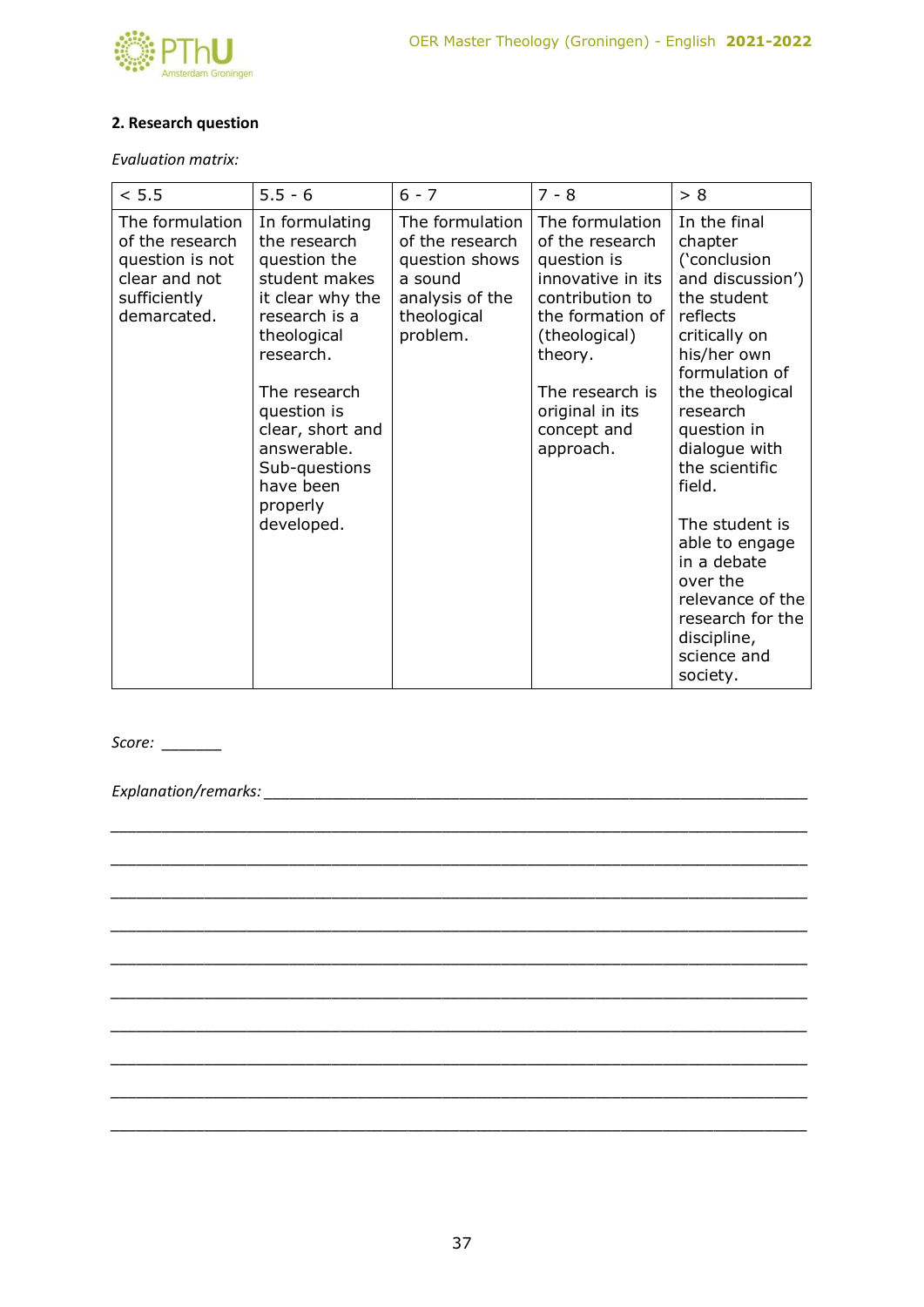

#### **3. Method and use of sources**

*Evaluation matrix:*

| < 5, 5                                                                                                                                                                   | $5,5 - 6$                                                                                                                                                                                                                                                                    | $6 - 7$                                                                                                                                                                                                 | $7 - 8$                                                                                                                                                                                                                                                                                                               | > 8                                                                                                                                                                                                                                                        |
|--------------------------------------------------------------------------------------------------------------------------------------------------------------------------|------------------------------------------------------------------------------------------------------------------------------------------------------------------------------------------------------------------------------------------------------------------------------|---------------------------------------------------------------------------------------------------------------------------------------------------------------------------------------------------------|-----------------------------------------------------------------------------------------------------------------------------------------------------------------------------------------------------------------------------------------------------------------------------------------------------------------------|------------------------------------------------------------------------------------------------------------------------------------------------------------------------------------------------------------------------------------------------------------|
| The<br>methodological<br>justification<br>does not meet<br>the<br>requirements<br>set.<br>No primary<br>sources are<br>consulted, or<br>sources are<br>used incorrectly. | The research<br>strategy meets<br>the quality<br>requirements of<br>the<br>(theological)<br>discipline.<br>The necessary<br>sources are<br>used correctly.<br>There is an<br>adequate data<br>management<br>plan.<br>There is a<br>correctly<br>represented<br>bibliography. | The<br>justification of<br>the research<br>strategy and<br>use of sources<br>shows that the<br>student is able<br>to address the<br>complexity of<br>conducting<br>academic<br>theological<br>research. | In answering<br>the theological<br>research<br>question the<br>student shows<br>the ability to<br>argue on the<br>basis of a<br>scientifically<br>sound analysis<br>and<br>interpretation of<br>primary sources<br>and/or<br>empirical<br>research data.<br>The student<br>uses a cross-<br>disciplinary<br>approach. | In discussing<br>the justification<br>of the<br>methodology<br>and the<br>research results<br>the student not<br>only does<br>justice to the<br>(theological)<br>scientific<br>debate, but<br>also contributes<br>to the<br>development of<br>this debate. |

*\_\_\_\_\_\_\_\_\_\_\_\_\_\_\_\_\_\_\_\_\_\_\_\_\_\_\_\_\_\_\_\_\_\_\_\_\_\_\_\_\_\_\_\_\_\_\_\_\_\_\_\_\_\_\_\_\_\_\_\_\_\_\_\_\_\_\_\_\_\_\_\_\_\_\_\_\_\_\_\_\_\_*

*\_\_\_\_\_\_\_\_\_\_\_\_\_\_\_\_\_\_\_\_\_\_\_\_\_\_\_\_\_\_\_\_\_\_\_\_\_\_\_\_\_\_\_\_\_\_\_\_\_\_\_\_\_\_\_\_\_\_\_\_\_\_\_\_\_\_\_\_\_\_\_\_\_\_\_\_\_\_\_\_\_\_*

*\_\_\_\_\_\_\_\_\_\_\_\_\_\_\_\_\_\_\_\_\_\_\_\_\_\_\_\_\_\_\_\_\_\_\_\_\_\_\_\_\_\_\_\_\_\_\_\_\_\_\_\_\_\_\_\_\_\_\_\_\_\_\_\_\_\_\_\_\_\_\_\_\_\_\_\_\_\_\_\_\_\_*

*\_\_\_\_\_\_\_\_\_\_\_\_\_\_\_\_\_\_\_\_\_\_\_\_\_\_\_\_\_\_\_\_\_\_\_\_\_\_\_\_\_\_\_\_\_\_\_\_\_\_\_\_\_\_\_\_\_\_\_\_\_\_\_\_\_\_\_\_\_\_\_\_\_\_\_\_\_\_\_\_\_\_*

*\_\_\_\_\_\_\_\_\_\_\_\_\_\_\_\_\_\_\_\_\_\_\_\_\_\_\_\_\_\_\_\_\_\_\_\_\_\_\_\_\_\_\_\_\_\_\_\_\_\_\_\_\_\_\_\_\_\_\_\_\_\_\_\_\_\_\_\_\_\_\_\_\_\_\_\_\_\_\_\_\_\_*

*\_\_\_\_\_\_\_\_\_\_\_\_\_\_\_\_\_\_\_\_\_\_\_\_\_\_\_\_\_\_\_\_\_\_\_\_\_\_\_\_\_\_\_\_\_\_\_\_\_\_\_\_\_\_\_\_\_\_\_\_\_\_\_\_\_\_\_\_\_\_\_\_\_\_\_\_\_\_\_\_\_\_*

*\_\_\_\_\_\_\_\_\_\_\_\_\_\_\_\_\_\_\_\_\_\_\_\_\_\_\_\_\_\_\_\_\_\_\_\_\_\_\_\_\_\_\_\_\_\_\_\_\_\_\_\_\_\_\_\_\_\_\_\_\_\_\_\_\_\_\_\_\_\_\_\_\_\_\_\_\_\_\_\_\_\_*

*\_\_\_\_\_\_\_\_\_\_\_\_\_\_\_\_\_\_\_\_\_\_\_\_\_\_\_\_\_\_\_\_\_\_\_\_\_\_\_\_\_\_\_\_\_\_\_\_\_\_\_\_\_\_\_\_\_\_\_\_\_\_\_\_\_\_\_\_\_\_\_\_\_\_\_\_\_\_\_\_\_\_*

*\_\_\_\_\_\_\_\_\_\_\_\_\_\_\_\_\_\_\_\_\_\_\_\_\_\_\_\_\_\_\_\_\_\_\_\_\_\_\_\_\_\_\_\_\_\_\_\_\_\_\_\_\_\_\_\_\_\_\_\_\_\_\_\_\_\_\_\_\_\_\_\_\_\_\_\_\_\_\_\_\_\_*

*\_\_\_\_\_\_\_\_\_\_\_\_\_\_\_\_\_\_\_\_\_\_\_\_\_\_\_\_\_\_\_\_\_\_\_\_\_\_\_\_\_\_\_\_\_\_\_\_\_\_\_\_\_\_\_\_\_\_\_\_\_\_\_\_\_\_\_\_\_\_\_\_\_\_\_\_\_\_\_\_\_\_*

*Score:* \_\_\_\_\_\_\_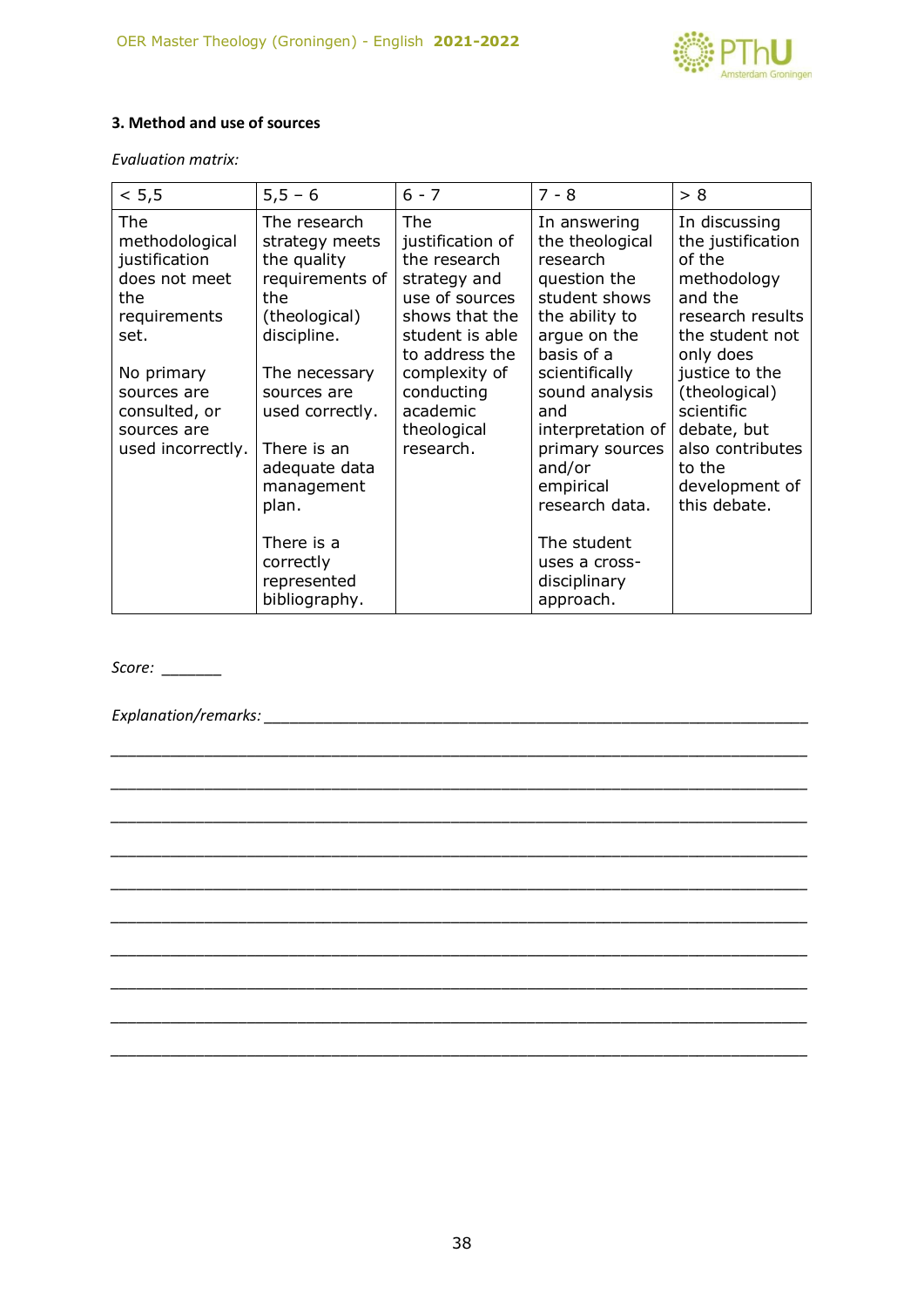

### **4. Argumentation and conclusions**

*Evaluation matrix:*

| < 5.5                                                                                                                                                                        | $5.5 - 6$                                                                                                        | $6 - 7$                                                                                                    | $7 - 8$                                                                          | > 8                                                                                                                                                                                                                                |
|------------------------------------------------------------------------------------------------------------------------------------------------------------------------------|------------------------------------------------------------------------------------------------------------------|------------------------------------------------------------------------------------------------------------|----------------------------------------------------------------------------------|------------------------------------------------------------------------------------------------------------------------------------------------------------------------------------------------------------------------------------|
| The<br>argumentation<br>is faulty and/or<br>does not<br>support the<br>conclusions.<br>The conclusions<br>do not provide a<br>convincing<br>answer to the<br>question asked. | The conclusions<br>are related to<br>the theological<br>research<br>question and<br>follow from the<br>argument. | The<br>argumentation<br>is clearly and<br>effectively<br>formulated and<br>(theo)logically<br>constructed. | The<br>argumentation<br>is innovative<br>and shows<br>theological<br>creativity. | The<br>conclusions<br>form a<br>contribution to<br>the scientific<br>debate.<br>The manner of<br>arguing shows<br>that the<br>student is able<br>to occupy a<br>valuable<br>position in the<br>scientific<br>theological<br>field. |

*\_\_\_\_\_\_\_\_\_\_\_\_\_\_\_\_\_\_\_\_\_\_\_\_\_\_\_\_\_\_\_\_\_\_\_\_\_\_\_\_\_\_\_\_\_\_\_\_\_\_\_\_\_\_\_\_\_\_\_\_\_\_\_\_\_\_\_\_\_\_\_\_\_\_\_\_\_\_\_\_\_\_*

*\_\_\_\_\_\_\_\_\_\_\_\_\_\_\_\_\_\_\_\_\_\_\_\_\_\_\_\_\_\_\_\_\_\_\_\_\_\_\_\_\_\_\_\_\_\_\_\_\_\_\_\_\_\_\_\_\_\_\_\_\_\_\_\_\_\_\_\_\_\_\_\_\_\_\_\_\_\_\_\_\_\_*

*\_\_\_\_\_\_\_\_\_\_\_\_\_\_\_\_\_\_\_\_\_\_\_\_\_\_\_\_\_\_\_\_\_\_\_\_\_\_\_\_\_\_\_\_\_\_\_\_\_\_\_\_\_\_\_\_\_\_\_\_\_\_\_\_\_\_\_\_\_\_\_\_\_\_\_\_\_\_\_\_\_\_*

*\_\_\_\_\_\_\_\_\_\_\_\_\_\_\_\_\_\_\_\_\_\_\_\_\_\_\_\_\_\_\_\_\_\_\_\_\_\_\_\_\_\_\_\_\_\_\_\_\_\_\_\_\_\_\_\_\_\_\_\_\_\_\_\_\_\_\_\_\_\_\_\_\_\_\_\_\_\_\_\_\_\_*

*\_\_\_\_\_\_\_\_\_\_\_\_\_\_\_\_\_\_\_\_\_\_\_\_\_\_\_\_\_\_\_\_\_\_\_\_\_\_\_\_\_\_\_\_\_\_\_\_\_\_\_\_\_\_\_\_\_\_\_\_\_\_\_\_\_\_\_\_\_\_\_\_\_\_\_\_\_\_\_\_\_\_*

*\_\_\_\_\_\_\_\_\_\_\_\_\_\_\_\_\_\_\_\_\_\_\_\_\_\_\_\_\_\_\_\_\_\_\_\_\_\_\_\_\_\_\_\_\_\_\_\_\_\_\_\_\_\_\_\_\_\_\_\_\_\_\_\_\_\_\_\_\_\_\_\_\_\_\_\_\_\_\_\_\_\_*

*\_\_\_\_\_\_\_\_\_\_\_\_\_\_\_\_\_\_\_\_\_\_\_\_\_\_\_\_\_\_\_\_\_\_\_\_\_\_\_\_\_\_\_\_\_\_\_\_\_\_\_\_\_\_\_\_\_\_\_\_\_\_\_\_\_\_\_\_\_\_\_\_\_\_\_\_\_\_\_\_\_\_*

*\_\_\_\_\_\_\_\_\_\_\_\_\_\_\_\_\_\_\_\_\_\_\_\_\_\_\_\_\_\_\_\_\_\_\_\_\_\_\_\_\_\_\_\_\_\_\_\_\_\_\_\_\_\_\_\_\_\_\_\_\_\_\_\_\_\_\_\_\_\_\_\_\_\_\_\_\_\_\_\_\_\_*

*\_\_\_\_\_\_\_\_\_\_\_\_\_\_\_\_\_\_\_\_\_\_\_\_\_\_\_\_\_\_\_\_\_\_\_\_\_\_\_\_\_\_\_\_\_\_\_\_\_\_\_\_\_\_\_\_\_\_\_\_\_\_\_\_\_\_\_\_\_\_\_\_\_\_\_\_\_\_\_\_\_\_*

*\_\_\_\_\_\_\_\_\_\_\_\_\_\_\_\_\_\_\_\_\_\_\_\_\_\_\_\_\_\_\_\_\_\_\_\_\_\_\_\_\_\_\_\_\_\_\_\_\_\_\_\_\_\_\_\_\_\_\_\_\_\_\_\_\_\_\_\_\_\_\_\_\_\_\_\_\_\_\_\_\_\_*

*Score:* \_\_\_\_\_\_\_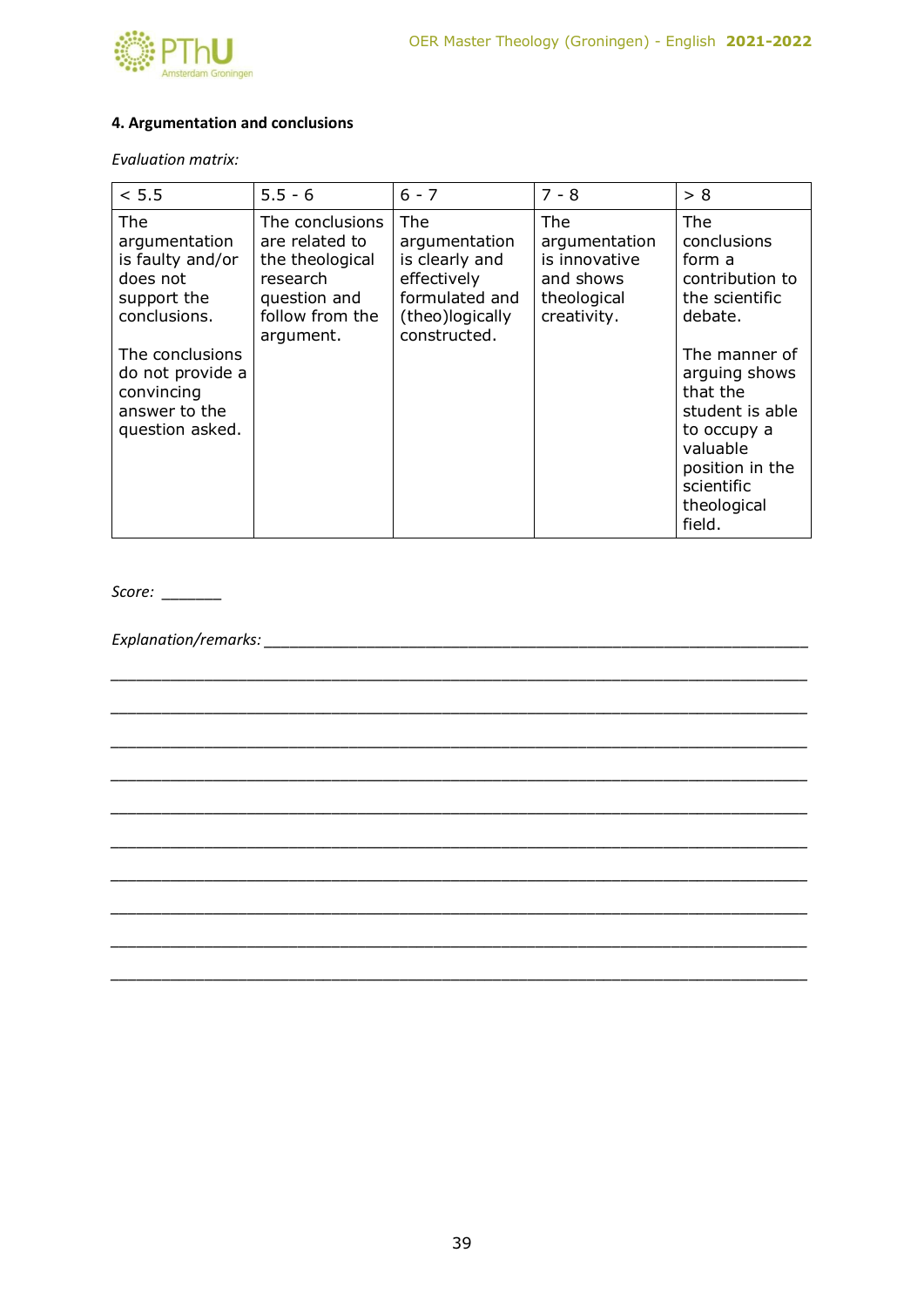

### **5. Process and working method**

*To be completed by the supervisor, the second supervisor (if applicable) and the evaluator take over this score.*

*Evaluation matrix:*

| < 5.5                                                                                                               | $5.5 - 6$                                                                                                                                                                                                                                                                        | $6 - 7$                                                                                     | $7 - 8$                                                                                                                                                                                                                                                                                                                         | > 8                                                                                                                                                                                    |
|---------------------------------------------------------------------------------------------------------------------|----------------------------------------------------------------------------------------------------------------------------------------------------------------------------------------------------------------------------------------------------------------------------------|---------------------------------------------------------------------------------------------|---------------------------------------------------------------------------------------------------------------------------------------------------------------------------------------------------------------------------------------------------------------------------------------------------------------------------------|----------------------------------------------------------------------------------------------------------------------------------------------------------------------------------------|
| The student has<br>adopted a<br>dependent<br>attitude<br>towards the<br>supervisor(s) of<br>his master's<br>thesis. | The student felt<br>responsible for<br>the project but<br>required<br>considerable<br>guidance and<br>feedback to<br>bring the<br>project to an<br>adequate<br>conclusion.<br>The style of<br>writing and use<br>of language are<br>appropriate to<br>the academic<br>discourse. | The thesis was<br>completed<br>according to<br>plan and within<br>the prescribed<br>period. | The student<br>owned the<br>thesis project<br>and has always<br>taken the<br>initiative in<br>making<br>arrangements<br>with the<br>supervisor.<br>The coaching<br>sessions could<br>always discuss<br>draft texts that<br>the student had<br>thoroughly<br>prepared.<br>The thesis is<br>well readable<br>and well<br>written. | The student has<br>demonstrated<br>the capacity for<br>constructively<br>and<br>independently<br>weighing and<br>assimilating<br>(substantive<br>and process-<br>related)<br>feedback. |

*\_\_\_\_\_\_\_\_\_\_\_\_\_\_\_\_\_\_\_\_\_\_\_\_\_\_\_\_\_\_\_\_\_\_\_\_\_\_\_\_\_\_\_\_\_\_\_\_\_\_\_\_\_\_\_\_\_\_\_\_\_\_\_\_\_\_\_\_\_\_\_\_\_\_\_\_\_\_\_\_\_\_*

*\_\_\_\_\_\_\_\_\_\_\_\_\_\_\_\_\_\_\_\_\_\_\_\_\_\_\_\_\_\_\_\_\_\_\_\_\_\_\_\_\_\_\_\_\_\_\_\_\_\_\_\_\_\_\_\_\_\_\_\_\_\_\_\_\_\_\_\_\_\_\_\_\_\_\_\_\_\_\_\_\_\_*

*\_\_\_\_\_\_\_\_\_\_\_\_\_\_\_\_\_\_\_\_\_\_\_\_\_\_\_\_\_\_\_\_\_\_\_\_\_\_\_\_\_\_\_\_\_\_\_\_\_\_\_\_\_\_\_\_\_\_\_\_\_\_\_\_\_\_\_\_\_\_\_\_\_\_\_\_\_\_\_\_\_\_*

*\_\_\_\_\_\_\_\_\_\_\_\_\_\_\_\_\_\_\_\_\_\_\_\_\_\_\_\_\_\_\_\_\_\_\_\_\_\_\_\_\_\_\_\_\_\_\_\_\_\_\_\_\_\_\_\_\_\_\_\_\_\_\_\_\_\_\_\_\_\_\_\_\_\_\_\_\_\_\_\_\_\_*

*\_\_\_\_\_\_\_\_\_\_\_\_\_\_\_\_\_\_\_\_\_\_\_\_\_\_\_\_\_\_\_\_\_\_\_\_\_\_\_\_\_\_\_\_\_\_\_\_\_\_\_\_\_\_\_\_\_\_\_\_\_\_\_\_\_\_\_\_\_\_\_\_\_\_\_\_\_\_\_\_\_\_*

*\_\_\_\_\_\_\_\_\_\_\_\_\_\_\_\_\_\_\_\_\_\_\_\_\_\_\_\_\_\_\_\_\_\_\_\_\_\_\_\_\_\_\_\_\_\_\_\_\_\_\_\_\_\_\_\_\_\_\_\_\_\_\_\_\_\_\_\_\_\_\_\_\_\_\_\_\_\_\_\_\_\_*

*\_\_\_\_\_\_\_\_\_\_\_\_\_\_\_\_\_\_\_\_\_\_\_\_\_\_\_\_\_\_\_\_\_\_\_\_\_\_\_\_\_\_\_\_\_\_\_\_\_\_\_\_\_\_\_\_\_\_\_\_\_\_\_\_\_\_\_\_\_\_\_\_\_\_\_\_\_\_\_\_\_\_*

*\_\_\_\_\_\_\_\_\_\_\_\_\_\_\_\_\_\_\_\_\_\_\_\_\_\_\_\_\_\_\_\_\_\_\_\_\_\_\_\_\_\_\_\_\_\_\_\_\_\_\_\_\_\_\_\_\_\_\_\_\_\_\_\_\_\_\_\_\_\_\_\_\_\_\_\_\_\_\_\_\_\_*

*\_\_\_\_\_\_\_\_\_\_\_\_\_\_\_\_\_\_\_\_\_\_\_\_\_\_\_\_\_\_\_\_\_\_\_\_\_\_\_\_\_\_\_\_\_\_\_\_\_\_\_\_\_\_\_\_\_\_\_\_\_\_\_\_\_\_\_\_\_\_\_\_\_\_\_\_\_\_\_\_\_\_*

*\_\_\_\_\_\_\_\_\_\_\_\_\_\_\_\_\_\_\_\_\_\_\_\_\_\_\_\_\_\_\_\_\_\_\_\_\_\_\_\_\_\_\_\_\_\_\_\_\_\_\_\_\_\_\_\_\_\_\_\_\_\_\_\_\_\_\_\_\_\_\_\_\_\_\_\_\_\_\_\_\_\_*

*Score:* \_\_\_\_\_\_\_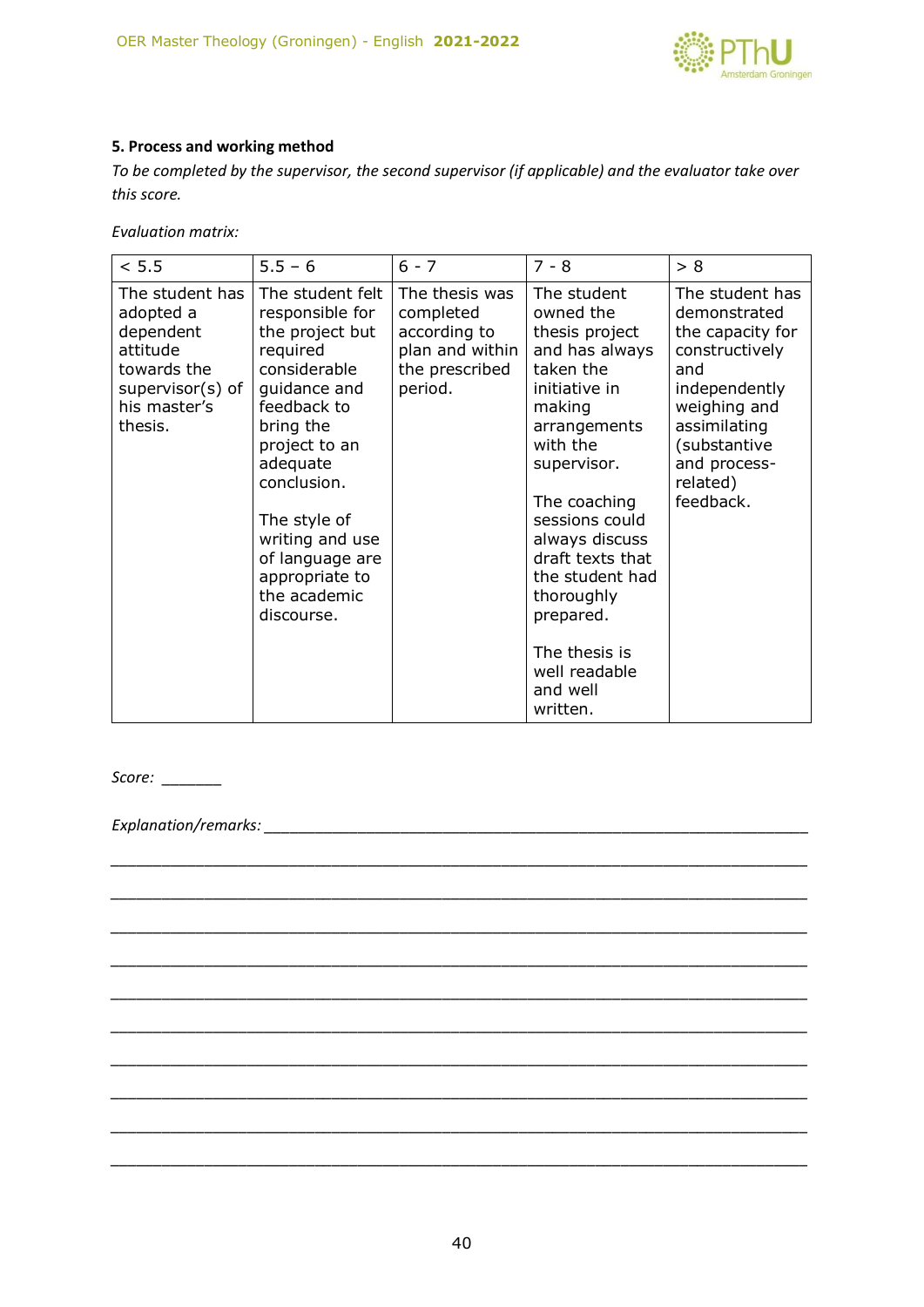

### **PROVISIONAL GRADES**

| Provisional grade supervisor:                                 |                            |
|---------------------------------------------------------------|----------------------------|
| Provisional grade 2 <sup>nd</sup> supervisor (if applicable): | Provisional average grade: |
| Provisional grade evaluator:                                  |                            |

### **FINAL ASSESSMENT (AFTER THE THESIS DEFENCE)**

### **Valuation of the thesis defence**

After the thesis defence, the examiners consult on the quality of the final discussion and on this basis may decide – in collegial agreement – to raise or lower the provisional grade by a maximum of 0.5 point. (The final grade cannot be raised above 10.)

*Evaluation matrix:*

| $-0.5$                                                                        | 0                                                                                                                                                                                                                                                                                                     | $+0,5$                                                                                                                                    |
|-------------------------------------------------------------------------------|-------------------------------------------------------------------------------------------------------------------------------------------------------------------------------------------------------------------------------------------------------------------------------------------------------|-------------------------------------------------------------------------------------------------------------------------------------------|
| The quality of the defence<br>falls below the requirements<br>for the thesis. | The student is capable of<br>clearly and unambiguously<br>conveying the knowledge,<br>motives and arguments<br>underlying the conclusions.<br>The student is capable of<br>constructively addressing<br>critical questions and<br>formulating an adequate<br>response without further<br>preparation. | The student shows that<br>he/she can engage on an<br>equal footing with the<br>examiners on the research<br>subject and research results. |

*Adaptation of the provisional average grade:* \_\_\_\_\_

*Explanation/remarks: \_\_\_\_\_\_\_\_\_\_\_\_\_\_\_\_\_\_\_\_\_\_\_\_\_\_\_\_\_\_\_\_\_\_\_\_\_\_\_\_\_\_\_\_\_\_\_\_\_\_\_\_\_\_\_\_\_\_\_\_\_\_\_\_*

*\_\_\_\_\_\_\_\_\_\_\_\_\_\_\_\_\_\_\_\_\_\_\_\_\_\_\_\_\_\_\_\_\_\_\_\_\_\_\_\_\_\_\_\_\_\_\_\_\_\_\_\_\_\_\_\_\_\_\_\_\_\_\_\_\_\_\_\_\_\_\_\_\_\_\_\_\_\_\_\_\_\_*

*\_\_\_\_\_\_\_\_\_\_\_\_\_\_\_\_\_\_\_\_\_\_\_\_\_\_\_\_\_\_\_\_\_\_\_\_\_\_\_\_\_\_\_\_\_\_\_\_\_\_\_\_\_\_\_\_\_\_\_\_\_\_\_\_\_\_\_\_\_\_\_\_\_\_\_\_\_\_\_\_\_\_*

*\_\_\_\_\_\_\_\_\_\_\_\_\_\_\_\_\_\_\_\_\_\_\_\_\_\_\_\_\_\_\_\_\_\_\_\_\_\_\_\_\_\_\_\_\_\_\_\_\_\_\_\_\_\_\_\_\_\_\_\_\_\_\_\_\_\_\_\_\_\_\_\_\_\_\_\_\_\_\_\_\_\_*

*\_\_\_\_\_\_\_\_\_\_\_\_\_\_\_\_\_\_\_\_\_\_\_\_\_\_\_\_\_\_\_\_\_\_\_\_\_\_\_\_\_\_\_\_\_\_\_\_\_\_\_\_\_\_\_\_\_\_\_\_\_\_\_\_\_\_\_\_\_\_\_\_\_\_\_\_\_\_\_\_\_\_*

*\_\_\_\_\_\_\_\_\_\_\_\_\_\_\_\_\_\_\_\_\_\_\_\_\_\_\_\_\_\_\_\_\_\_\_\_\_\_\_\_\_\_\_\_\_\_\_\_\_\_\_\_\_\_\_\_\_\_\_\_\_\_\_\_\_\_\_\_\_\_\_\_\_\_\_\_\_\_\_\_\_\_*

*\_\_\_\_\_\_\_\_\_\_\_\_\_\_\_\_\_\_\_\_\_\_\_\_\_\_\_\_\_\_\_\_\_\_\_\_\_\_\_\_\_\_\_\_\_\_\_\_\_\_\_\_\_\_\_\_\_\_\_\_\_\_\_\_\_\_\_\_\_\_\_\_\_\_\_\_\_\_\_\_\_\_*

*\_\_\_\_\_\_\_\_\_\_\_\_\_\_\_\_\_\_\_\_\_\_\_\_\_\_\_\_\_\_\_\_\_\_\_\_\_\_\_\_\_\_\_\_\_\_\_\_\_\_\_\_\_\_\_\_\_\_\_\_\_\_\_\_\_\_\_\_\_\_\_\_\_\_\_\_\_\_\_\_\_\_*

*\_\_\_\_\_\_\_\_\_\_\_\_\_\_\_\_\_\_\_\_\_\_\_\_\_\_\_\_\_\_\_\_\_\_\_\_\_\_\_\_\_\_\_\_\_\_\_\_\_\_\_\_\_\_\_\_\_\_\_\_\_\_\_\_\_\_\_\_\_\_\_\_\_\_\_\_\_\_\_\_\_\_*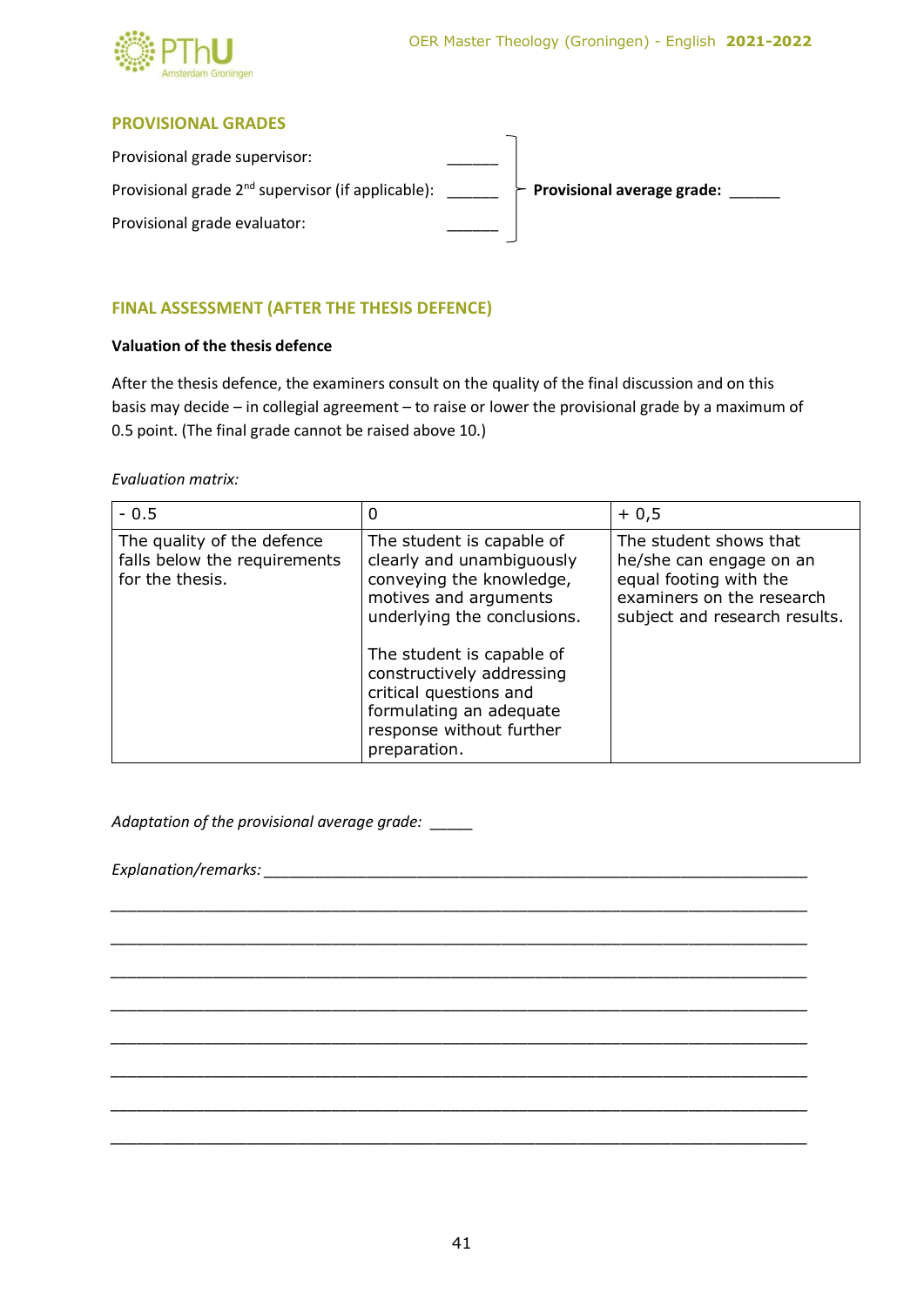

#### General/summative remarks on the assessment:

| _________________________________ |  |  |
|-----------------------------------|--|--|

#### **FINAL GRADE**

Final grade (being the provisional average grade, plus or minus the valuation of the thesis defence):



#### **SIGNATURES**

 $\overline{\phantom{0}}$ 

**Supervisor:** 

**Second supervisor:** (if applicable)

**Evaluator:**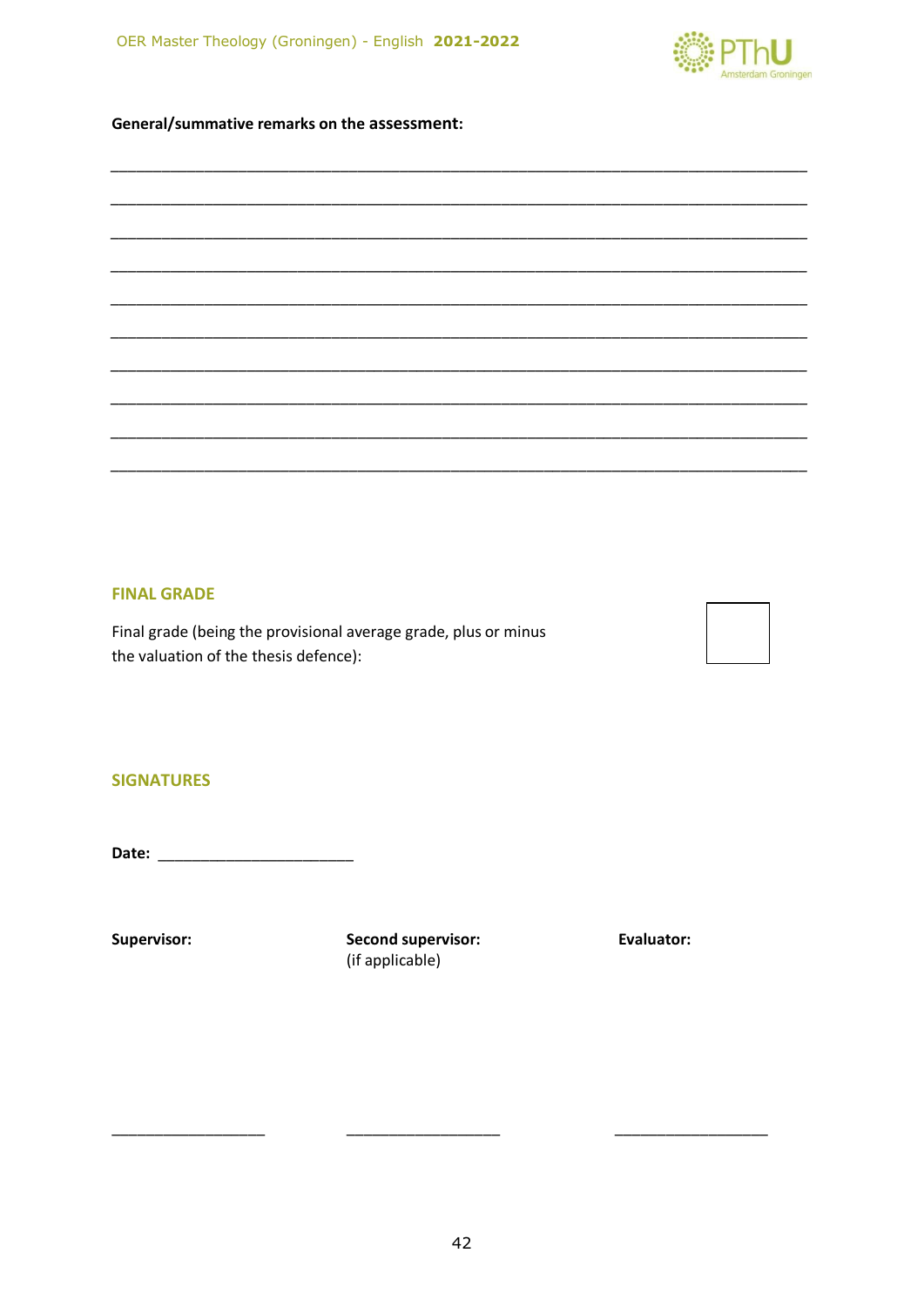

### <span id="page-42-0"></span>**Appendix 4: Admission requirements and bridging programme**

Students will only be admitted to the Master Theology programme after fulfilment of the admission requirements, as stated in article 3.1 and further detailed in article 9.1 of these regulations. The educational background must at least be approved by the government and consequently be in line with the Act on Higher Education and Academic Research.

An active command of English is required, this in consideration of the prescribed literature in these languages. In principle, the language of instruction in the Master Theology is English.

Graduation trajectories may stipulate specific admission requirements. Depending on the choice of the specialization, knowledge of both classical languages and/or Hebrew may be obligatory.

Admissible to the programme are those who are in the possession of a degree mentioned in article 9.1 sub 2-3 in those stated conditions, or those who meet the admission requirements for the programme that are listed below.

For the Master Theology programme the following admission requirements apply:

### **1. Admission is requested on the basis of a Dutch academic (university) bachelor's degree**

A. The qualitative admission requirements, being: the possession of knowledge, insight and skills on the level of an academic (university) bachelor degree regarding the following components:

| - Biblical Studies    | 6 ECTS |
|-----------------------|--------|
| - Systematic Theology | 6 ECTS |
| - Practical Theology  | 6 ECTS |

If the applicant requesting admission has completed the courses of Biblical Studies, Systematical theology and Practical theology within the programme on the grounds of which the application is requested, but the study load is less than for those mentioned above, the admission committee decides on the grounds of the advice given by a professor of OT respectively a professor of NT or a professor of Systematical Theology or a professor of Practical Theology, whether or not there is sufficient knowledge of the disciplines of Bible studies, systematical theology or practical theology to grant admission to the programme.

B. The qualitative admission requirements which have been established for the profile Living Texts (sub-route Old Testament/New Testament), in addition to the requirements mentioned under A:

| - Hebrew | 15 ECTS |
|----------|---------|
| - Greek  | 15 ECTS |

If the applicant requesting admission specifically for this profile has successfully completed the courses in Hebrew, Greek and NT Greek within the programme on the grounds of which the application is requested, but the study load is less than for those mentioned above, then the admission committee decides on the grounds of the advice given by a professor of OT respectively a professor of NT, whether or not there is sufficient knowledge of Hebrew and/or Greek and NT Greek to grant the applicant admission to the Master programme, specifically the profile Living Texts*.*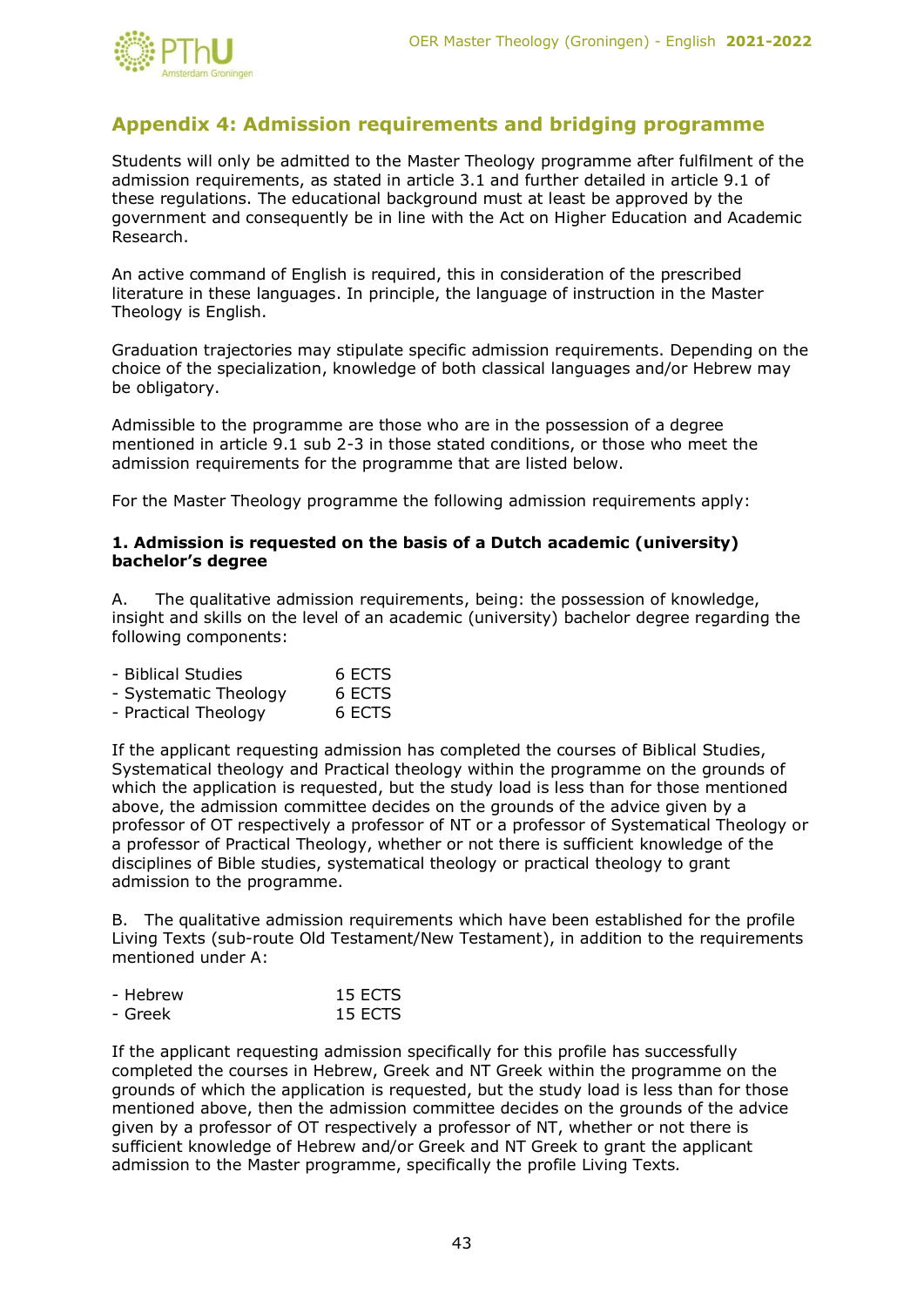

### **2. Admission is requested on the basis of an academic (university) bachelor's degree obtained outside the Netherlands**

A. The admission requirement set by law, being: the possession of an academic (university) bachelor's degree. Foreign diplomas on the basis of which admission is requested, will be subjected to an assessment based on independent sources, in order to establish whether its level is equivalent to a Duch academic (university) bachelor degree. (This procedure also applies to diplomas and/or certificates submitted to comply with requirements B, C, D below.)

B. The qualitative admission requirements, being: the possession of knowledge, insight and skills on the level of an academic (university) bachelor degree regarding the following components:

| - Biblical Studies    | 6 ECTS |
|-----------------------|--------|
| - Systematic Theology | 6 ECTS |
| - Practical Theology  | 6 ECTS |

If the applicant requesting admission has completed the courses of Biblical Studies, Systematical theology and Practical theology within the programme on the grounds of which the application is requested, but the study load is less than for those mentioned above, the admission committee decides on the grounds of the advice given by a professor of OT respectively a professor of NT or a professor of Systematical Theology or a professor of Practical Theology, whether or not there is sufficient knowledge of the disciplines of Bible studies, systematical theology or practical theology to grant admission to the programme.

C. The qualitative admission requirements which have been established for the profile Living Texts (sub-route Old Testament/New Testament), in addition to the requirements mentioned under B:

| - Hebrew | 15 ECTS |
|----------|---------|
| - Greek  | 15 ECTS |

If the applicant requesting admission specifically for this profile has successfully completed the courses in Hebrew, Greek and NT Greek within the programme on the grounds of which the application is requested, but the study load is less than for those mentioned above, then the admission committee decides on the grounds of the advice given by a professor of OT respectively a professor of NT, whether or not there is sufficient knowledge of Hebrew and/or Greek and NT Greek to grant the applicant admission to the Master programme, specifically the profile Living Texts*.* 

D. A score of at least 79/80 (TOEFL Internet Based Test) or 6.0 (IELTS), or any equivalent result in another English language test or exam.

Exempted from this requirement are:

- native speakers who attended their secondary education in a country where English is the only official language, and who are also citizen of a country where English is the only official language; or

- those who have completed an academic (university) bachelor programme in one of the following countries: Canada, United States of America, United Kingdom, Ireland, New Zealand or Australia, or any other country where English is the only official language.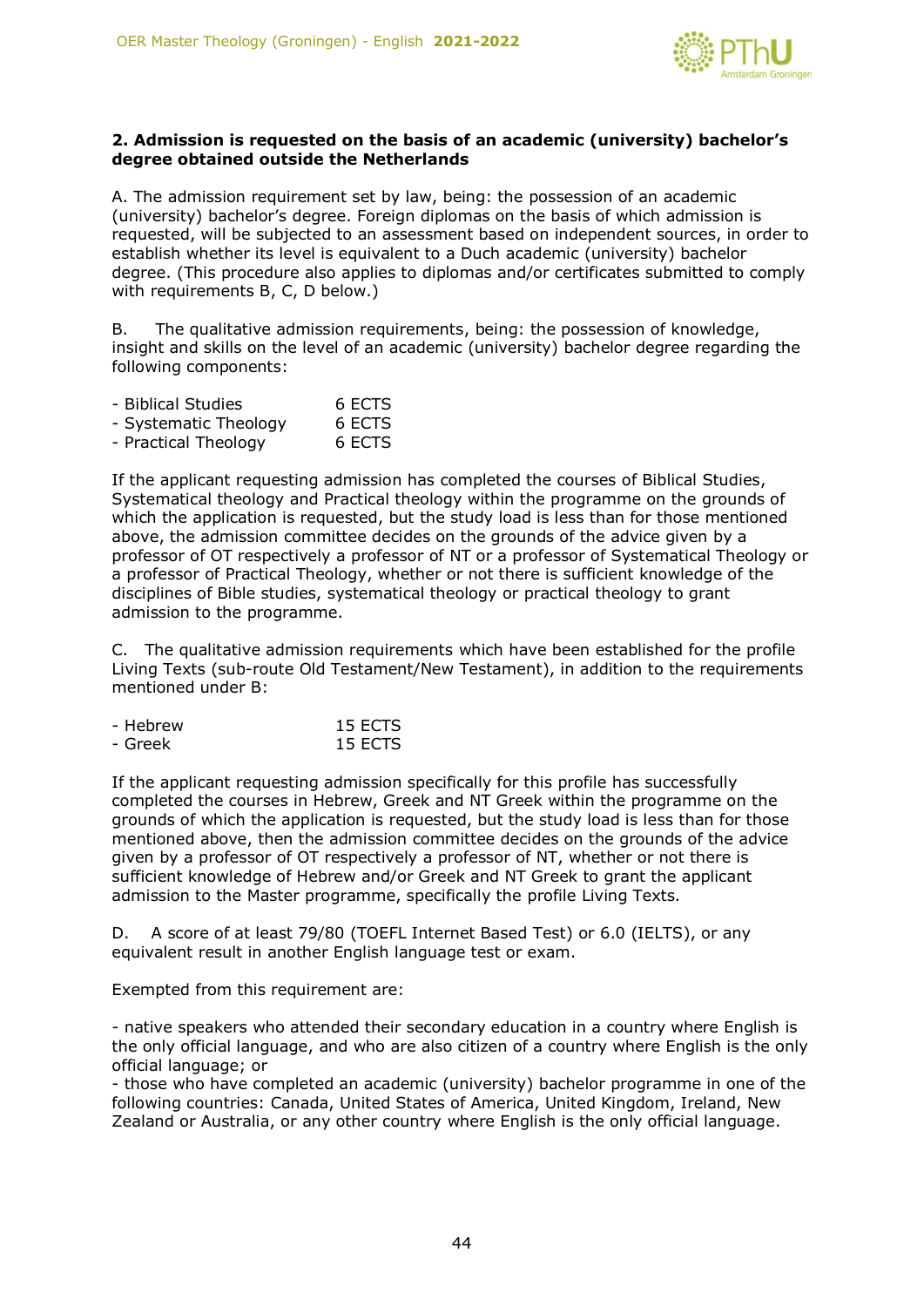

#### **3. Admission is requested on the basis of a bachelor's or master's degree of tertiary education (Dutch: 'hoger beroepsonderwijs [hbo]') in Theology**

A. The admission requirement set by law and the qualitative admission requirements, being:

- the possession of a bachelor's or masters degree of tertiary education in theology; and - the possession of knowledge, insight and skills on the level of an academic (university) bachelor degree regarding the following components:

| - Biblical Studies    | 6 ECTS |
|-----------------------|--------|
| - Systematic Theology | 6 ECTS |
| - Practical Theology  | 6 ECTS |

B. The qualitative admission requirements which have been established for the profile Living Texts (sub-route Old Testament/New Testament), in addition to the requirements mentioned under A:

| - Hebrew | 15 ECTS |
|----------|---------|
| - Greek  | 15 ECTS |

### **Admission requirements and bridging programme**

Students who wish to register for the Master Theology programme, but whose previous education is not sufficient to fulfil the admission requirements as described above, may participate in a bridging programme, as stated in article 9.2. In this way, they can eliminate the deficiencies in their previous education. The following courses are offered:

| - Hebrew              | 15 ECTS |
|-----------------------|---------|
| - Greek               | 15 ECTS |
| - Biblical Studies    | 6 ECTS  |
| - Systematic Theology | 6 ECTS  |
| - Practical Theology  | 6 ECTS  |

[*Please note that these courses are taught in Dutch.*]

The bridging programme can be followed via the regular courses of the bachelor curricula in which the PThU participates (Bachelor Theology – Joint Degree, PThU/VU Amsterdam; Bachelor Theology, University of Groningen).

As an alternative, all courses except Hebrew and Greek are also available as a self-study package with a test. Hebrew and Greek are taught as classroom courses, in Amsterdam. Education in the field of academic skills is part of the programme as a whole.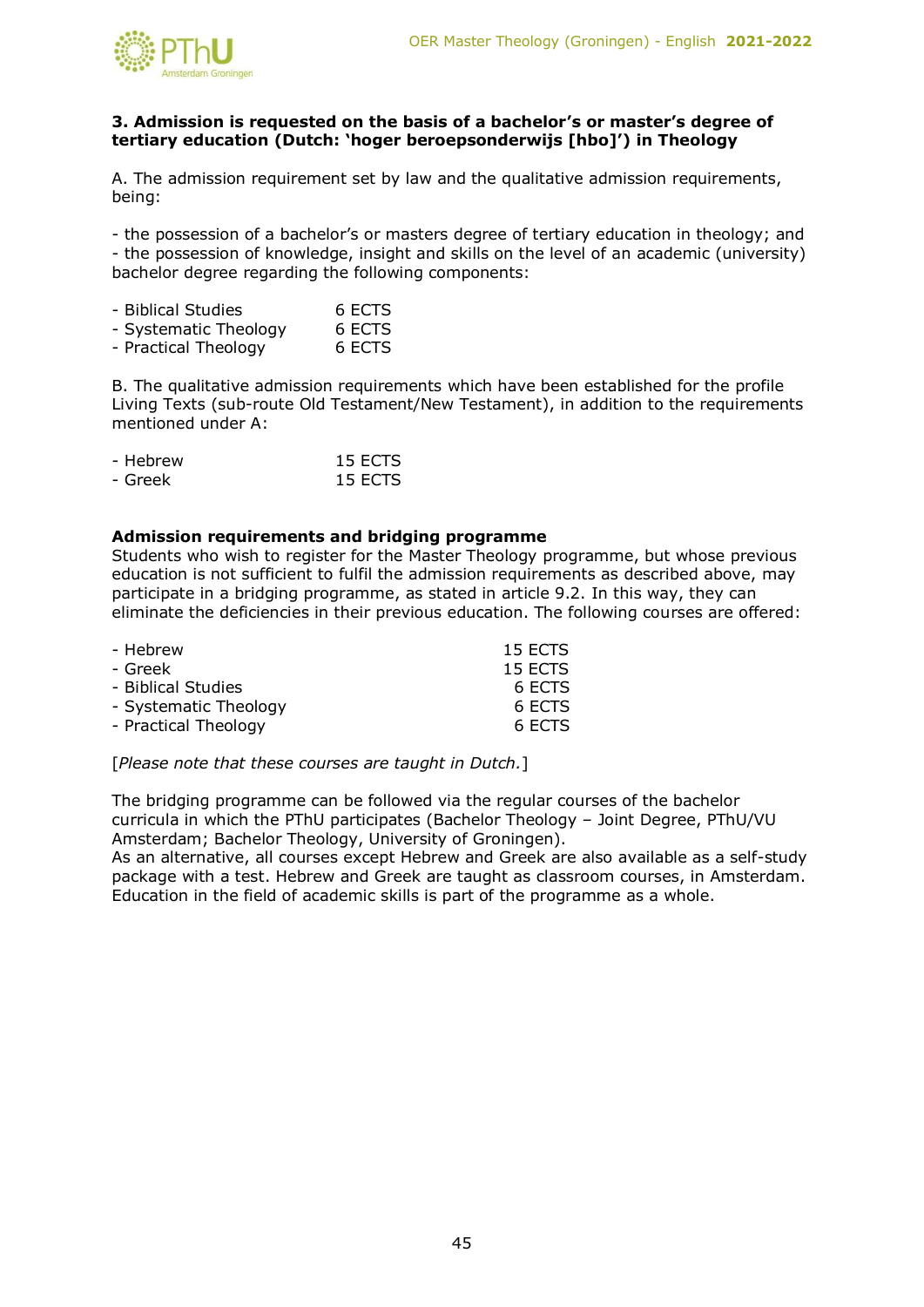

### <span id="page-45-0"></span>**Appendix 5: Judicium Abeundi**

Amended and enacted by the Executive Board of the Protestant Theological University on 24 April 2014.

### **Chapter 1 – Procedure for the rejection and termination of registration on account of evidence of unsuitability** *within* **an educational setting**

### **Article 1 –reporting reprehensible student conduct or utterance**

- 1. If the student's conduct or utterances demonstrate unsuitability, within an educational setting, for the profession for which education prepares, the examiner concerned reports this in writing to the president of the EC within a period of five days.
- 2. The written report of reprehensible conduct or utterances contains at least the name of the student in question, a description of the conduct or utterance, supported by the reasons why the examiner considers the conduct or utterance reprehensible, the educational component during which the conduct or utterance occurred, and includes time, place and circumstances as accurately as possible.
- 3. On receipt of the report of reprehensible conduct as intended sub 1 the EC establishes if the report is admissible. A decision about admissibility is conveyed to the person who has submitted the report by the EC or the rector within five days.
- 4. If the EC establishes that the report is not admissible, the report is destroyed and no statement will be included in the student file.
- 5. Before deciding to declare the report inadmissible, the EC grants the examiner five working days to complete missing components of the report.

### **Article 2 – the EC's treatment of reports of reprehensible conduct or utterance**

- 1. When the EC decides to take up the matter, it establishes the category pertaining to the reprehensible conduct or utterance of the report.
- 2. By reprehensible conduct is understood:
	- a. Significant examination fraud;
	- b. Conduct that leads to significant inconvenience within the university;
	- c. Conduct that is punishable within or outside of the university;
	- d. Conduct or utterance demonstrating unsuitability for the profession for which education prepares.
- 3. If the EC establishes significant examination fraud, the procedure described in the Fraud Regulations is followed.
- 4. If the EC establishes conduct that leads to significant inconvenience within the university, the report is forwarded to the Executive Board, requesting the Board to make a decision on the basis of Chapter 6 of the Student Regulations.
- 5. If the EC establishes conduct to be punishable within the university or outside, the report is forwarded to the Executive Board, requesting the Board to deal with the matter, so as to determine if the matter should be reported to the police.
- 6. If the EC establishes that the conduct or utterance does not fall in any of the categories as intended sub 3, 4 or 5, the report is dealt with by the EC itself.
- 7. As soon as the EC has decided to deal with the report, the student concerned is informed of this decision. The EC grants the student the possibility to be heard, either in person or in writing.
- 8. The EC considers if the nature and extent of the student's conduct or utterance justify taking appropriate measures.
- 9. If the conduct or utterance is excessive, such that the safety or physical and/or mental health or physical and/or mental integrity of others in the educational setting is at risk, the EC may decide to propose to the Executive Board that the student should be expelled (a judicium abeundi).
- 10. The proposal to the Executive Board is made within ten working days after the EC's decision.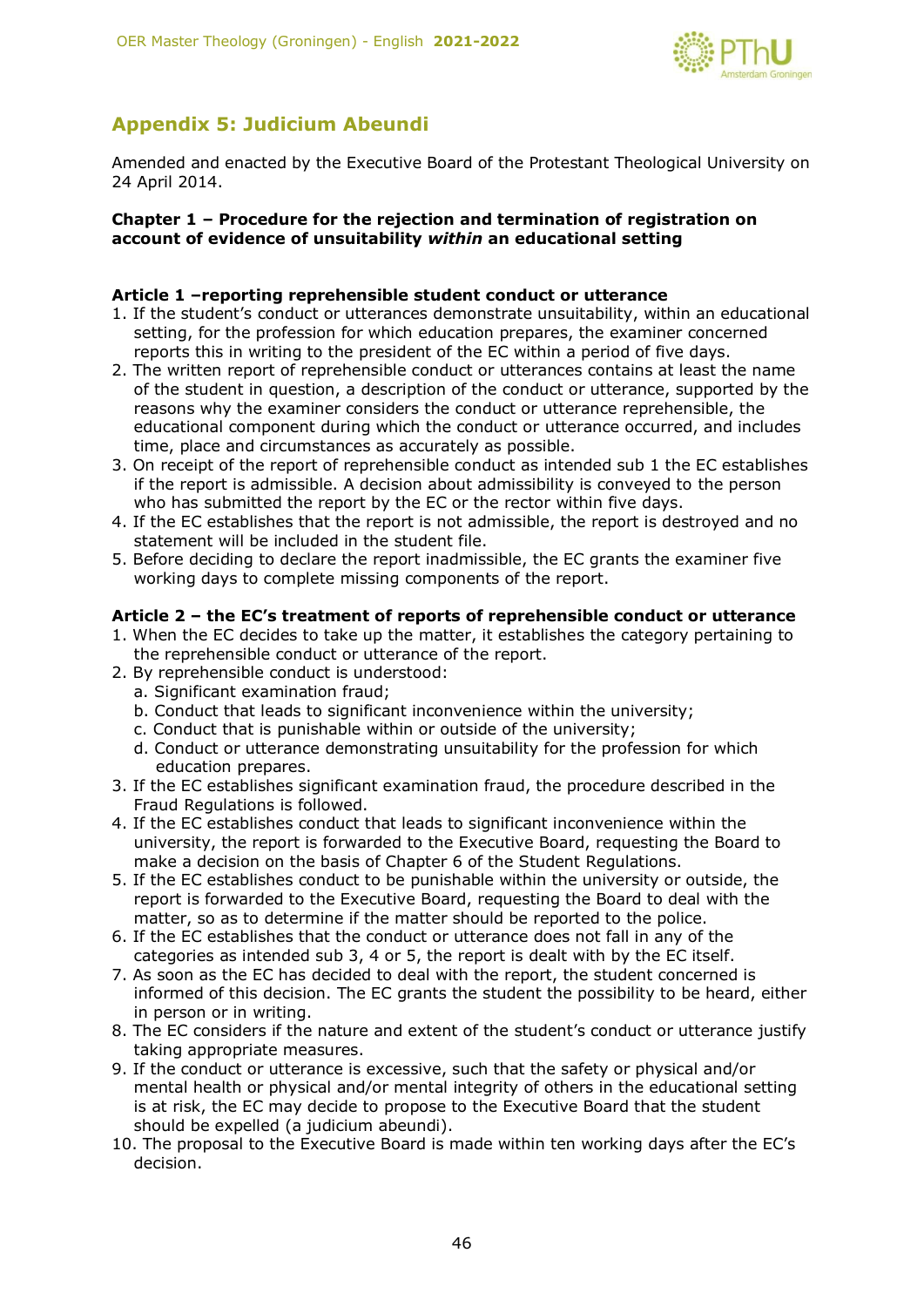

### **Article 3 – Judicium abeundi (binding verdict to leave)**

- 1. The EC writes a motivated proposal to the Executive Board for pronouncing a judicium abeundi for the student concerned.
- 2. The written report of reprehensible conduct or utterances contains at least the name of the student in question, a description of the conduct or utterance, supported by the reasons why the examiner considers the conduct or utterance reprehensible, the educational component during which the conduct or utterance occurred, and includes time, place and circumstances as accurately as possible.
- 3. The Executive Board decides on the proposal of the EC within four weeks after receipt of the proposal.
- 4. The Executive Board either decides to pronounce a judicium abeundi, on account of which registration for the curriculum is terminated without delay or the person who requests admission is not admitted, or to reject the proposal of the EC.
- 5. If the Executive Board decides to reject the proposal of the EC, it informs the EC and the student concerned or the person who requested admission without delay.
- 6. After rejection of the proposal of the EC the file concerning the report of reprehensible conduct is sent back to the EC. The EC then decides if measures other than the judicium abeundi should be taken. Their motivated decision is announced to the student in writing.
- 7. If the Executive Board decides to pronounce a judicium abeundi as intended sub 4, it announces its motivated decision in writing to the student. A copy of the Executive Board's decision is sent to the president of the EC.
- 8. The (former) student concerned cannot be registered for the curriculum in question again, unless he qualifies as no longer unsuitable, such to be determined at the discretion of the Executive Board.

### **Article 4 – the student's objection and appeal to the judicium abeundi decision**

- 1. If a student does not agree with the decision to terminate the registration of the curriculum, he may object to this decision with the Executive Board within six weeks after the decision was announced.
- 2. The procedure for dealing with the objection of the student is in accordance with the Objection Regulations for Controversies with the Executive Board, under the proviso that the duties of the Advisory Controversies Committee are dealt with by the Judicium Abeundi Advisory Controversies Committee. The committee's advice is announced in writing and contains a report of the hearing.
- 3. The Executive Board makes a decision within ten weeks after receipt of the objection.
- 4. If the decision concerning the objection deviates from the Committee's advice, the decision contains the reasons for such a deviation and the Committee's advice is added to the decision as an enclosure.
- 5. The decision is announced to the appellant.
- 6. If the appellant feels that the decision relating to his objection has nt been dealt with satisfactorily, he may appeal to the Board of Appeals for Tertiary Education.
- 7. If the appeal leads to a verdict by the Board of Appeals for Tertiary Education that forces the Executive Board to repeal its decision to terminate registration for the curriculum, the Executive Board returns the file concerning the conduct or utterance that was considered reprehensible by the EC to the EC. The EC then decides if measures other than pronouncing the judicium abeundi are appropriate. The EC makes a decision with respect to other measures within a period of ten working days.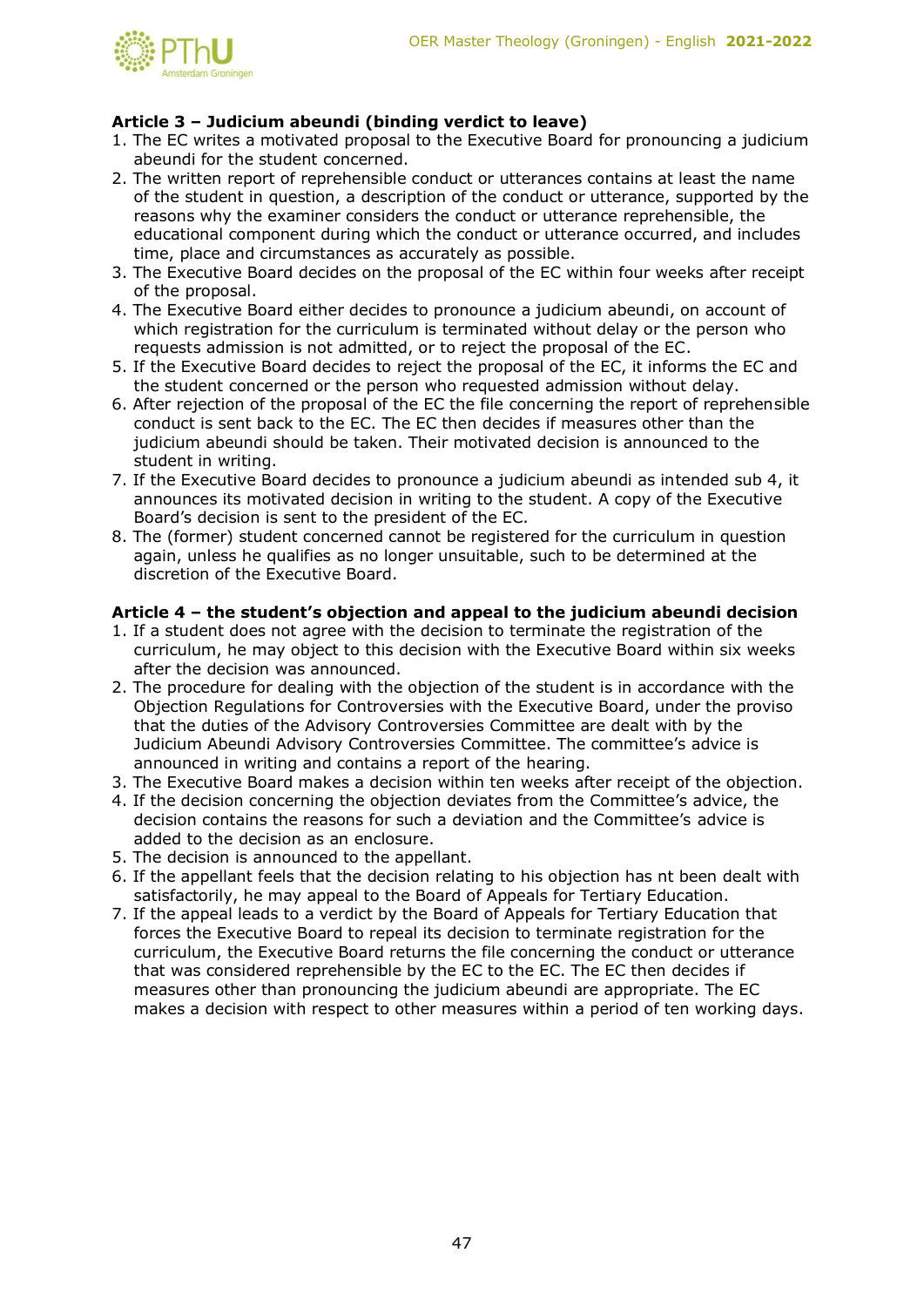

### **Chapter 2 – Procedure for the rejection and termination of registration on account of evidence of unsuitability** *outside of* **an educational setting**

### **Article 1 –reporting reprehensible conduct or utterance of a student or a person requesting admission**

- 1. If the conduct or utterances of the student or person requesting admission *outside of*  an educational setting has shown his unsuitability for the profession for which education prepares, the examiner concerned and/or the Admission Committee reports this in writing to the rector within a period of five working days after the facts have become known.
- 2. If at the start of working in a trainee situation a statement of proper conduct is not available, the trainee coordinator reports this without delay to the rector. The sole fact that such a statement is not available leads to an immediate admissibility of the reported fact.
- 3. The written report of reprehensible conduct or utterance contains at least the name of the person in question, a description of the conduct or utterance, supported by the reasons why the examiner or the Admission Committee considers the conduct or utterance reprehensible, and includes time, place and circumstances as accurately as possible.
- 4. On receipt of the report of reprehensible conduct as intended sub 1 the rector establishes if the report is admissible. A decision about admissibility is conveyed to the person who has submitted the report within five days.
- 5. If the rector establishes that the report is not admissible, the report is destroyed and no statement will be included in the student file.
- 6. Before deciding to declare the report inadmissible, the rector grants the examiner or Admission Committee five working days to complete missing components of the report.

### **Article 2 – dealing with reports of reprehensible conduct or utterance by the rector**

- In dealing with the matter, the rector determines the category pertaining to the reprehensible conduct or utterance of the report.
- 1. By reprehensible conduct is understood:
	- a. Conduct that is punishable within or outside of the university;
	- b. Conduct or utterance demonstrating unsuitability for the profession for which education prepares.
- 2. If the rector establishes conduct to be punishable within or outside of the university, the report is forwarded to the Executive Board, requesting the Board to deal with the matter, so as to determine if the matter should be reported to the police.
- 3. If the rector determines that the conduct or utterance does not fall in any of the categories as intended sub 2, the report is dealt with by the rector personally.
- 4. After the rector's decision to deal with the matter, the person to which the report pertains is informed of this decision without delay. The rector grants the person concerned an opportunity to be heard, either in person or in writing.
- 5. The rector considers if nature and extent of the conduct or utterance of the person concerned justify taking appropriate measures.
- 6. If the conduct or utterance is excessive, such that the safety of physical and/or mental health or physical and/or mental integrity of others in the educational environment are at risk, the rector may decide to propose to the Executive Board that the student should be expelled (a judicium abeundi).
- 7. The proposal to the Executive Board is made within ten working days after the rector's decision.

### **Article 3 – Judicium abeundi (binding verdict to leave)**

1. The rector writes a motivated proposal to the Executive Board for pronouncing a judicium abeundi for the student or person requesting admission concerned.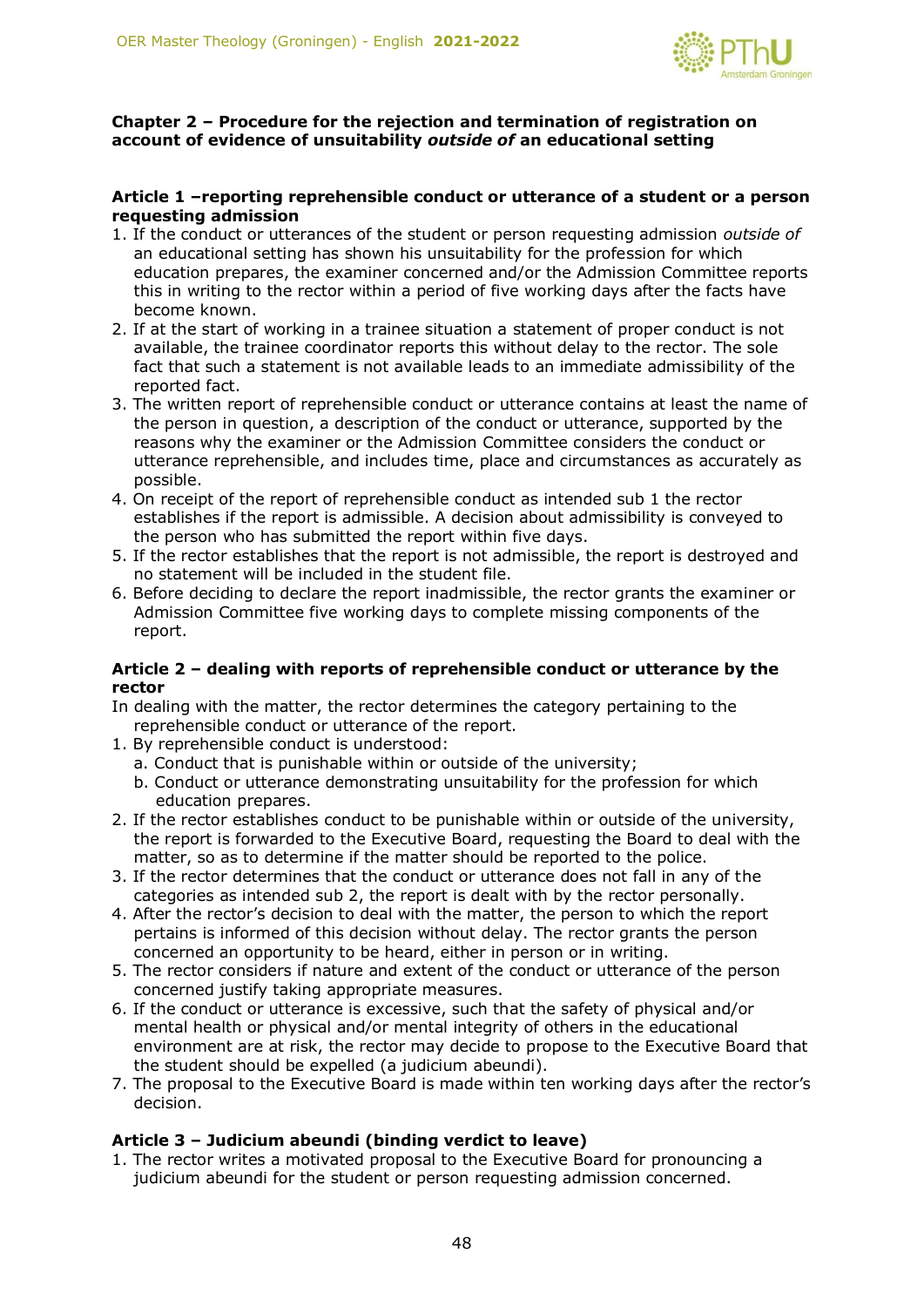

- 2. The written report of reprehensible conduct or utterances contains at least the name of the student in question, a description of the conduct or utterance, supported by the reasons why the examiner considers the conduct or utterance reprehensible, the educational component during which the conduct or utterance occurred, and includes time, place and circumstances as accurately as possible.
- 3. The Executive Board decides on the rector's proposal within four weeks after receipt of the proposal.
- 4. The Executive Board either decides to pronounce a judicium abeundi, on account of which registration for the curriculum is terminated without delay or the person who requests admission is not admitted, or to reject the rector's proposal.
- 5. If the Executive Board decides to reject the rector's proposal, it informs the student concerned or the person who requested admission without delay.
- 6. After rejection of the rector's proposal the Executive Board then decides if
- 7. measures other than the judicium abeundi should be taken. Its motivated decision is announced to the student in writing.
- 8. If the Executive Board decides to pronounce a judicium abeundi as intended sub 4, it announces its motivated decision in writing to the student.
- 9. The (former) student concerned cannot be registered for the curriculum in question again, unless he qualifies as no longer unsuitable, such to be determined at the discretion of the Executive Board.

### **Article 4 - objection and appeal to the judicium abeundi decision**

Article 4 of Chapter 1 relating to objection and appeal of a decision by the Executive Board to terminate registration on the basis of conduct or utterances within the educational setting is analogously applicable.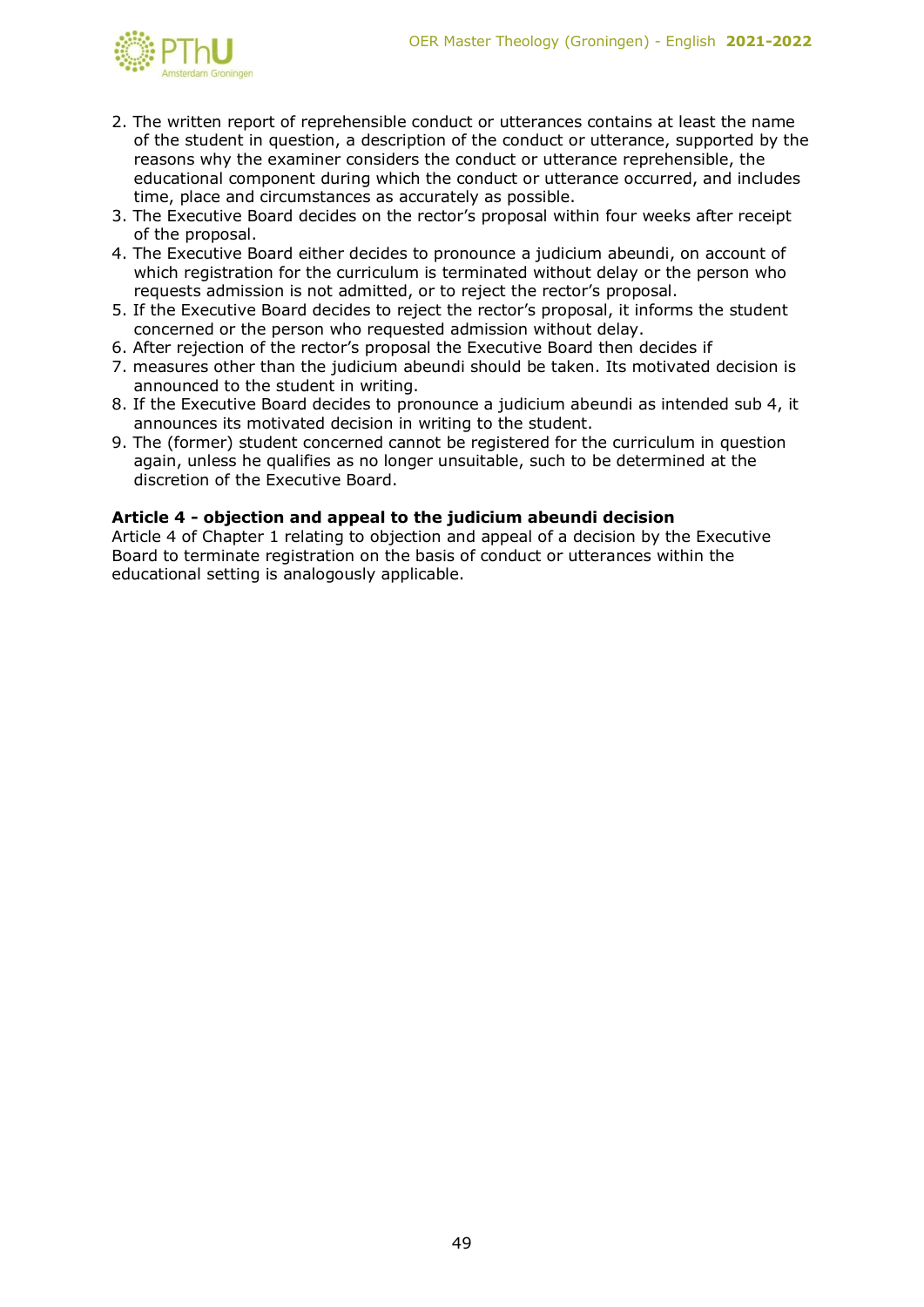

### <span id="page-49-0"></span>**Appendix 6: Fraud Regulations**

### **Article 1 – General Regulations**

- 1.1 The Fraud Regulations (from here: regulations) apply to the initial (pre-)master programmes established in the Protestant Theological University (PThU)
- 1.2 The regulations are enacted by the Examination Committee Master Programmes PThU (from here: EC); in accordance with what has been determined in the Act on Higher Education and Academic Research (WHW in Dutch), article 7.12b, sub 2 and 3.
- 1.3 Where these regulations mention he/him, she/her are supposed to be included.

### **Article 2 – Fraud**

- 2.1 By fraud is understood any action or negligence of a student that purports to obstruct arriving at a correct assessment of his knowledge, insight and skills, either in whole or in part.
- 2.2 The following types of conduct will at any rate be considered as fraud. This expressly does not exclude other types of conduct which may be characterised as fraud. It concerns:
	- a. not following the instructions of the examiner or the invigilator assigned by him;
	- b. acting contrary to the instructions of the test or these regulations;
	- c. having at one's disposal during a test books, syllabi, notes or other documents or articles such as electronic devices for communication of which consultation or use has not been expressly allowed.
	- d. having with him in any way any type of communication device (N.B. the mere fact that these devices can be consulted suffices for the establishment of fraud);
	- e. during a test or exam copying from fellow students or exchanging any information with them, whether in the examination room or outside;
	- f. to exchange the question and/or answering forms or to exchange them with others;
	- g. obtaining questions or assignments of the test or exam in question prior to the test or exam;
	- h. making changes in the results of the test or exam after the time has elapsed and/or after the papers have been handed in;
	- i. to assume someone else's identity during a test or exam or to have another person instead of the student take the test or exam;
	- j. manipulation or incorrect presentation of research results in carrying out (graduation) research, with the intention to mislead, e.g. by 1) distorting research data, making them up or rendering them irresponsibly selectively; 2) purposely distorting and rendering points of view, interpretations and conclusions of others;
	- k. facilitating fraud of fellow students or encouraging them to fraud;
	- l. registering for or taking part in a test for which the student has been banned by the EC on the basis of fraud.
- 2.3 By fraud is also understood the submission of false documents in requesting exemptions within the curriculum, requesting diplomas or registering for a test.

### **Article 3 – Plagiarism**

- 3.1 Plagiarism is a type of fraud.
- 3.2 The following is listed as plagiarism under all circumstances. This expressly does not exclude other facts or acts that may be considered as plagiarism. It concerns:
	- a. using or copying texts, data or thoughts of others without full and correct reference to sources;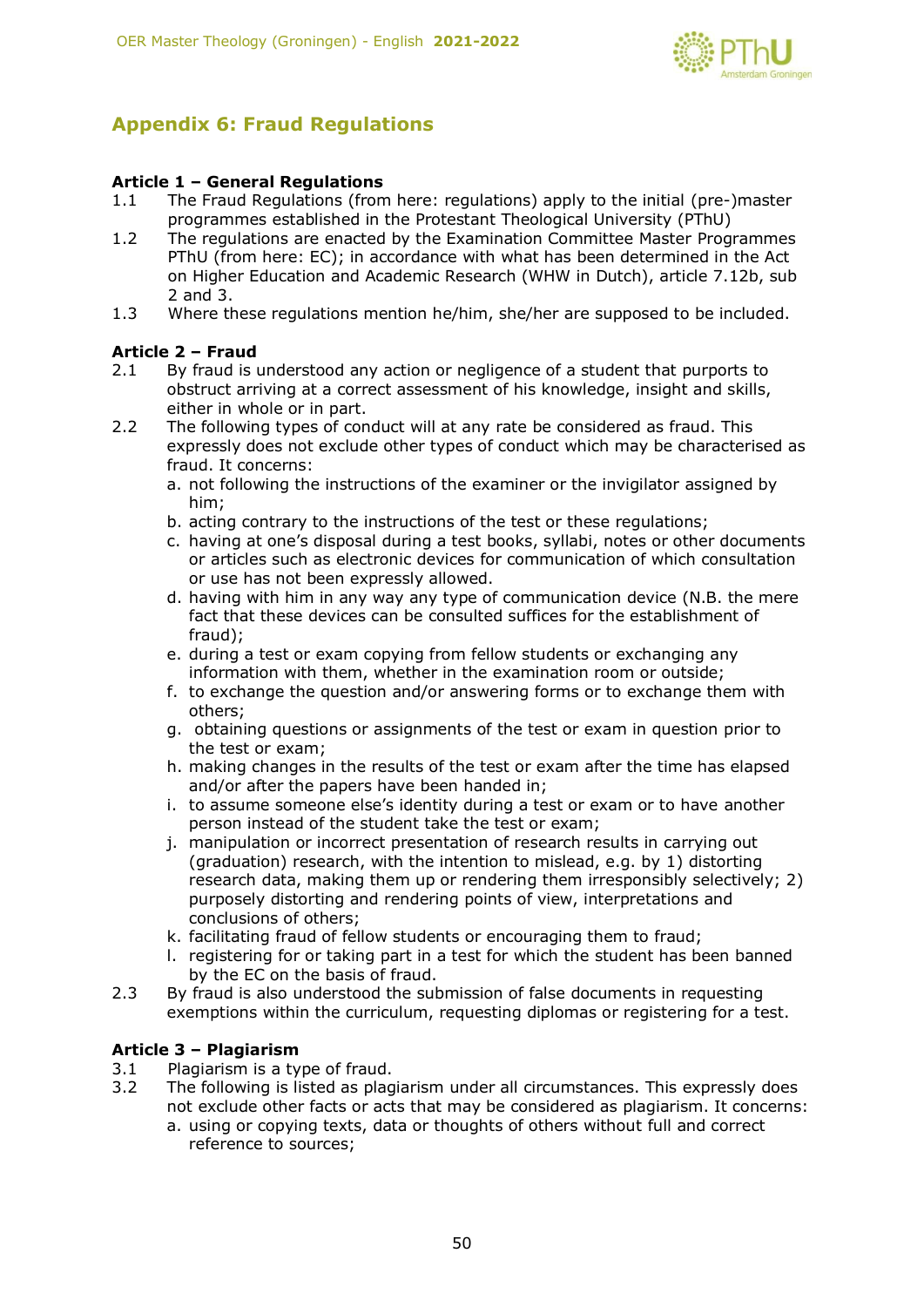

- b. not indicating clearly in the text, e.g. by quotation marks or a particular layout, that text has been copied literally from another author, even if correct source references have been included;
- c. paraphrasing the content of texts of others without sufficient source references;
- d. adopting work of fellow students and passing them on as one's own work;
- e. submitting assignments obtained from a commercial institution or written by someone else (whether on a paid or non-paid basis).
- 3.3 Examiners are always obliged to check papers, essays and mastertheses for plagiarism, at least by using the designated detection programme (i.e. submitting papers via Ephorus/Turnitin/SimCheck…).
- 3.4 By submitting his text the student gives permission to include the text in the database of the detection programme concerned.

### **Article 4 – Procedure**

- 4.1 In principle the following applies to all types of testing, even if the rules have been written for a specific type of testing in first instance.
- 4.2 If an examiner of invigilator assigned by him establishes or strongly suspects fraud, he files a written report of what has happened and makes this available to the EC. If applicable he adds material as evidence.
- 4.3 The EC informs the student in writing of the notification and the report in question.
- 4.4 In case of the aforementioned establishment or strong suspicion of fraud, the student is given the opportunity to finish the test. However, the student is not allowed to take part in resits for the same test during the period when the fraud procedure applies.
- 4.5 The EC hears the student on the alleged fraud within two weeks after the fraud has been reported to the EC. The student may be supported by an intercessor.
- 4.6 The EC may hear additional persons who are able to provide relevant information on the alleged fraud.
- 4.7 The EC may assign a subcommittee with the hearing of the student concerned and the additional persons.
- 4.8 The EC decides within four weeks on the basis of the documentation and if possible on the information that the student has provided during the hearing, if fraud has been committed.
- 4.9 The EC may exceed the aforementioned terms by maximally four weeks. If the EC resorts to this right, the student in question is informed in writing.
- 4.10 If the EC has arrived at the conclusion that fraud has been established, it imposes one or more sanctions.
- 4.11 Recidivist behaviour justifies a more far-reaching type of sanction than would otherwise have been imposed.
- 4.12 The EC may decide to give the student a serious warning.
- 4.13 The EC may sanction the established fraud by declaring the test to which the fraud applies void.
- 4.14 The EC may moreover exclude the student from one or more tests, for a period of maximally one year.
- 4.15 Apart from imposing one or more of the sanctions mentioned in 4.12, 4.13, and 4.14, the EC may impose an extra study assignment in the field of academic research skills of up to 5 ECTS.
- 4.16 The EC does not grant the student an exemption on the basis of a test taken at another institution of university education during the period when the student was excluded from taking part in a comparable test at the PThU.
- 4.17 The EC establishes on the basis of type, seriousness, scale and/or degree of [malinent] of the fraudulent act(s) if serious fraud is at stake. Indications for establishing serious fraud are: a. recidive of fraud;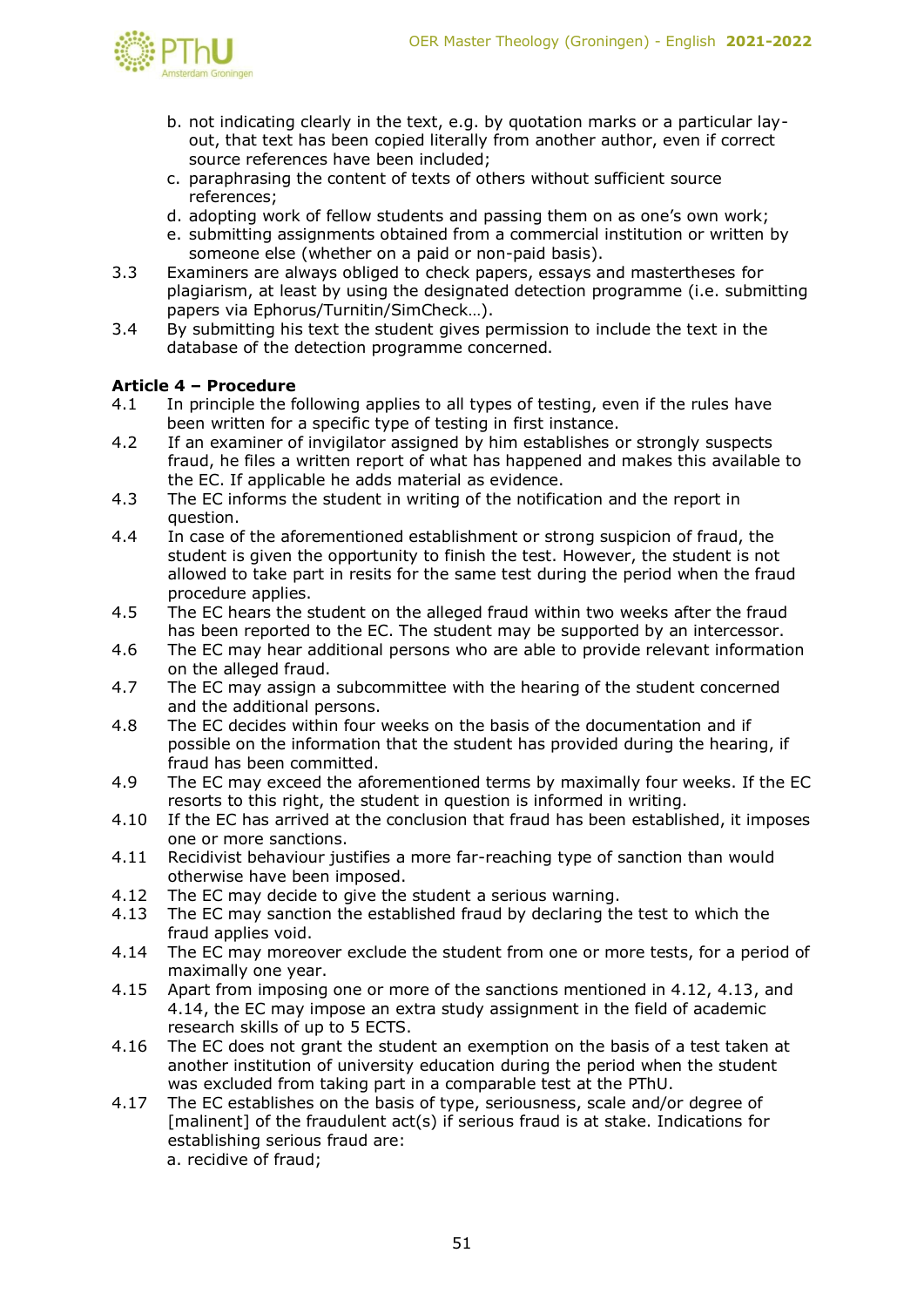

- b. forms of fraud with implications that exceed the sphere of the fraudulent student, especially in the sense of article 2.2 sub k above;
- c. the types of fraudulent conduct delineated above in articles 2.2 sub i, 2.2 sub j, 2.2 sub l, 2.3, and 3.2 sub e;
- d. forms of fraud associated with the committing of criminal offences that may give cause to the filing of a complaint with the competent authorities.
- 4.18 The EC may:
	- a. if fraud or serious fraud is established, propose to the Committee on Scientific Practice to exclude the student from participation in the Research Programme of the PThU;
	- b. if serious fraud is established, propose to the Executive Board to terminate the registration of the student definitely.
- 4.19 If plagiarism is discovered in any submitted work, the EC may decide to examine other work submitted before by the same student(s) as well.
- 4.20 The EC informs the student in writing within two weeks after having made its decision.
- 4.21 The student may appeal the decision of the EC with the Board of Appeal for the Examinations, taking into consideration the regulations that apply to this Board.
- 4.22 In special cases, in which these regulations relating to fraud do not provide, the EC decides, taking into consideration the principles of a proper procedure.
- 4.23 These regulations come into effect on September 1, 2021, with simultaneous withdrawal of earlier versions. These regulations may be referred to as 'Fraud Regulations (Pre-)Master Programmes PThU 20210901' (Dutch: 'Regeling Fraude (pre-)masteropleidingen PThU 20210901').

*Enacted by the Examination Committee Master Programmes PThU on June 29, 2021. Version: 20210901.*